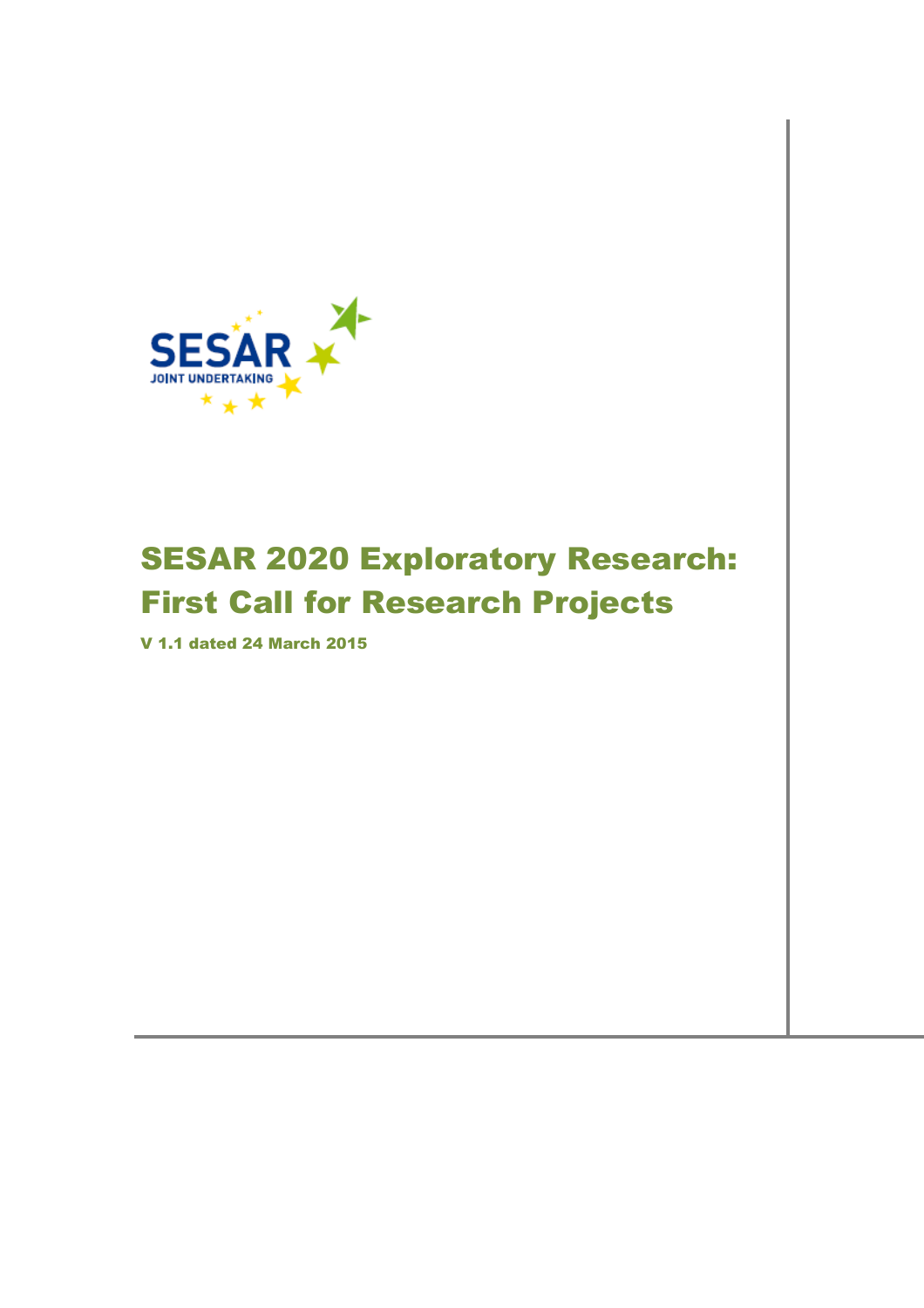# **Table of Contents**

| 1.3.1. |                                                           |  |
|--------|-----------------------------------------------------------|--|
| 1.3.2. |                                                           |  |
| 2.     |                                                           |  |
|        |                                                           |  |
|        |                                                           |  |
|        |                                                           |  |
|        |                                                           |  |
|        |                                                           |  |
|        |                                                           |  |
|        |                                                           |  |
|        |                                                           |  |
|        |                                                           |  |
|        |                                                           |  |
| 3.6.1. |                                                           |  |
| 3.6.2. |                                                           |  |
|        |                                                           |  |
| 3.7.1. |                                                           |  |
| 3.7.2. |                                                           |  |
| 3.7.3. |                                                           |  |
| 3.7.4. |                                                           |  |
| 3.7.5. |                                                           |  |
| 3.7.6. |                                                           |  |
|        |                                                           |  |
| 3.8.1. |                                                           |  |
| 3.8.2. |                                                           |  |
| 3.8.3. |                                                           |  |
| 3.8.4. |                                                           |  |
| 3.8.5. | ATM OPERATIONS, ARCHITECTURE, PERFORMANCE & VALIDATION 16 |  |
| 4.     |                                                           |  |
|        |                                                           |  |
|        |                                                           |  |
|        |                                                           |  |
| 4.3.1. | WORK AREA 1: ATM EXCELLENT SCIENCE & OUTREACH RESEARCH 17 |  |
| 4.3.2. |                                                           |  |
|        |                                                           |  |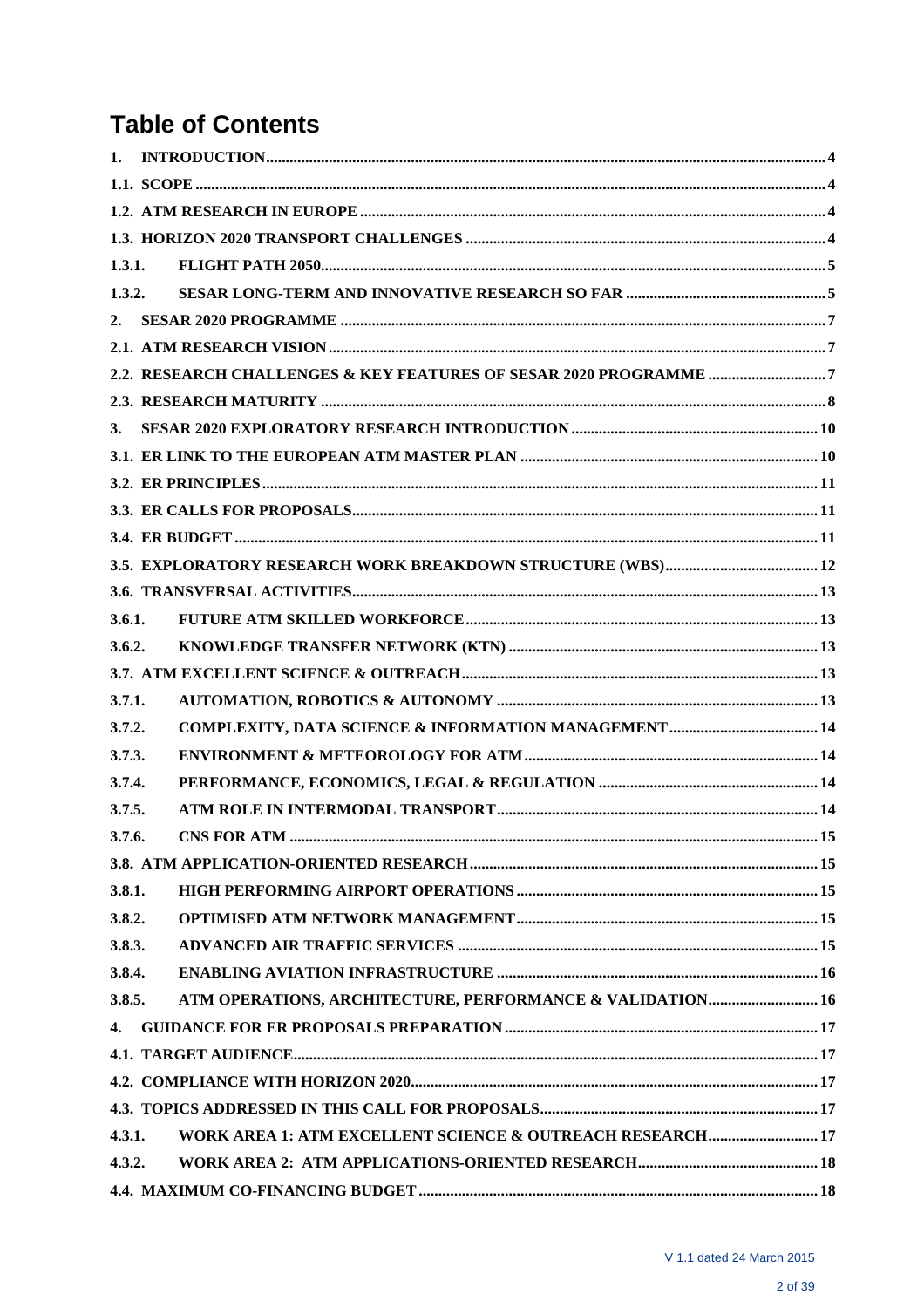| 4.6.1.   |                                                                              |  |
|----------|------------------------------------------------------------------------------|--|
| 4.6.2.   |                                                                              |  |
| 4.6.3.   |                                                                              |  |
|          |                                                                              |  |
|          |                                                                              |  |
|          |                                                                              |  |
| 4.9.1.   |                                                                              |  |
| 4.9.2.   |                                                                              |  |
| 5.       |                                                                              |  |
|          | 5.1. WORK AREA 1: ATM EXCELLENT SCIENCE & OUTREACH (SCIENCE TO TRL 1)  23    |  |
| 5.1.1.   |                                                                              |  |
| 5.1.1.1. |                                                                              |  |
| 5.1.2.   |                                                                              |  |
| 5.1.2.1. |                                                                              |  |
| 5.1.2.2. |                                                                              |  |
| 5.1.3.   |                                                                              |  |
|          |                                                                              |  |
|          |                                                                              |  |
| 5.1.4.   |                                                                              |  |
|          | 5.2. WORK AREA 2: ATM APPLICATIONS-ORIENTED RESEARCH (FROM TRL1 TO TRL2)  28 |  |
| 5.2.1.   |                                                                              |  |
| 5.2.1.1. | ER-06-2015 - HIGH PERFORMING AIRPORT OPERATIONS - IMPROVED                   |  |
| 5.2.2.   |                                                                              |  |
| 5.2.2.1. | ER-07-2015 - SEPARATION MANAGEMENT AND SEPARATION STANDARDS  29              |  |
| 5.2.3.   |                                                                              |  |
| 5.2.3.1. |                                                                              |  |
| 5.2.4.   |                                                                              |  |
| 5.2.4.1. |                                                                              |  |
| 5.2.4.2. |                                                                              |  |
| 5.2.4.3. |                                                                              |  |
| 6.       |                                                                              |  |
|          | 6.1. PROJECT EXECUTION GUIDANCE FOR EXPLORATORY RESEARCH PROJECTS  35        |  |
|          |                                                                              |  |
| 7.       |                                                                              |  |
| 8.       |                                                                              |  |
|          |                                                                              |  |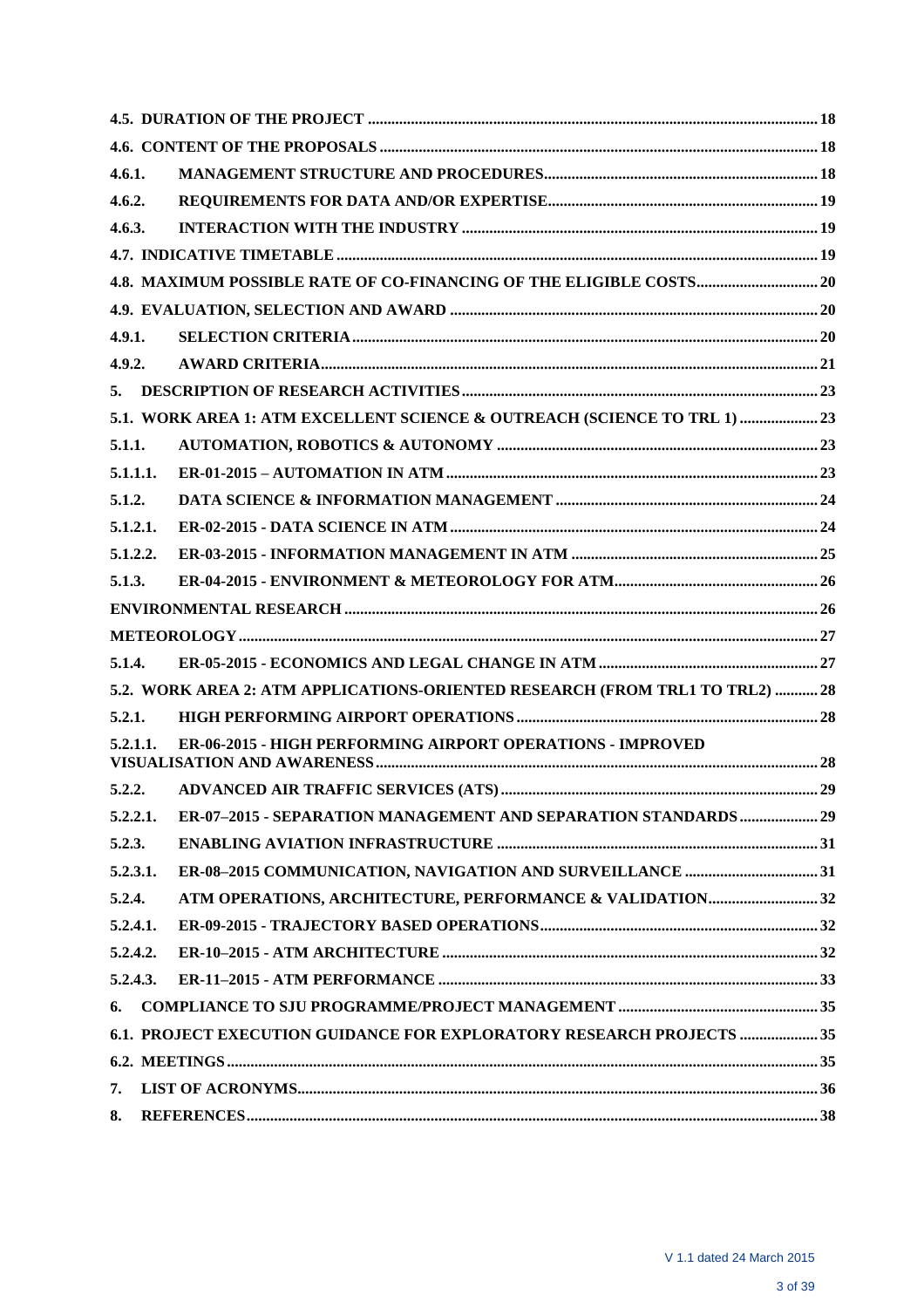# **1. INTRODUCTION**

#### **1.1. Scope**

This document provides detailed guidance to the organisations wishing to respond to the first Call for Proposals of SESAR Exploratory Research projects launched under Part III "Societal Challenges" of the Horizon 2020 Research Framework Programme<sup>1</sup>, and related to the Smart, Green and Integrated Transport activities.

The document sets the scene by presenting the challenges of ATM research in Europe, the organisation of the SJU SESAR 2020 Work Programme and the Work Breakdown Structure (WBS) of its Exploratory Research (ER) Pillar.

It should be noted that, while the SESAR 2020 ER Work Programme will be composed by several projects addressing Fundamental (e.g. ATM Excellent Science & Outreach) and ATM Applicationoriented research that will be progressively launched through a number of Calls over SESAR 2020 Programme lifetime, the scope of first ER Call will be limited to a subset of the Topics foreseen by SESAR 2020 ER Work Programme.

This document provides the technical specifications for the selected Research Topics addressed by this first Call for Proposals. Furthermore, it provides the specific guidelines that are applicable to this Call, complementing the H2020 general guidelines that can be found on the H2020 Participants Portal<sup>2</sup>.

# **1.2. ATM Research in Europe**

The SESAR Joint Undertaking ("SJU"), was established under Council Regulation (EC) 219/2007 of 27 February 2007, Regulations as modified by Council Regulation (EC) 1361/2008 (SJU Regulation) and last amended by the Council Regulation (EC) 721/2014. of 16 June 2014 The SJU is henceforth responsible for "carrying out specific activities aimed at modernising the European air traffic management system by coordinating and concentrating all relevant research and development efforts in the Community". This includes long-term and innovative research activities.

The exploratory research topics proposed in this first ER Call for Proposals were selected after a consultation of the stakeholders of the European ATM research community (e.g. EC, SC members, SESAR 1 Work Package E (WP-E) research networks/projects, SESAR Industrial research program and others).

Arguments for a positive approach to long-term research and innovation in all branches of industry are well understood. In particular, the need to build the European economy on strong foundations of knowledge, research and innovation is reiterated in many European Union declarations and treaties, and is one of the keys to growth, jobs and prosperity<sup>3</sup>. This is as true for air transport and ATM as it is for other industries.

These objectives; together with the ATM Master Plan 4key drivers, formed the Foundation to the definition of the research topics presented in this Call for Proposals.

# **1.3. Horizon 2020 Transport Challenges**

H2020 Transport Challenge *"Smart, green and integrated transport" objective is to achieve a European transport system that is resource-efficient, climate and environmentally friendly, safe and seamless for the benefit of all citizens, the economy and society"<sup>5</sup>* . As such, this call for proposals concerns research topics in the context of ATM that will address the Research & Innovation needs for:

https://www.atmmasterplan.eu

l  $1$  OJ L 347/965 of 20.12.2013, p. 965-1041

<sup>(</sup>[http://ec.europa.eu/research/participants/data/ref/h2020/legal\\_basis/sp/h2020-sp\\_en.pdf](http://ec.europa.eu/research/participants/data/ref/h2020/legal_basis/sp/h2020-sp_en.pdf))

<sup>2</sup> [http://ec.europa.eu/research/participants/portal/desktop/en/funding/reference\\_docs.html](http://ec.europa.eu/research/participants/portal/desktop/en/funding/reference_docs.html). 3 COM(2010) 2020 final (EU2020 Strategy:

[http://eurlex.europa.eu/LexUriServ/LexUriServ.do?uri=COM:2010:2020:FIN:EN:PDF\)](http://eurlex.europa.eu/LexUriServ/LexUriServ.do?uri=COM:2010:2020:FIN:EN:PDF)<br><sup>4</sup> https://uusu.etmmosterplan.eu

<sup>5</sup> [http://ec.europa.eu/research/participants/data/ref/h2020/wp/2014\\_2015/main/h2020-wp1415](http://ec.europa.eu/research/participants/data/ref/h2020/wp/2014_2015/main/h2020-wp1415-transport_en.pdf) [transport\\_en.pdf](http://ec.europa.eu/research/participants/data/ref/h2020/wp/2014_2015/main/h2020-wp1415-transport_en.pdf)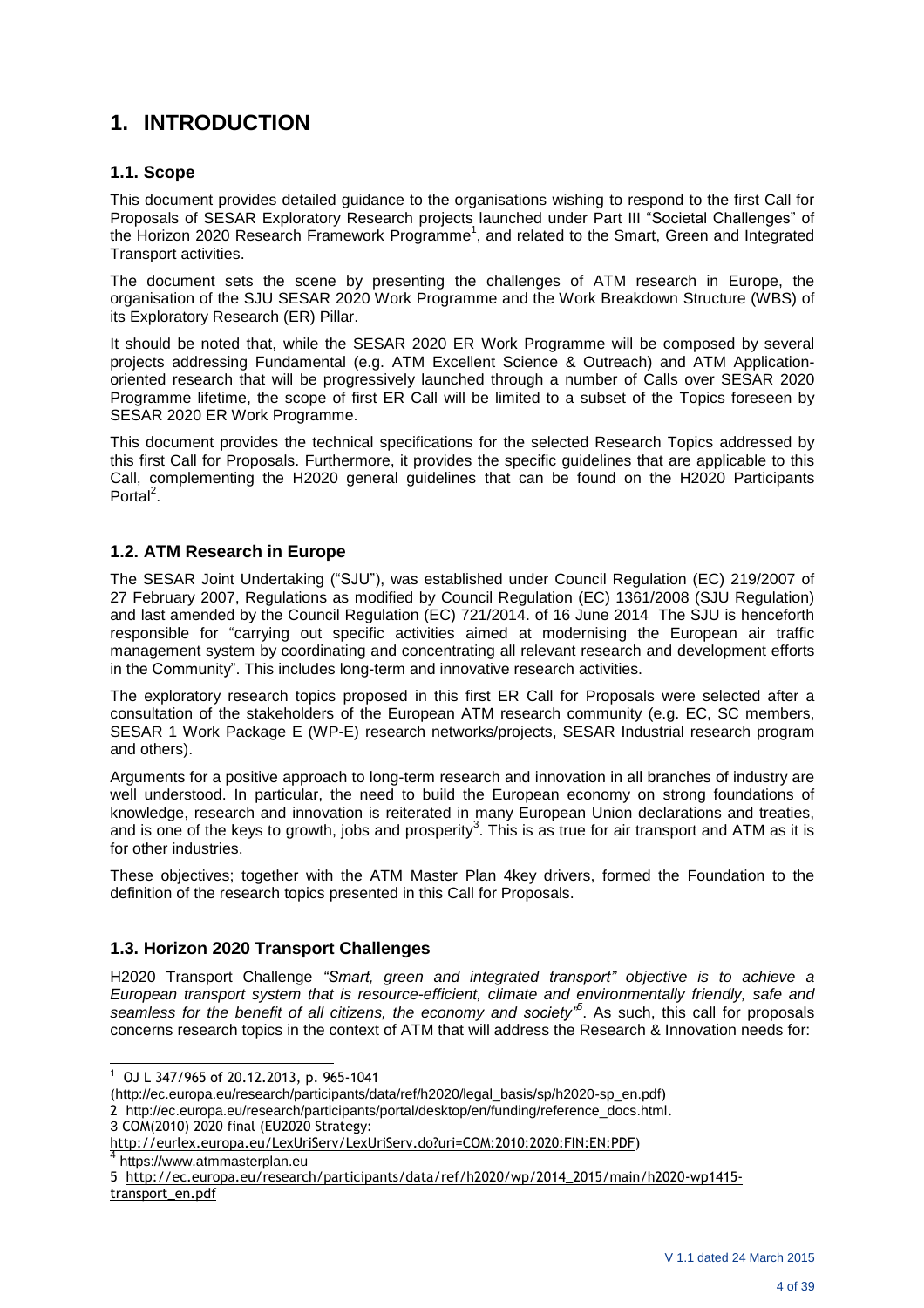- A Resource-efficient transport system that respects the environment;
- Better mobility, less congestion whilst ensuring safety and security;
- A Global leadership of European transport industry;
- A Socio-economic and behavioural research and forward looking activities for policy making.

# **1.3.1. Flight Path 2050**

The Report of the High Level Group on Aviation Research - Flight Path 2050 - Europe's Vision for Aviation, 2011<sup>6</sup> ('Flight Path 2050') foresees five challenges that aviation will have to face at the 2050 horizon:

- Meeting Societal and Market Needs (Challenge 1);
- Maintaining and Extending Industrial Leadership (Challenge 2);
- Protecting the Environment and the Energy Supply (Challenge 3);
- Ensuring Safety and Security (Challenge 4);
- Prioritising Research, Testing Capabilities and Education (Challenge 5).

ATM research is required to address all these challenges with a particular focus on challenge number 1 where the role of ATM is specifically described. ATM research should in particular provide innovative means to improve further air mobility in the intermodal transport system where 90% of travellers within Europe will be able to complete their journey, door to door within 4 hours<sup>7</sup>.

ATM solutions will, at the same time, be required to meet the air transport capacity demand of 25 million flights per year8 together with a safety target of 10-7 per flight, a maximum arrival time delay of 1 minute and operational measures to meet the CO2 environmental operational target reduction of 12% per flight.

In addition, the role of ATM shall be designed to enable new concepts of air operations in a future environment, notably it shall be capable to handle and integrate safely air vehicles of the future (e.g. not excluding VTOL, RPAS, hypersonic, etc.) in the development of any new systems and technologies.

The research topics proposed in SESAR 2020 Exploratory Research are steered by the needs identified from the European ATM Master Plan, by the results from the current SESAR Programme, by WP-E research networks results and papers, by projects such as the Higher Level of Automation (HALA) and Complex World, by the relevant FP7 projects as well as the ambition set by documents such as Flight Path 2050 and its ACARE-Strategic Research and Innovation Agenda (SRIA9).

#### **1.3.2. SESAR long-term and Innovative Research so far**

SESAR WP-E is the existing ATM long-term and innovative research programme established under the first SESAR Programme. The objective of WP-E is to be a catalyst for the creation of a healthy body of European ATM and related CNS research capability and knowledge that will persist beyond the lifetime of the current SESAR development Programme.

WP-E enables researchers to develop innovative ideas, concepts and technologies at Technology Readiness Levels (TRL) 1 and TRL 2. Thus, introducing their knowledge from other non-ATM disciplines (e.g. complexity science, economics, etc.) and applying it to the ATM domain.

 6 <http://ec.europa.eu/transport/modes/air/doc/flightpath2050.pdf>

 $7$  Cf. Flight Path 2050 goal No 2 – p. 11

<sup>8</sup> Cf. Flight Path 2050 goal No 4 – p. 11

<sup>9</sup> Ref 6: ACARE. (2014). ACARE Strategic Research and Innovation Agenda (SRIA). Volume 2. http://www.acare4europe.com/sria/exec-summary/volume-2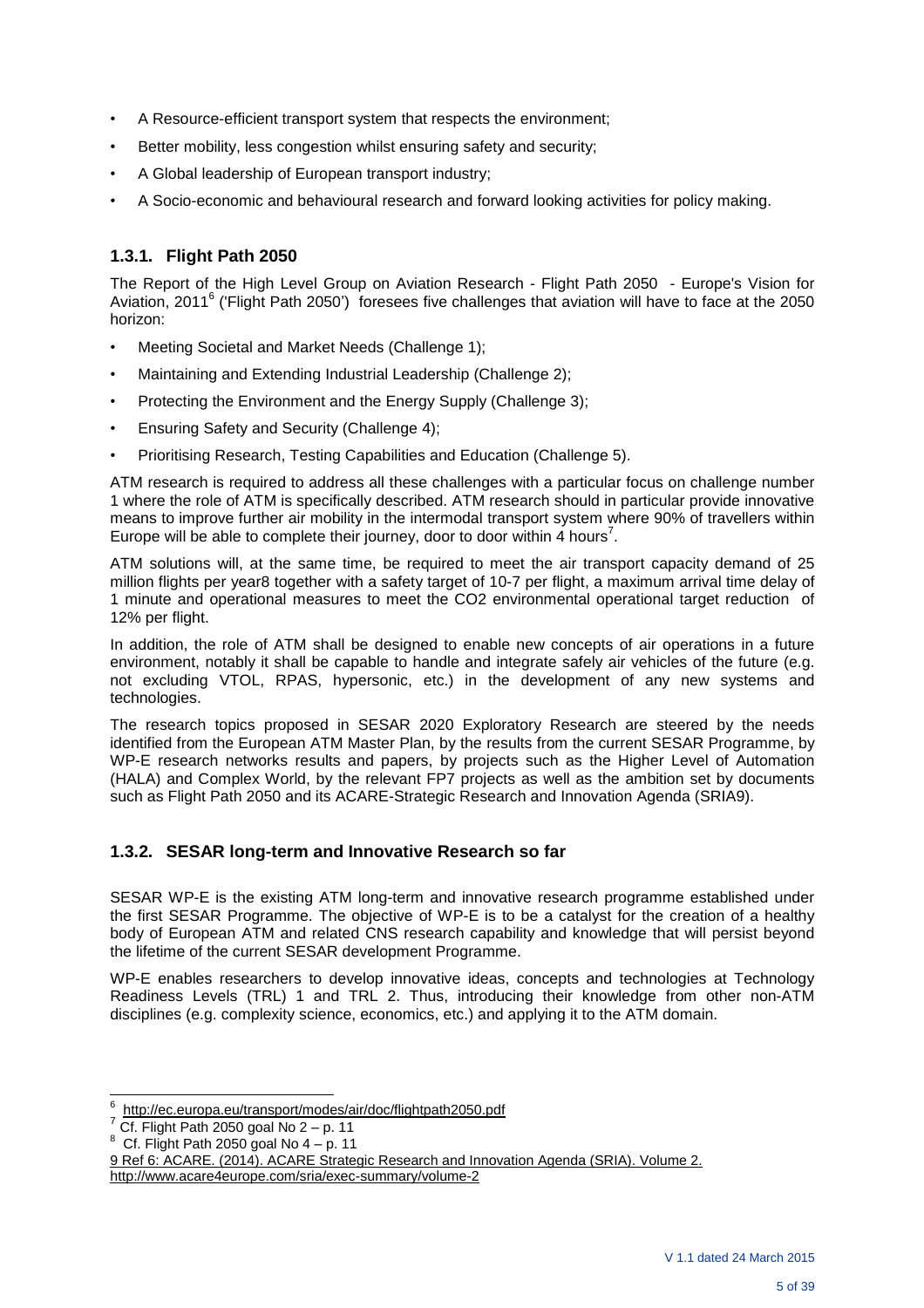WP-E aims at stimulating scientific research into ATM through the funding of research projects, research networks, SESAR Innovation Days events and SESAR Young Scientist award. WP-E established three Research Networks, as well as 40 Research Projects10 over the 2010-2016 period.

WP-E Projects provided results that can be carried upward through the R&I innovation pipeline. For additional information about WP-E project results and networks see SESAR magazine, issue 12, October 2014<sup>11</sup>. They also provided the basis for preparing the SESAR2020 Exploratory Research Programme that can extend successful concepts and results as required.

A summary of the WP-E projects and the respective results can be found on the SJU Website.<sup>12</sup>

l

<sup>10</sup> http://www.sesarju.eu/innovation-solution/exploratory-research/research-themes-and-projects

<sup>11</sup> http://www.sesarju.eu/newsroom/brochures-publications/sesar-magasine-issue-12

<sup>12</sup> SESAR Joint Undertaking website: <http://www.sesarju.eu/>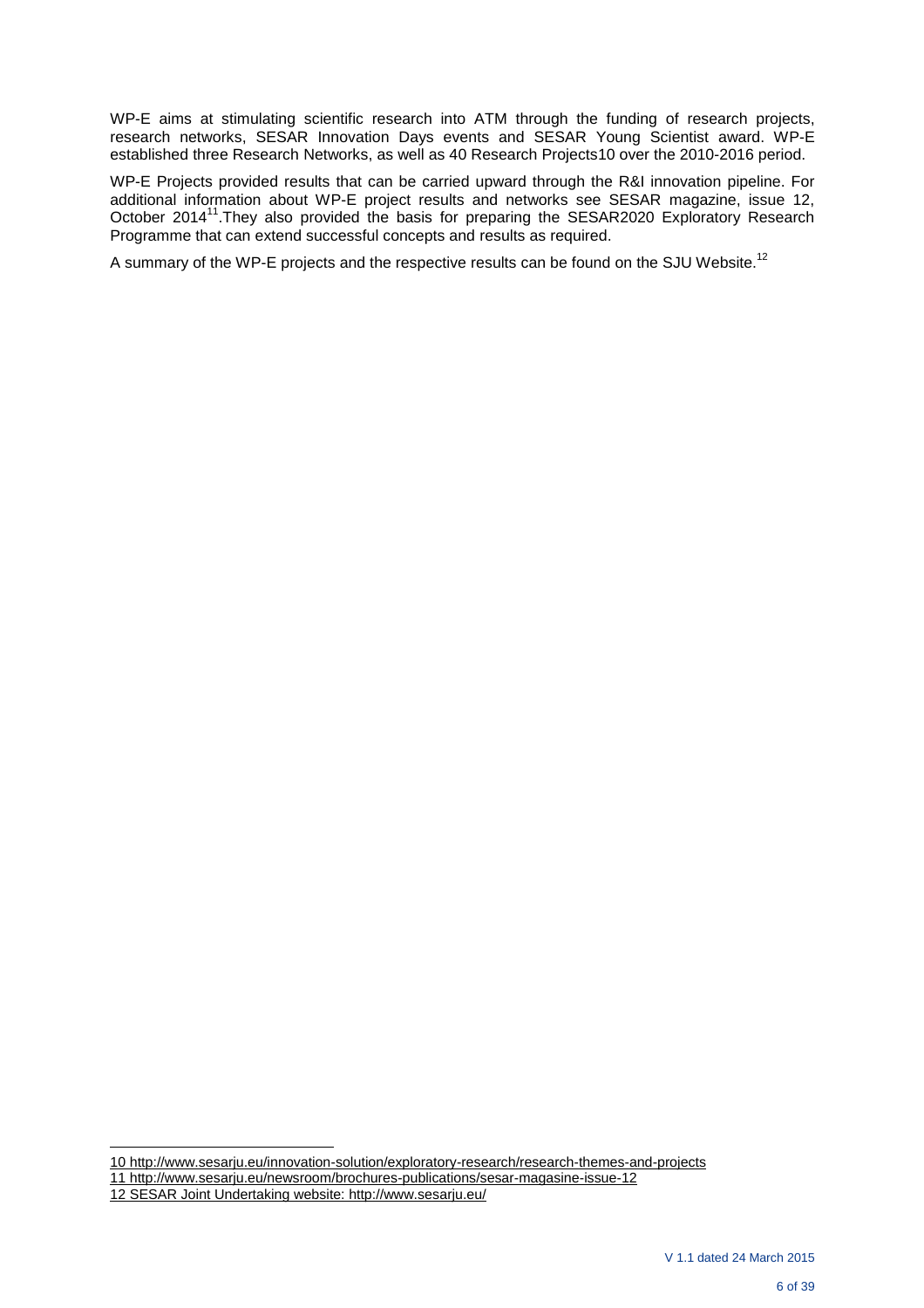# **2. SESAR 2020 PROGRAMME**

This section provides an overview of the overall SJU SESAR 2020 Programme. The overall Work Breakdown Structure addressing the Exploratory Research, the Industrial Research and Validation, the Very Large Scale Demonstrations and the Transversal Activities can be found in SESAR 2020 Research and Innovation Programme<sup>13</sup>.

# **2.1. ATM research vision**

*"The SESAR Joint Undertaking for research and innovation is delivering solutions to modernise air traffic management, enabling high-performing aviation in Europe."*

The Exploratory Research will contribute to SESAR 2020 Vision by:

*"Driving the development and evaluation of innovative or unconventional ideas, concepts, methods and technologies; that can define and deliver the performance required for the next generation of European ATM system, and thus contributing to its successful evolution"*

# **2.2. Research Challenges & Key Features of SESAR 2020 Programme**

The research challenges for SESAR 2020 are built upon the work undertaken in the ongoing SESAR Programme and concentrate around the key features and content of the European ATM Master Plan<sup>1</sup> , the stakeholder priorities and bringing the necessary skills and resources together to deliver the right research in an effective way.

This can be represented in the diagram below, where the SJU Mission/Vision is connected to grouped areas of activities focused around three front-line ATM service areas, supported by the required enabling technologies in the aviation infrastructure as well as exploiting and sharing of this infrastructure across all areas to achieve, for example, consistent information management.

As shown in the diagram above, some Programme activities need to be undertaken in a transversal manner to ensure the delivery of best-in-class, globally interoperable and high performing Air Transport for Airspace users & Citizens.

<sup>13</sup> http://www.sesarju.eu/sites/default/files/documents/reports/AWP2015\_adb\_adopted.pdf

<https://www.atmmasterplan.eu/download/29>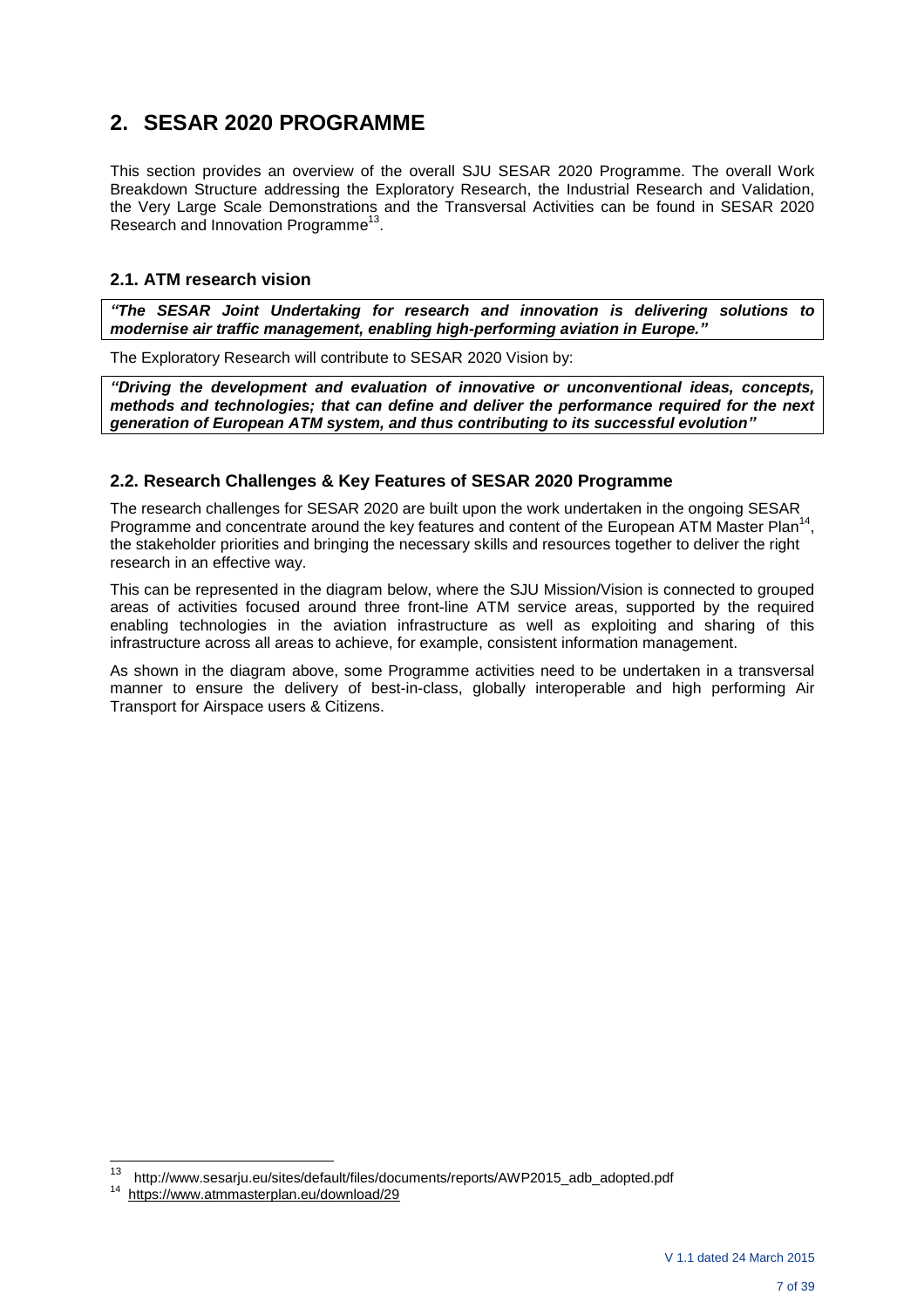# Delivering best-in-class, globally interoperable and highperforming Air Transport for Airspace Users and Citizens

• Enabling the delivery of safe, cost-efficient and environmentally responsible Air Vehicle & ATM operations, systems and services



# **Figure 1 Research Challenges & Key Features of SESAR 2020 Programme**

For example:

- Master planning to ensure the maintenance of the EU ATM Master Plan and the viability of consequent deployment;
- ATM Design and Integration, with a particular focus on the Architecture and service orientation;
- Standardisation, Regulation & Interoperability;
- Air vehicle Integration, cost and environmental optimization;
- Total system performance management;

Another transversal need is to ensure that infrastructure developed to enable operations and services is delivered in such a way that technical services including communication, positioning, navigation, timing and information are shared across the whole community.

Not all research can be progressed at the same pace, nor is it beginning from the same level of understanding or will it deliver to the same expectation. Consequently the key features, above, remain a persistent target, aligned with Single European Sky (SES) while the actual research is matured over time and in accordance with research and industry best-practice.

# **2.3. Research Maturity**

The Horizon 2020 rules establish technology readiness levels (TRL) as the maturity assessment approach for SESAR projects to apply.

The SESAR 2020 Programme is structured into three main research phases, beginning with Exploratory Research, then is further expanding within a Public-Private-Partnership to conduct Industrial Research and Validation, culminating in Demonstrating in Large Scale the concepts and technologies in representative environments to firmly establish the performance benefits and risks.

**Phase 1:** Exploratory Research is further broken down into two areas, the first covering the fundamental science and outreach, while the second investigates the initial applications of this science for ATM.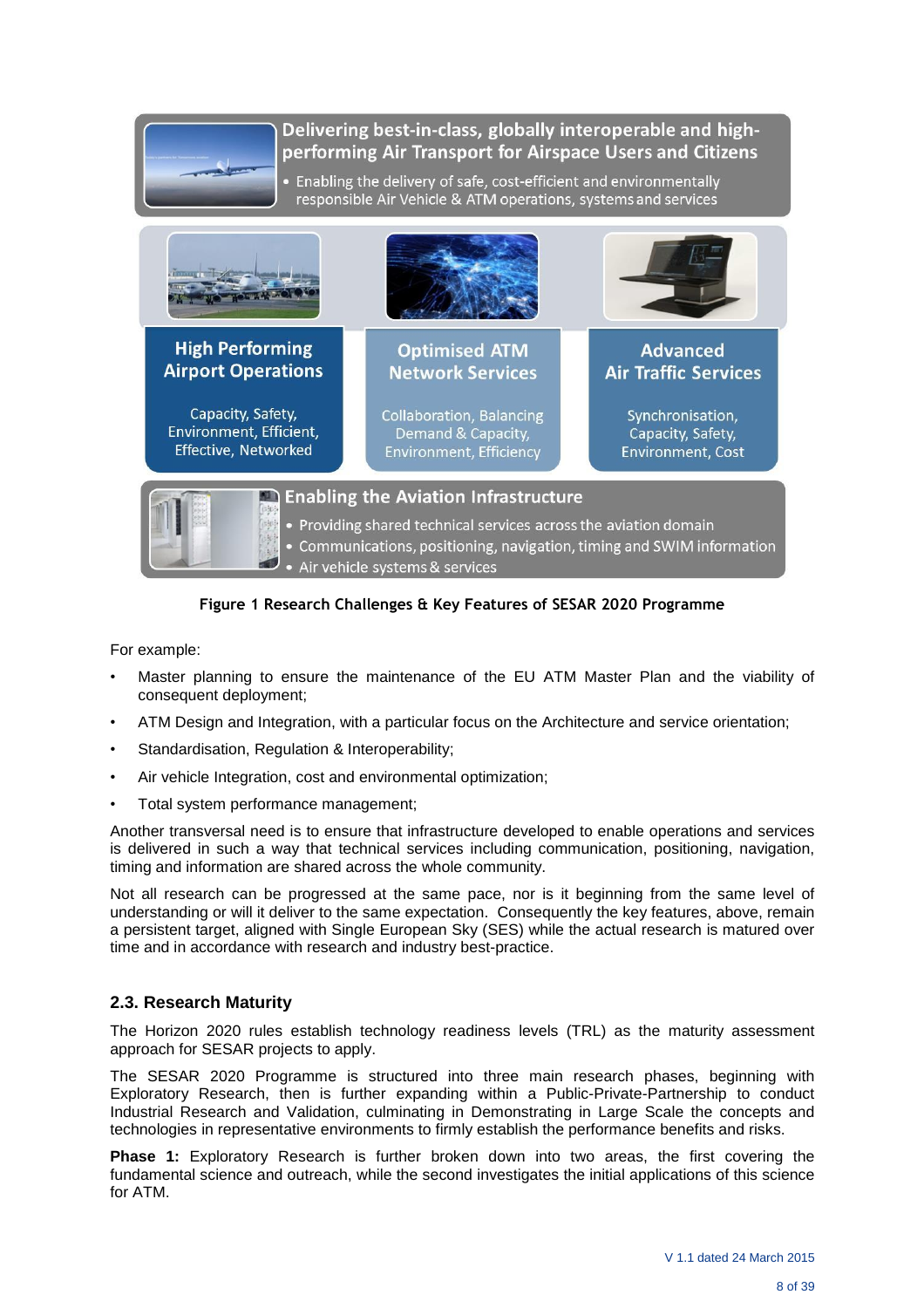**Phase 2:** Includes Applied Research, Pre-Industrial Development and Validation. As a whole this phase is referred to as 'Industrial Research and Validation' as it is delivered through the Partnership.

**Phase 3:** Covers Very Large Scale Demonstrations (VLD) to help fill the gap between development and deployment phases and consists of demonstrating key SESAR concepts and technologies to raise awareness regarding SESAR activities related to ATM performance issues and their results as well as assessing full-scale deployment readiness.

The maturity assessment of the exploratory research results from ATM Excellent Science (Fundamental Scientific Research) pre-TRL 1 to TRL 1 to ATM Applications oriented research will be performed by the projects Gate organized by the SJU. At the project Gate, the SJU will verify the maturity assessment performed by the project. Once the project passes the gate, the project results will feed into the ATM Applications oriented research.



**Figure 2 SESAR Solution life cycle**

The level of achievement and consequent maturity at each level is described below:

#### **Exploratory Research covers:**

**Pre-TRL1 Scientific Research: Fundamental exploratory research** investigating relevant scientific subjects and conducting feasibility studies looking for potential application areas in ATM, concentrating both on out-reach to other disciplines as well as educating within.

**TRL 1 Basic principles observed and reported**: Exploring the transition from scientific research to applied research by bringing together a wide range of stakeholders to investigate the essential characteristics and behaviours of applications, systems and architectures. Descriptive tools are mathematical formulations or algorithms.

**TRL 2 Technology concept and/or application formulated: Applied research.** Theory and scientific principles are focused on very specific application area(s) to perform the analysis to define the concept. Characteristics of the application are described. Analytical tools are developed for simulation or analysis of the application.

#### **Industrial Research & Validation (outside the scope of this Call) covers:**

**TRL 3 Analytical and experimental critical function and/or characteristic proof-of-concept:** Proof of concept validation. Active Research and Development (R&D) is initiated with analytical and laboratory studies including verification of technical feasibility using early prototype implementations that are exercised with representative data.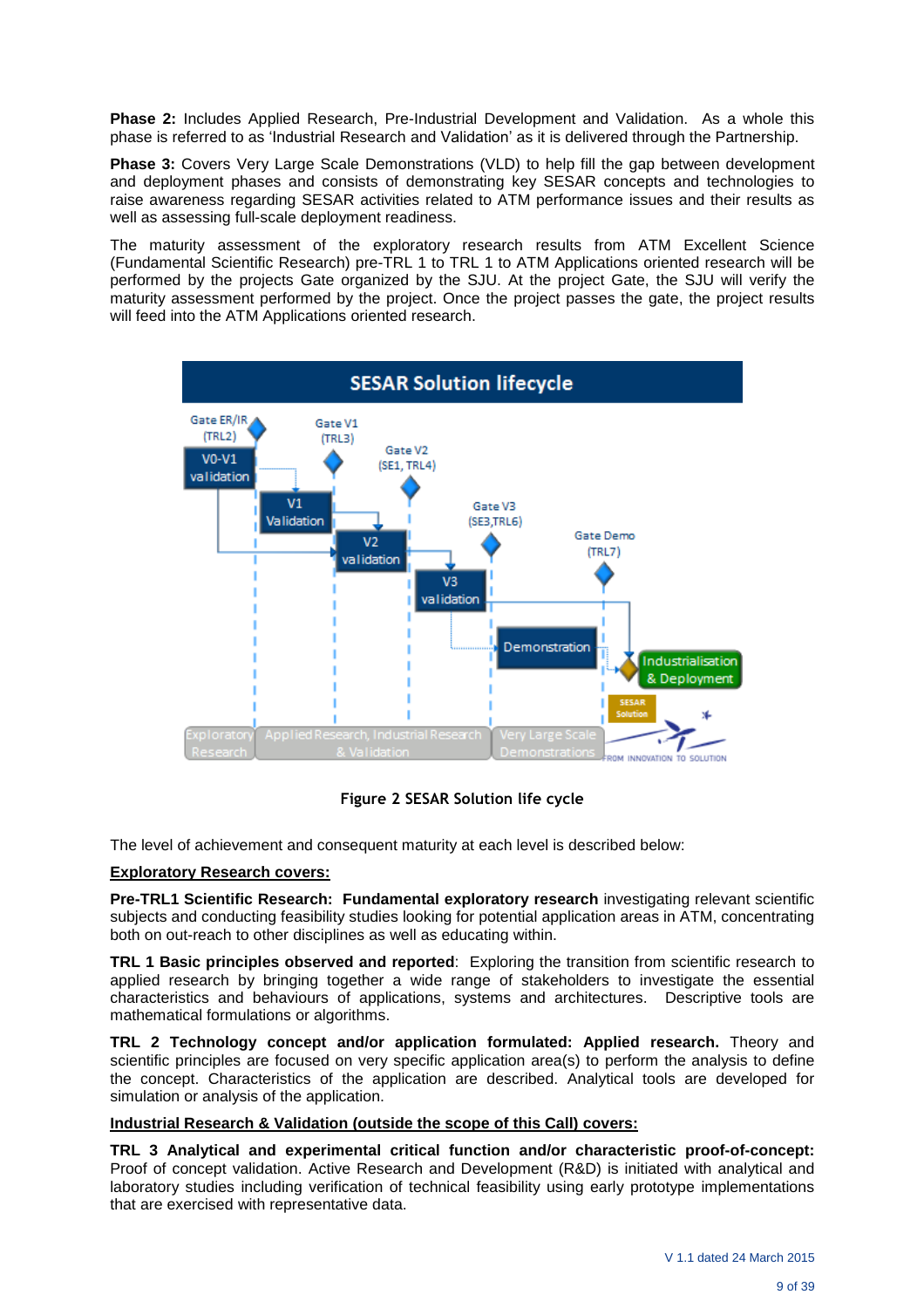**TRL 4 Component/subsystem validation in laboratory environment:** Standalone prototyping implementation and test with integration of technology elements and conducting experiments with fullscale problems or data sets.

**TRL 5 System/subsystem/component validation in relevant environment:** Thorough testing of prototyping in representative environment. Basic technology elements integrated with reasonably realistic supporting elements. Prototyping implementations conform to target environment and interfaces.

**TRL 6 System/subsystem model or prototyping demonstration in a relevant end-to-end environment (ground or space):** Prototyping implementations on full-scale realistic problems using partial integration with existing systems. While limited documentation is available, the Engineering feasibility is fully demonstrated in actual system application.

**Very Large Scale Demonstration (outside the scope of this Call) covers:**

**TRL 7 System demonstration in an operational environment (ground, airborne or space):** System demonstration in operational environment. System is at or near scale of the operational system, with most functions available for demonstration and test and with EASA proof of concept authorisation if necessary. Well integrated with collateral and ancillary systems, although limited documentation available.

# **3. SESAR 2020 EXPLORATORY RESEARCH INTRODUCTION**

The mission of SESAR 2020 ER program is to turn Europe's ATM excellent science into a globally competitive advantage for the next generation of the European ATM system. It is therefore fundamental to drive developments of innovative and unconventional ideas and concepts as successful contributions for the evolution of ATM in Europe and worldwide.

The SESAR Programme currently includes research and innovation projects ranging in maturity from exploratory research through to large scale demonstrations.

The purpose of this Call for Proposals is to ensure the continuity of the ER activities by building upon and ensuring transition of SESAR1 WP-E projects into SESAR 2020 ER.

The SESAR 2020 ER Programme will ensure coherence across the full scope of ATM Research and avoid potential duplications or overlaps.

# **3.1. ER Link to the European ATM Master Plan**

The European ATM Master Plan (MP)<sup>15</sup> is the overarching reference for SESAR 2020. However, while the European ATM Master Plan is targeting the 2030 horizon, SESAR 2020 ER extends beyond this timeframe and, thus, beyond the 'Performance-based Operations' described today.

SESAR Exploratory Research shall address and analyse any long-term research concept, technology or scientific scope gaps in responding to the European challenges in aviation and ATM for the evolution of a safe, competitive and sustainable future Aviation and ATM system.

In addition to covering the low maturity aspects of Performance-Based Operations, the SESAR 2020 ER Program will also identify research and innovation activities to meet the Flight Path 2050 goals for ATM. SESAR 2020 Exploratory Research Programme will contribute to the evolution of the ATM Master Plan in particular prolonging its research scope and targets beyond 2050.

The Exploratory Research 2020 primary mission and objectives are the following;

- To contribute to the ATM Master Plan 'Performance-based Operations'; towards long term objectives beyond 2035 (e.g. 2050 timescale);
- To contribute to the identification of innovative solutions not yet identified in the European ATM Master Plan but which would accelerate the realisation of the SES targets;
- To deliver sustainable healthy research activities across a range of research networks in Europe, within the domain of ATM exploratory research.

<sup>15</sup> https://www.atmmasterplan.eu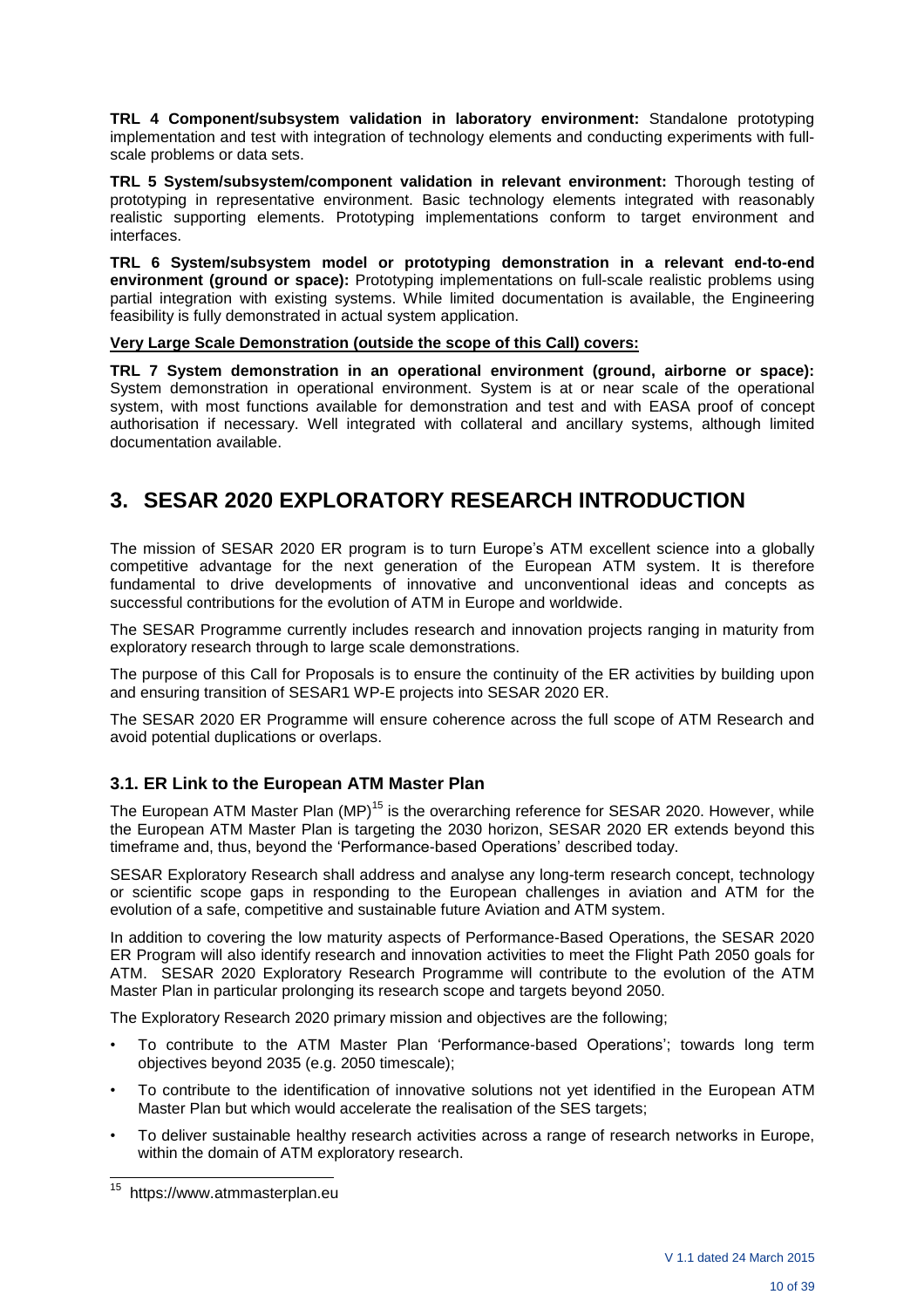# **3.2. ER Principles**

The key principles that apply to SESAR 2020 Exploratory Research are:

- To build upon the successful ATM European research activities inside as well as beyond the SESAR industrial Programme;
- To consider innovations/technologies coming from non-ATM sectors such as the automation, robotics or system engineering areas as well as in other safety critical industries, such as nuclear, space, etc.;
- To bring scientific, technology innovation and educational benefits to the ATM Community;
- To enable Academia, Research organisations and SMEs to undertake research activities that go beyond the main SESAR industrial Programme;
- To create a healthy network of European ATM research capabilities and knowledge that will strengthen European competitiveness and its workforce;
- To create a mechanism in order to monitor and assess the maturity of exploratory research results and their integration into the SESAR mainstream and future SESAR 2020 program as appropriate.

# **3.3. ER Calls for Proposals**

The funding mechanisms and participation rules are fully aligned with Horizon 2020 rules.

Research and Innovation actions as well as Coordination support actions will be the major instruments.

Other instruments such as prizes and procurements will be used on a case by case basis (for example when a specific extension in a research project would be required or for the SESAR Young Scientist Award). In future Exploratory Research calls for proposals, prizes may be included in support to R&I actions in very specific cases<sup>1</sup> .

There are planned to be multiple calls over the period to 2020 potentially with intervals of around 2 years between main calls and also allowing for ad-hoc calls to meet specific needs.

#### **3.4. ER Budget**

l

As indicated in Section VII of SJU 2015 Exploratory Research 2020 Financing Decision, the overall estimated co-financing budget over the period up to 2024 for SESAR 2020 Exploratory Research Programme is EUR 85 Million.

**The overall Indicative co-financing budget for this first Call for Proposals is EUR 20.6 million.**

<sup>&</sup>lt;sup>16</sup> The foreseen Exploratory Research calls for proposals will be published on the Participant Portal as for any H2020 Work Programme call. Contracts will follow the H2020 model grants agreement.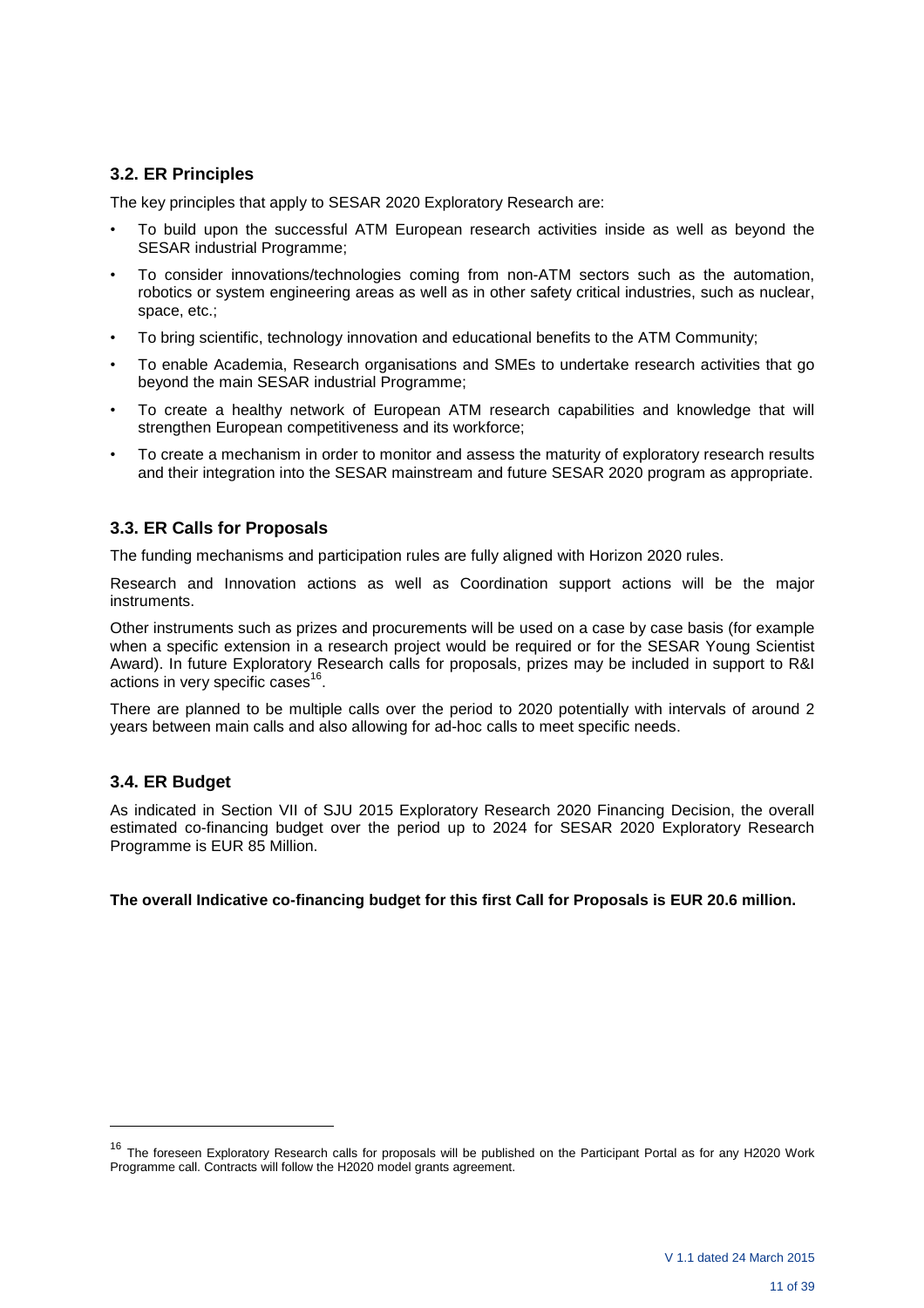# **3.5. Exploratory Research Work Breakdown Structure (WBS)**

The Exploratory Research within SESAR 2020 will be organized around four areas: two research areas and two transversal areas, as presented in the figure below:



**Figure 3 SESAR 2020 Exploratory Research Work Breakdown Structure**

Exploratory Research is outside of the SESAR Public-Private-Partnership and is set-up through open calls using various instruments available within the Horizon 2020 rules.

It should be noted, however, that some research areas identified in this WBS (for instance, the Transversal Activities) will not be addressed by this first Call for Proposals.

The detailed scope covered by this Call for Proposals is summarized in Chapter 4 (Guidance for ER Proposals Preparation) and the technical specifications for the selected Topics are provided in Chapter 5 (Description of Research Activities).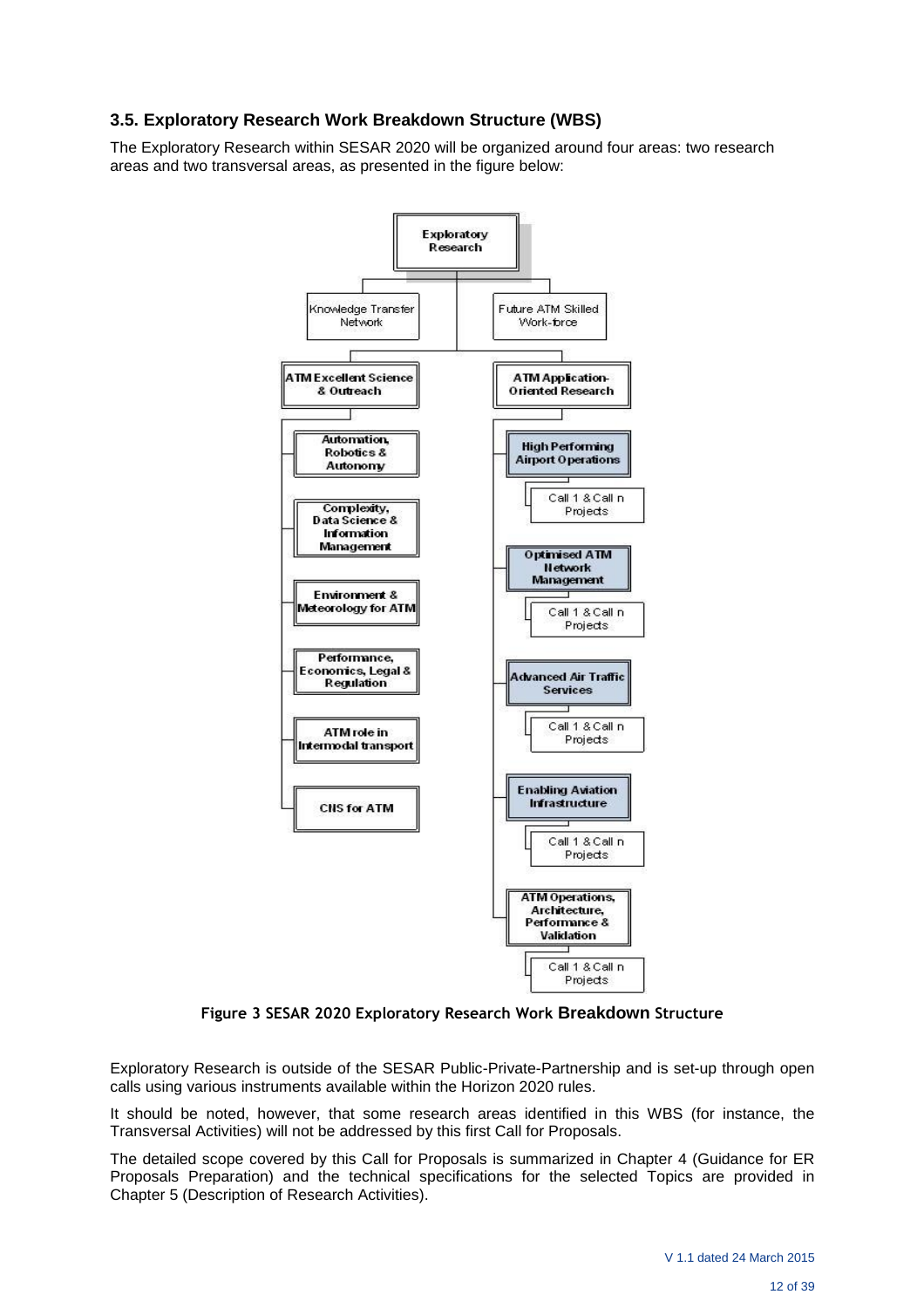# **3.6. Transversal Activities**

#### **3.6.1. Future ATM Skilled Workforce**

The Transversal 'Future European ATM skilled force' area will in the foreseen future Calls for Proposals develop the mechanism to provide the required European ATM education & training as well as networking capability which can uniquely be created through SESAR in the ATM Community.

Please note that this activity is not included in this first Call for Proposals.

#### **3.6.2. Knowledge Transfer Network (KTN)**

The knowledge transfer network will be responsible for assessment, coordination and communication of the exploratory research results.

Please note that this activity is not included in this first Call for Proposals.

#### **3.7. ATM Excellent Science & Outreach**

ATM Excellent Science & Outreach aims at bridging ATM research with the wider research community and will provide the science necessary to support ATM change. The work will be performed not only within an existing ATM community but also by related research activities in other sectors and industries with the objective to look for potential applications into ATM.

The research performed under ATM Excellent Science & Outreach it is typically curiosity-driven and explores new and innovative research areas for ATM. This type of scientific research not only brings new knowledge, but also encourages young scientists to develop innovative ideas, concepts and theories for the future ATM evolution. This will bring mutual benefits to SESAR research activities and to the HORIZON2020 transport Commission's Work Programme<sup>17</sup>.

Consequently, the purpose of this research area is two-fold:

- to investigate through research and innovation actions which new technologies, methodologies, concepts, or validation methods developed in non ATM sector could be introduced in the context of ATM and in particular serve the identified SESAR business needs and Flight path 2050 vision, or identify new ATM business opportunities;
- to assess the potential of ATM related technologies, processes, systems, environment, network architecture and management developed in the context of SESAR in particular to respond to other transport mode challenges.

ATM Excellent Science and Outreach includes research activities across the areas described in the following sections.

#### **3.7.1. Automation, Robotics & Autonomy**

l

The research activities under this theme will focus on automation with robotics being explored in terms of the application of higher levels of automation to the ATM system and researching whether and in what ways autonomy could be used to deliver operational benefits.

Automation could provide the key to significant performance improvements across many aspects of ATM. Indeed, ATM currently relies on high levels of human intervention for essential functions - in this respect it lags behind many other industries. Uptake of automation has been slow partly because the positive benefits of human cognitive abilities, especially in safety-critical situations, have provided strong arguments against change.

The challenge is therefore to propose automation solutions that have the capability to provide substantial and verifiable performance benefits whilst fully addressing safety concerns.

<sup>17</sup> [http://ec.europa.eu/research/participants/data/ref/h2020/wp/2014\\_2015/main/h2020-w](http://ec.europa.eu/research/participants/data/ref/h2020/wp/2014_2015/main/h2020-)p1415-transport\_en.pdf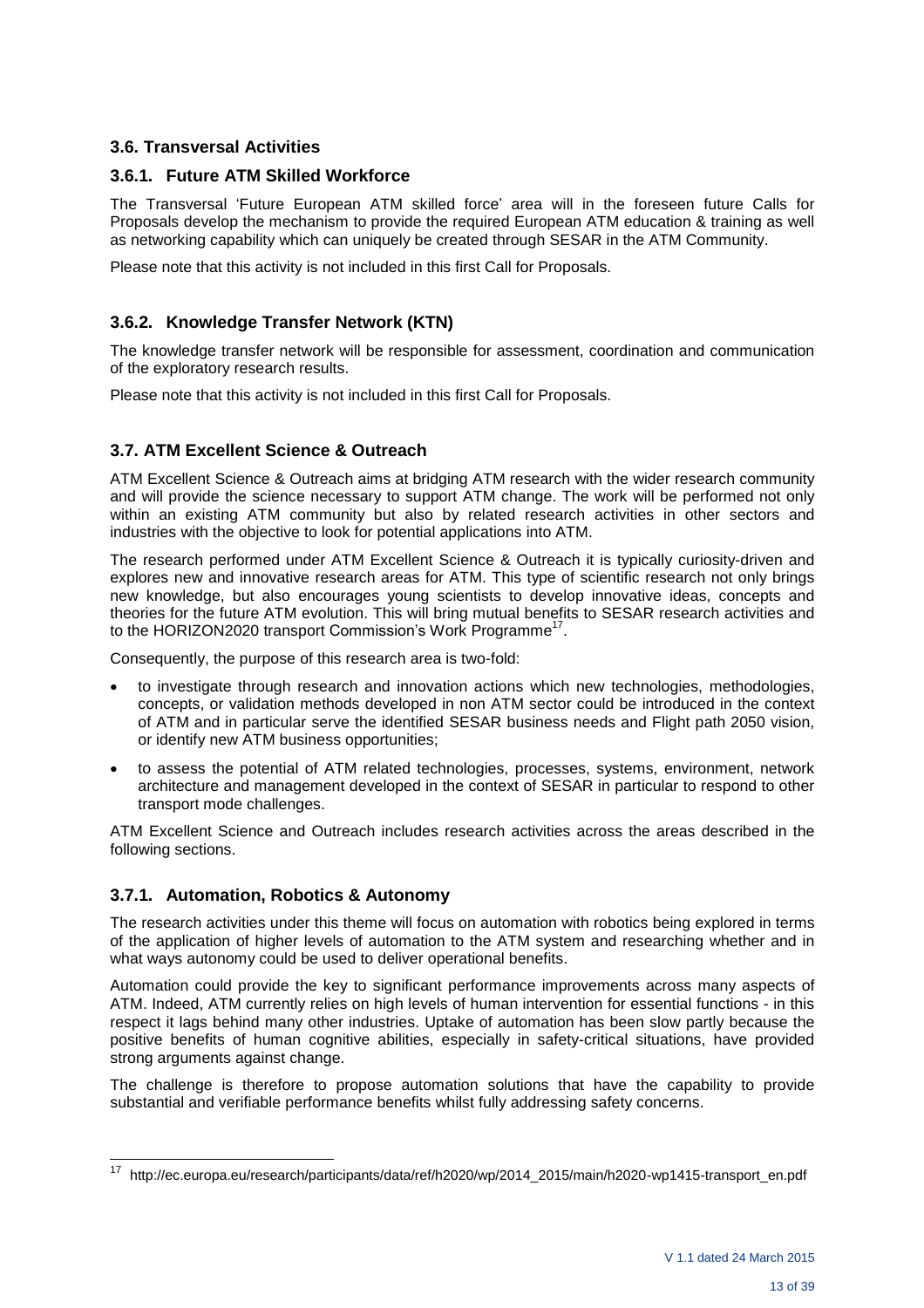As higher levels of Automation will result in increased importance of robotics, which deals with the design, construction and operation of highly automated systems, an 'unconstrained' approach should allow for a bolder vision and subsequently open the door for new conceptual possibilities.

Under this topic, there is substantial scope for learning from other industries.

The following Research Topic is addressed in this Call for Proposals:

• ER-01-2015: Automation in ATM

The technical specifications for this Topic are provided in Section 5.1.1.

#### **3.7.2. Complexity, Data Science & Information Management**

The research activities under this theme will address complexity science, data science and information management and their applications in ATM. Complexity science will deal with the application of complexity theory in the ATM domain and will therefore contribute to better understand how the ATM system works, in particular the interaction of its subsystems.

Data science is an emerging field of research in ATM concerned with managing and exploiting large data sets and its application to air traffic management. This will enable further exploitation of information management, knowledge creation and improved insight into optimizing planning and execution of ATM.

The following Research Topics are addressed in this Call for Proposals:

- ER-02-2015 Data Science in ATM
- ER-03-2015 Information Management in ATM

The technical specifications for this Topic are provided in Section 5.1.2.

#### **3.7.3. Environment & Meteorology for ATM**

The objective of the research activities under this theme is to benefit from the research activities and investments in these areas from outside of ATM and look at apply them to the environment and meteorology domains in the context of the future ATM evolution.

The following Research Topic is addressed in this Call for Proposals:

• ER-04-2015 - Environment & Meteorology for ATM

The technical specifications for this Topic are provided in Section 5.1.3.

# **3.7.4. Performance, Economics, Legal & Regulation**

In recent years, the importance of understanding the evolution of the ATM service market structure, the need to minimize airborne costs, use of cost-effective new business and pricing models has become evident. The research performed under this area will contribute to the wider innovation and competitiveness of the European ATM industry, therefore contributing to Challenge 2 of FlightPath 2050.

The links between economics, the legal and the regulatory frameworks and the research performed in each subject are close; this means that the implications of change in one area have to be integrated across the whole, otherwise change in ATM can be unnecessarily blocked.

The following Research Topic is addressed in this Call for Proposals:

• ER-05-2015 - Economics and Legal Change in ATM

The technical specifications for this Topic are provided in Section 5.1.4.

# **3.7.5. ATM role in Intermodal Transport**

The research activities under this theme will address the connection and dependence between ATM/Aviation and other transport modes, from the perspective of ATM. Consequently, it is envisaged that complementary research will be performed linking to activities launched by the EC and potentially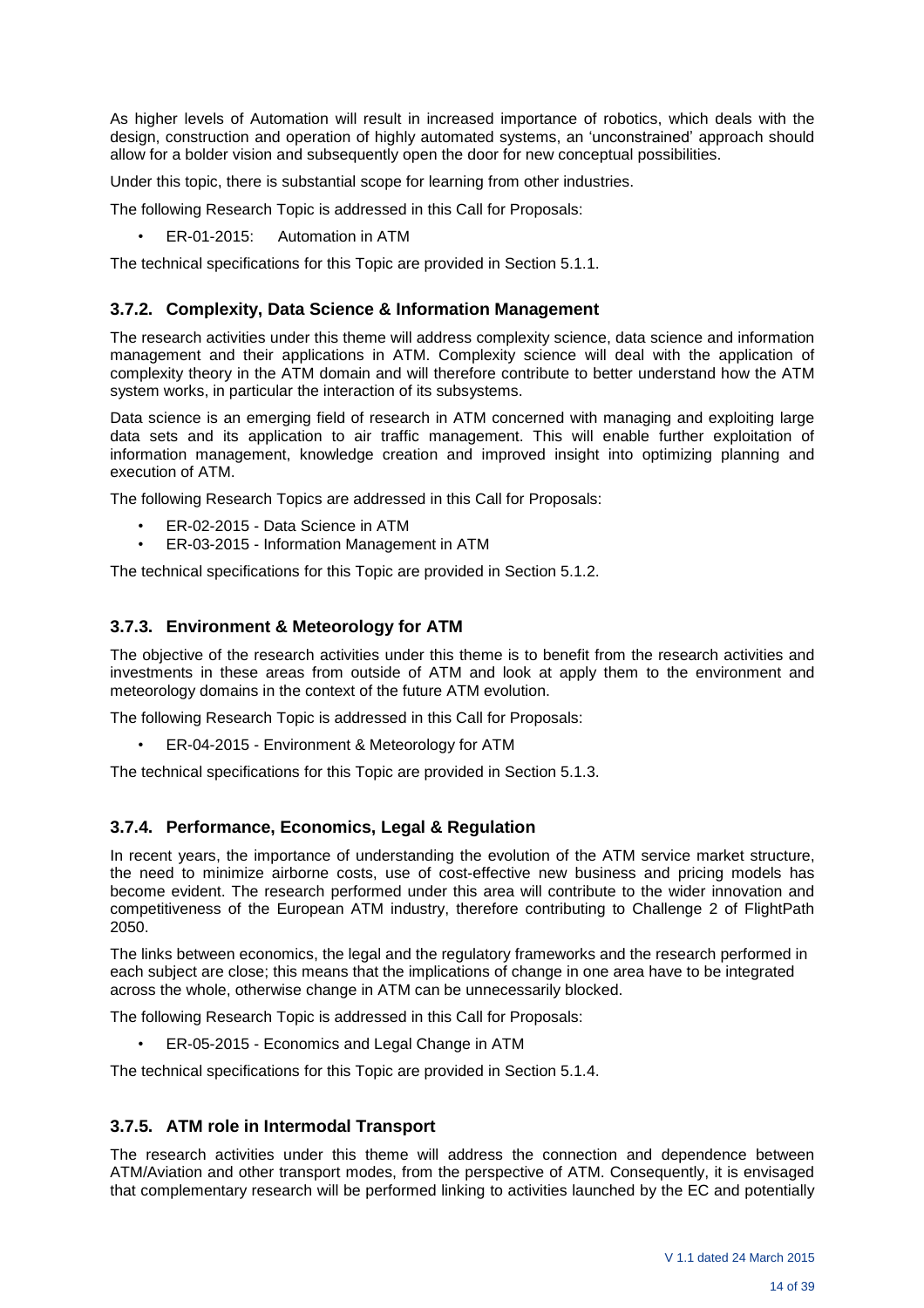other transport areas (i.e. rail, road, water) to ensure interoperability and delivery of complementary services to realise cross-modal performance as described by the EU transport policy documents.

This Research Activity is not being addressed in this Call for Proposals.

# **3.7.6. CNS for ATM**

Communication, Navigation and Surveillance (CNS) are not exclusively an ATM subject, therefore the study and use, or adaptation, of new technologies being developed outside ATM to needs identification and analysis of the safety, performance and security implications for the ATM system before a specific ATM application can be proposed.

This Research Activity is not addressed in this Call for Proposals.

#### **3.8. ATM Application-Oriented Research**

The ATM application-oriented research area will help mature new concepts for ATM that extend or go beyond those identified in the ATM master plan as well as help mature emerging technologies and methods to the level of maturity required to feed the applied research conducted in the Industrial Research and Validation phase of SESAR; thus connecting the ATM Exploratory Research to the ATM Applied Research in the context of the European ATM Master Plan.

#### **3.8.1. High Performing Airport Operations**

The research activities under this theme will include research into areas of enhanced runway throughput, integrated surface management, airport safety nets, total airport management and remote tower for multiple airports. As airports remain one of the most significant bottlenecks in ATM and therefore represent great potential for system-wide improvement it can be expected that a significant focus will be placed on realising improvements.

The following Research Topic is addressed in this Call for Proposals:

• ER-06-2015 - High Performing Airport Operations - Improved Visualisation and Awareness

The technical specifications for this Topic are provided in Section 5.2.1

#### **3.8.2. Optimised ATM Network Management**

The optimised ATM Network management theme will include research activities in the areas of advanced airspace management, advanced Dynamic Capacity balancing and optimised airspace user operations/UDPP. Innovative solutions are needed to better understand and improve the robustness (resistance to perturbations including meteo perturbations) and resilience (ability to recover) of the network.

This Research Activity is not addressed in this Call for Proposals.

#### **3.8.3. Advanced Air Traffic Services**

The research activities under Advanced Air Traffic Services will include research into enhanced arrivals & departures, separation management, enhanced air & ground safety nets and trajectory and performance based free routing. Separation needs to be resilient in the sense that if one system or agent fails or miscalculates or misses an event, another system or agent in the system will detect and assist. Future research into resilient separation is important. Operational concepts can often be underdeveloped and therefore, the establishment of viable operational sub- concepts or working practices will be beneficial in the context of guiding the future investments, including scenarios for economically interesting equipage update steps in the air, space and/or ground based improvements in ATM.

The following Research Topic is addressed in this Call for Proposals:

• ER-07–2015 - Separation Management and Separation Standards

The technical specifications for this Topic are provided in Section 5.2.2.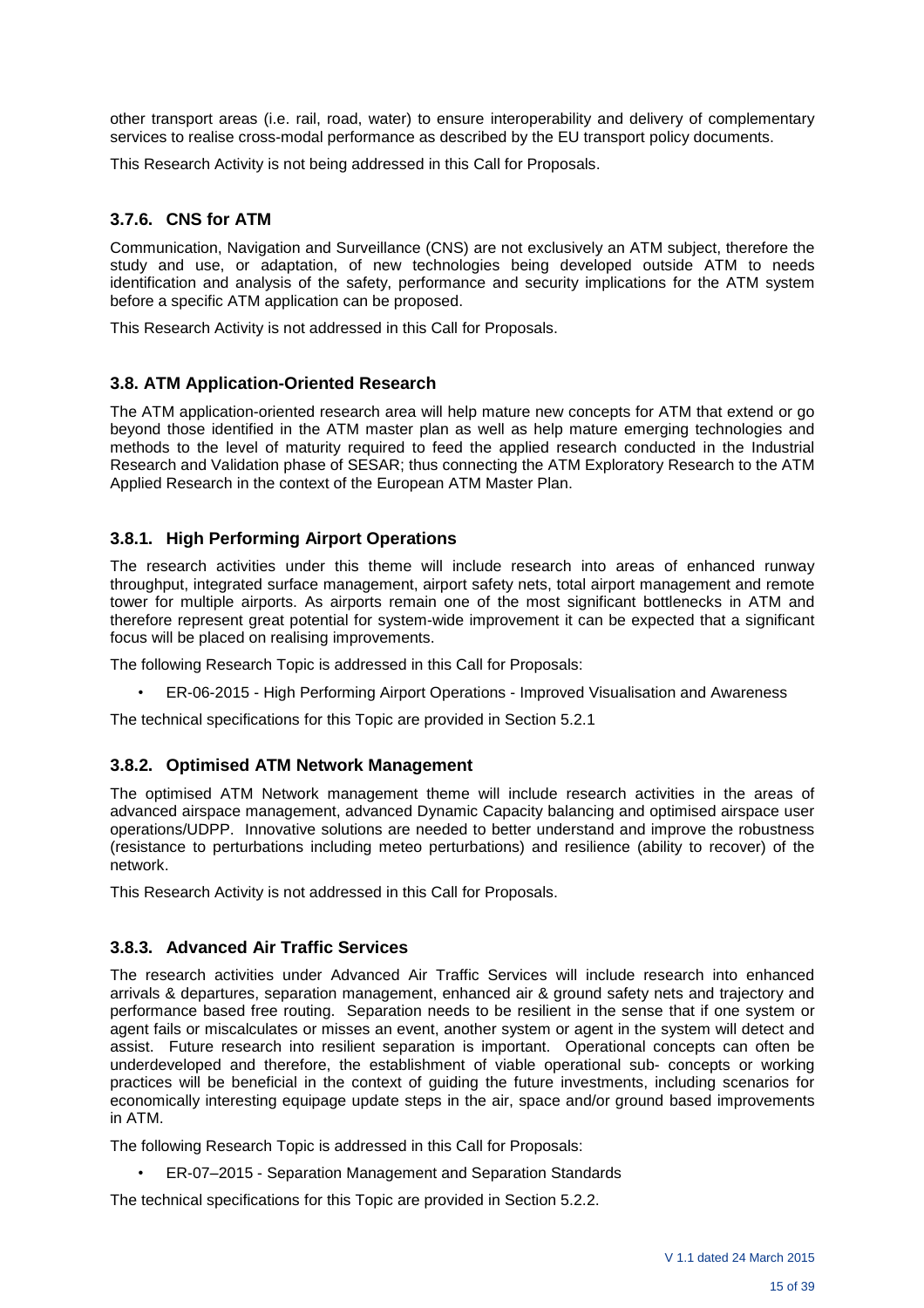# **3.8.4. Enabling Aviation Infrastructure**

It is essential to ensure that on-going development of aircraft and ground systems in SESAR Programme 2020 will focus on achieving globally-harmonized standards to ensure the world-wide applicability of these capabilities. Essential to achieving global agreement are the definitions of interoperability of information exchange (air-ground and air-air) as well as other air-to-air interactions (e.g. collision avoidance).

This will rely on closer working between aircraft systems, flight operations center systems and military mission management to ensure ATM performance delivery, supporting all types of air-vehicle types and missions and including weather effects, emissions, fuel saving, noise, air quality and contrail formation etc. Consequently areas that include, CNS, SWIM, Trajectory Management, Common Services, the human role and interactions and the Air Vehicle Systems should be considered in a coordinated way for application across the whole of ATM.

The following Research Topic is addressed in this Call for Proposals:

• ER-08–2015 Communication, Navigation and Surveillance

The technical specifications for this Topic are provided in Section 5.2.3.

# **3.8.5. ATM Operations, Architecture, Performance & Validation**

This research area will focus on extending the SESAR operational concept, ensuring robust transition and evolution of architecture, the safety and security implications as well as ensuring the delivery of performance to meet future needs. Consideration must also be given to delivering suitable means of assurance for validation as well as evidence to support decision-making, case-based arguments and strategic thinking.

The results from the research activities under this topic will directly contribute to the overall SESAR 2020 transversal activities of ATM Design & Integration, Performance Management, Validation, Verification & Demo infrastructure and Master Plan maintenance.

The following Research Topics are addressed in this Call for Proposals:

- ER-09-2015 Trajectory Based Operations
- ER-10-2015 ATM Architecture<br>• ER-11-2015 ATM Performance
- ER-11–2015 ATM Performance

The technical specifications for these Topics are provided in Section 5.2.4.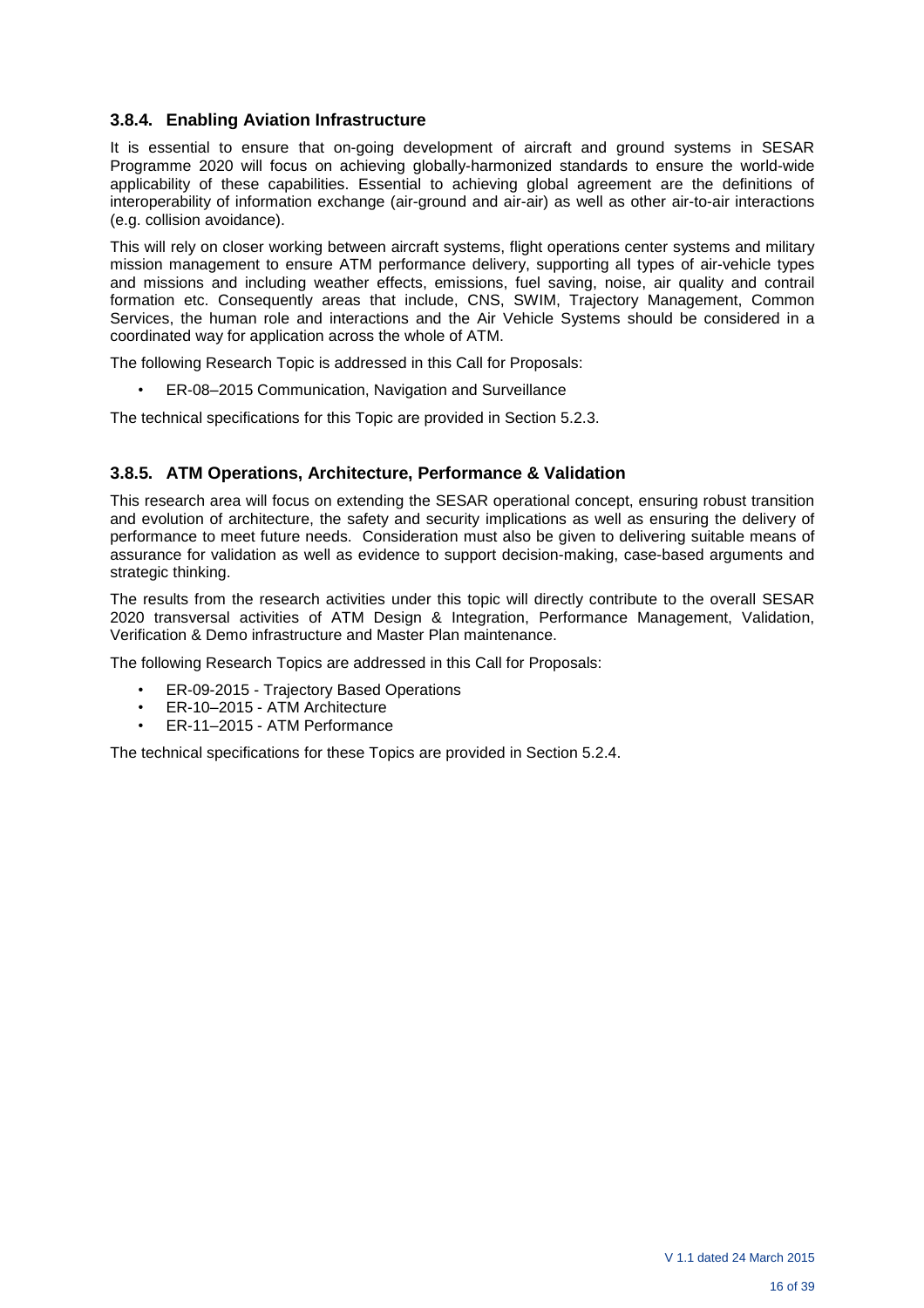# **4. GUIDANCE FOR ER PROPOSALS PREPARATION**

## **4.1. Target audience**

This open Call for Proposals welcomes participation from all eligible entities including those not previously engaged in ATM and SESAR. The Eligibility Criteria for this Call are laid down in the SJU 2015 Exploratory Research 2020 Financing Decision<sup>18</sup> .

#### **4.2. Compliance with Horizon 2020**

The application of Horizon 2020 legal framework<sup>19</sup> for Research and Innovation Actions is fully applicable for this Call for Proposals.

For all H2020 guidance and reference documents, applicants are invited to refer to the Participant Portal<sup>20</sup>. A list of all supporting documents and useful links is provided in Annex.

For a step-by-step guide, please consult the H2020 Online Manual $^{21}$  as well as the Annotated Model Grant Agreement<sup>22</sup>.

# **4.3. Topics addressed in this Call for Proposals**

The purpose of this Call for Proposals is to award grants for Exploratory Research Projects in the context of the two Work Areas described below.

The type of Action concerned under this Call is **Research and Innovation Action (RIA)**.

# **4.3.1. Work Area 1: ATM Excellent Science & Outreach Research**

These are research actions primarily consisting of activities aiming to establish new knowledge and/or explore the feasibility of a new or improved technology, product, process, services or solution. For this purpose they are research focused and may include basic and applied research, technology development and integration, testing and validation on a small-scale prototype in a laboratory<sup>23</sup>.

With reference to the SESAR 2020 ER Work Breakdown Structure for Work Area 1 presented in Chapter 3, only the 11 Topics identified below will be addressed by this first Call for Proposals.

Automation, Robotics & Autonomy

• ER-01-2015: Automation in ATM

Data Science & Information Management

- ER-02-2015: Data Science in ATM
- ER-03-2015: Information Management in ATM

Environment & Meteorology in ATM

• ER-04-2015: Environment & Meteorology in ATM

Economics & Legal Change in ATM

• ER-05-2015: Economics & Legal Change in ATM

The related technical specifications are provided in Section 5.1

 $\frac{1}{18}$ <sup>18</sup> Ref Participants Portal – SJU ER Call for Proposals

<sup>19</sup> [http://ec.europa.eu/research/participants/data/ref/h2020/legal\\_basis/rules\\_participation/h2020-rules](http://ec.europa.eu/research/participants/data/ref/h2020/legal_basis/rules_participation/h2020-rules-participation_en.pdf)[participation\\_en.pdf.](http://ec.europa.eu/research/participants/data/ref/h2020/legal_basis/rules_participation/h2020-rules-participation_en.pdf)<br><sup>20</sup> http://cc.europe.cu

 $\frac{20}{10}$  [http://ec.europa.eu/research/participants/portal/desktop/en/funding/reference\\_docs.html.](http://ec.europa.eu/research/participants/portal/desktop/en/funding/reference_docs.html)

[http://ec.europa.eu/research/participants/portal/desktop/en/funding/guide.html.](http://ec.europa.eu/research/participants/portal/desktop/en/funding/guide.html)

<sup>22</sup> http://ec.europa.eu/research/participants/data/ref/h2020/grants\_manual/amga/h2020-amga\_en.pdf.

<sup>23</sup>  [http://ec.europa.eu/research/participants/data/ref/h2020/wp/2014\\_2015/annexes/h2020-wp1415-annex](http://ec.europa.eu/research/participants/data/ref/h2020/wp/2014_2015/annexes/h2020-wp1415-annex%20ga_en.pdf) [ga\\_en.pdf](http://ec.europa.eu/research/participants/data/ref/h2020/wp/2014_2015/annexes/h2020-wp1415-annex%20ga_en.pdf)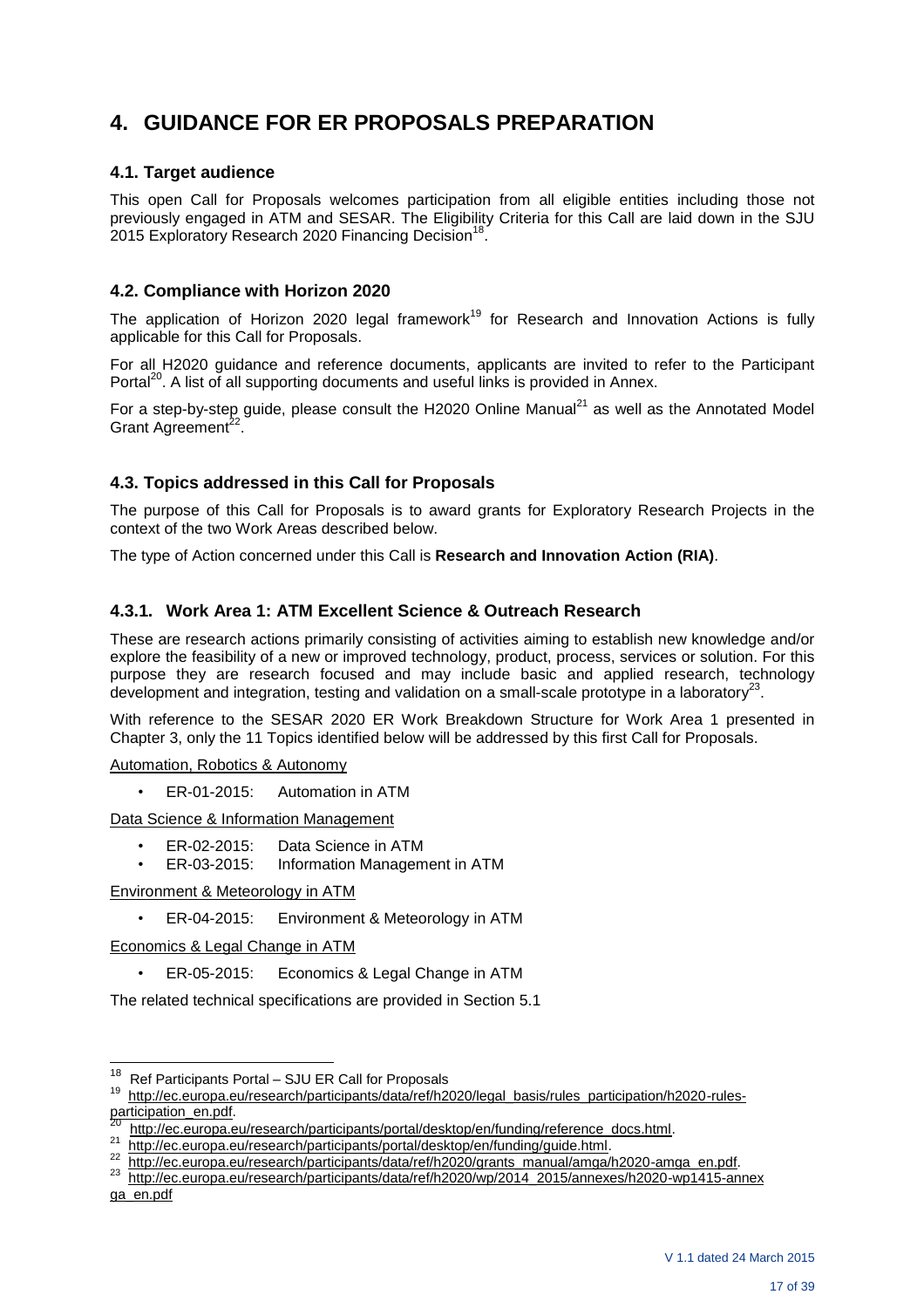# **4.3.2. Work Area 2: ATM Applications-Oriented Research**

With reference to the SESAR 2020 ER Work Breakdown Structure for Work Area 2 presented in Chapter 4.3, only the Topics identified below will be addressed by this first Call for Proposals.

High Performing Airport Operations

• ER-06-2015: High Performing Airport Operations - Improved Visualisation and Awareness

Advanced Air Traffic Services

• ER-07-2015: Separation Management and Separation Standards

Enabling Aviation Infrastructure

• ER-08-2015: Communication Navigation and Surveillance

ATM Operations, Architecture, Performance & Validation

- ER-09-2015: Trajectory Based Operations
- ER-10-2015: ATM Architecture
- ER-11-2015: ATM Performance

The related technical specifications are provided in Section 5.2.

#### **4.4. Maximum Co-financing Budget**

The estimated budget for first Call for Proposals is 20.6 Million Euro. Subsequent calls for Proposals relating to Exploratory Research are foreseen in the coming years.

In this first call the projects across two work areas will be financed as follows:

| <b>Work Areas</b>                                         | <b>Indicative Maximum Co-</b><br>financing Budget per ER<br><b>Proposal</b> | <b>Overall Maximum Co-</b><br>financing Budget for<br>this Call |
|-----------------------------------------------------------|-----------------------------------------------------------------------------|-----------------------------------------------------------------|
| Work Area 1: ATM Excellent<br>Science & Outreach research | up to 600 K Euros                                                           |                                                                 |
| Work Area 2: ATM Applications<br>oriented research        | up to 1 M Euros                                                             | 20,6 M Euros                                                    |

#### **Table 1 Maximum Co-financing Budget Limitations**

#### **4.5. Duration of the Project**

Projects resulting from this Call for Proposals will be limited in duration to an indicative period of maximum of 24 Months.

#### **4.6. Content of the Proposals**

Proposals must be clear and concise. Since Proposals will be judged solely on their written content they must clearly explain how they meet the requirements of these specifications.

The Financial Proposal Template and the Technical Proposals Template for this Call can be retrieved from the Participants Portal at the page dedicated for this Call for Proposals.

Please find in Chapter 8 (References) the list of available legal and guidance material.

#### **4.6.1. Management structure and procedures**

The proposal will describe the organisational structure and the decision-making / management procedures: In particular, the following items shall be addressed: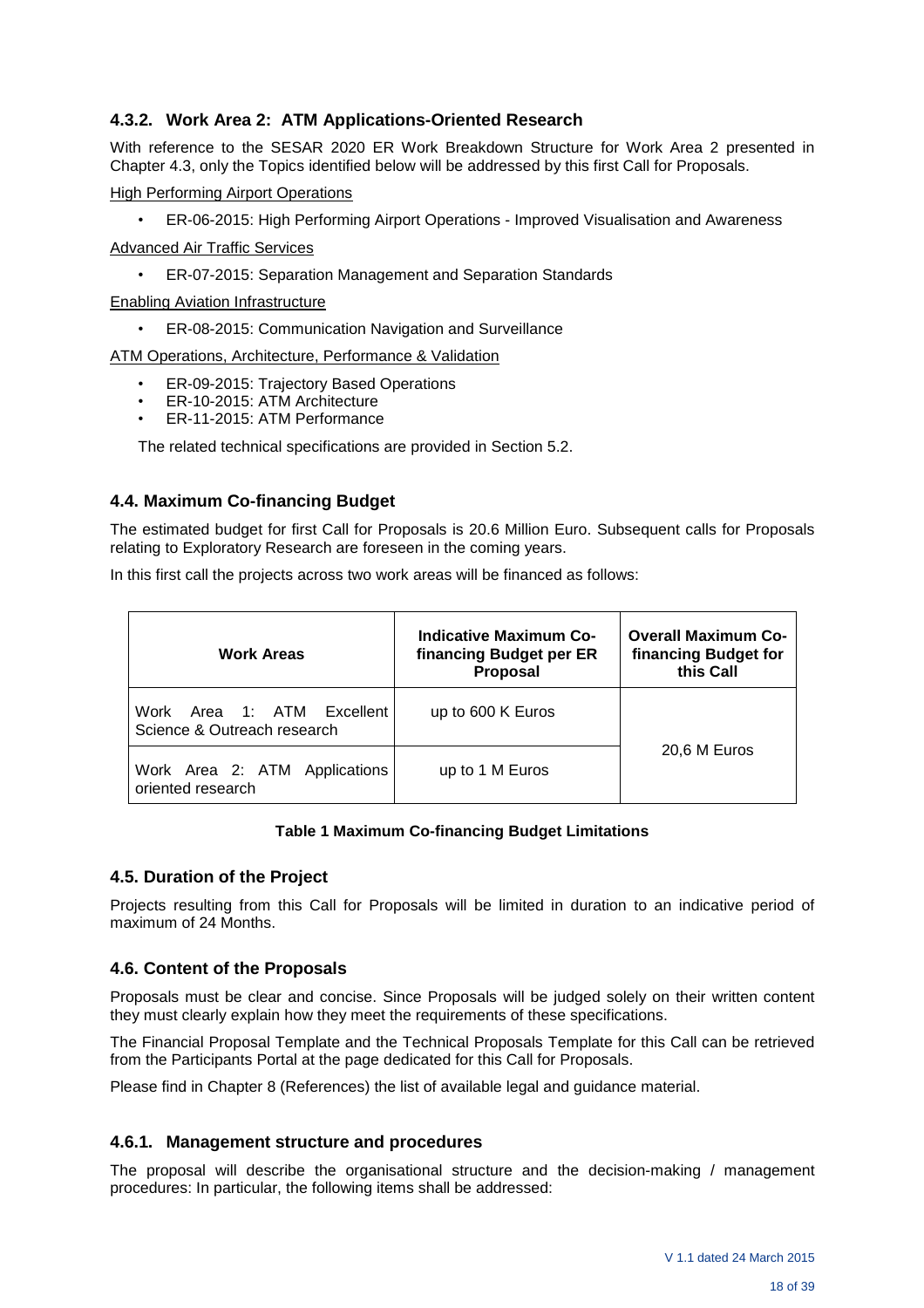- Legal, financial and administrative management;
- Quality management;
- Production, review and approval of deliverables;
- Schedule management;
- Minutes of Meeting management;
- Progress Reporting and Actions management;
- Risk and Issues management;
- Cost management;
- Software management;
- Communication management;
- Handling of sensitive/confidential data;
- Documentation management;

The proposed Management Processes shall be consistent with the "Project Execution Guidance for SESAR 2020 Exploratory Research" document.

# **4.6.2. Requirements for data and/or expertise**

The Proposal should clearly outline data, tools, simulators and equipment that will be needed for the successful completion of the Project, and explain how they will be obtained. Attention should also be given to the involvement of technical and ATM expertise that may be needed to ensure operational credibility of the research.

# **4.6.3. Interaction with the industry**

Exploratory research projects that are executed by academia and/or research centers will be expected to build relationships with industry (supplier, operator or service provider) to ensure that preparations are in place for technology/knowledge transfer with a view to felicitating the transfer of Applied Research results to industrial partners.

# **4.7. Indicative timetable**

An indicative timetable is provided in the table below.

| <b>Milestone</b>                                          | <b>Deadline</b>                                                                                                     |
|-----------------------------------------------------------|---------------------------------------------------------------------------------------------------------------------|
| Closing date for submission of Proposals                  | 25 June 2015                                                                                                        |
| Information on the outcome of the evaluation              | Maximum 5 months from the closing date of<br>submission                                                             |
| Indicative date for the signing of the grant<br>agreement | Maximum 3 months from the date of<br>informing the selected applicants on the<br>positive outcome of the evaluation |

#### **Table 2 Indicative Timetable**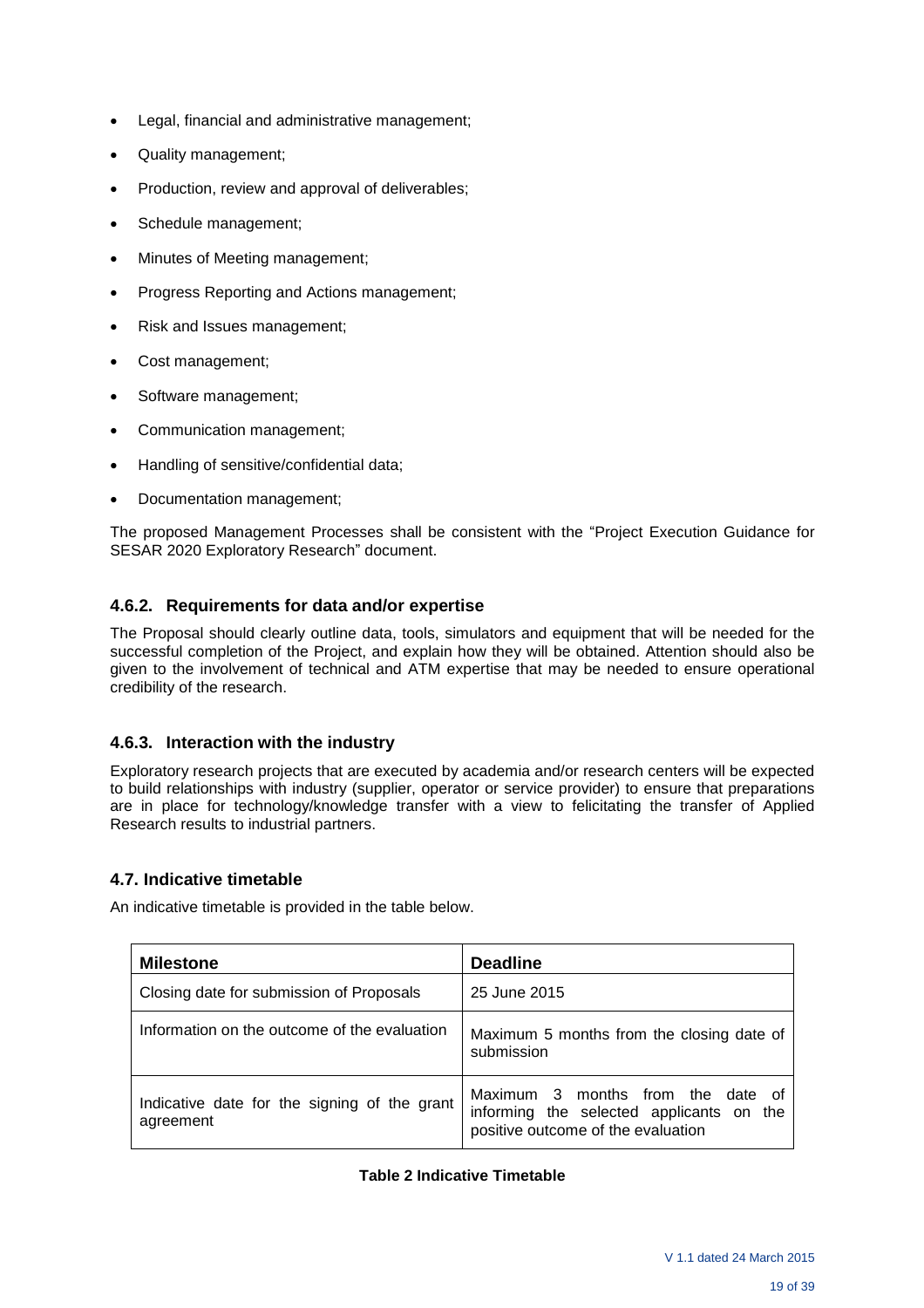## **4.8. Maximum possible rate of co-financing of the eligible costs**

As indicated in Section VIII of the SESAR 2020 Exploratory Research Work Programme/Financing Decision, the rate of SJU co-financing for RIAs is 100 % of the eligible costs (cf. Article 28(4) of Regulation (EU) No  $1290/2013^{24}$ ).

Indirect costs are subject to a flat-rate scheme of 25 % of the direct eligible costs.

#### **4.9. Evaluation, Selection and Award**

The SESAR2020 Exploratory Research projects will be evaluated based on a single stage process.

The evaluation and selection process will be carried out by SJU and H2020 independent experts.

#### **4.9.1. Selection criteria**

As specified in the SJU 2015 Exploratory research Financing Decision, proposals will be evaluated on the basis of the following Selection criteria:

- Financial capacity: In line with the Financial Regulation<sup>25</sup> as well as the SJU Financial Rules and the Rules for Participation. At the proposal stage, coordinators will be invited to complete a selfassessment using an on-line tool.
- Operational capacity: the award criterion 'Quality and efficiency of the implementation', will allow to evaluate whether the proposal demonstrates the operational capacity to carry out the proposed work based on the competence and experience of the individual participant(s).

l 24 [http://ec.europa.eu/research/participants/data/ref/h2020/legal\\_basis/rules\\_participation/h2020](http://ec.europa.eu/research/participants/data/ref/h2020/legal_basis/rules_participation/h2020-rulesparticipation_en.pdf) [rulesparticipation\\_en.pdf](http://ec.europa.eu/research/participants/data/ref/h2020/legal_basis/rules_participation/h2020-rulesparticipation_en.pdf) 

25 Regulation (EU, Euratom) No 966/2012 of The European Parliament and of the Council of 25 October 2012 on the financial rules applicable to the general budget of the Union and repealing Council Regulation (EC, Euratom) No 1605/2002 (OJ L 298 OF 26.10/.012, p. 1-96 -

[http://eurlex.europa.eu/LexUriServ/LexUriServ.do?uri=OJ:L:2012:298:0001:0096:EN:PDF\)](http://eurlex.europa.eu/LexUriServ/LexUriServ.do?uri=OJ:L:2012:298:0001:0096:EN:PDF)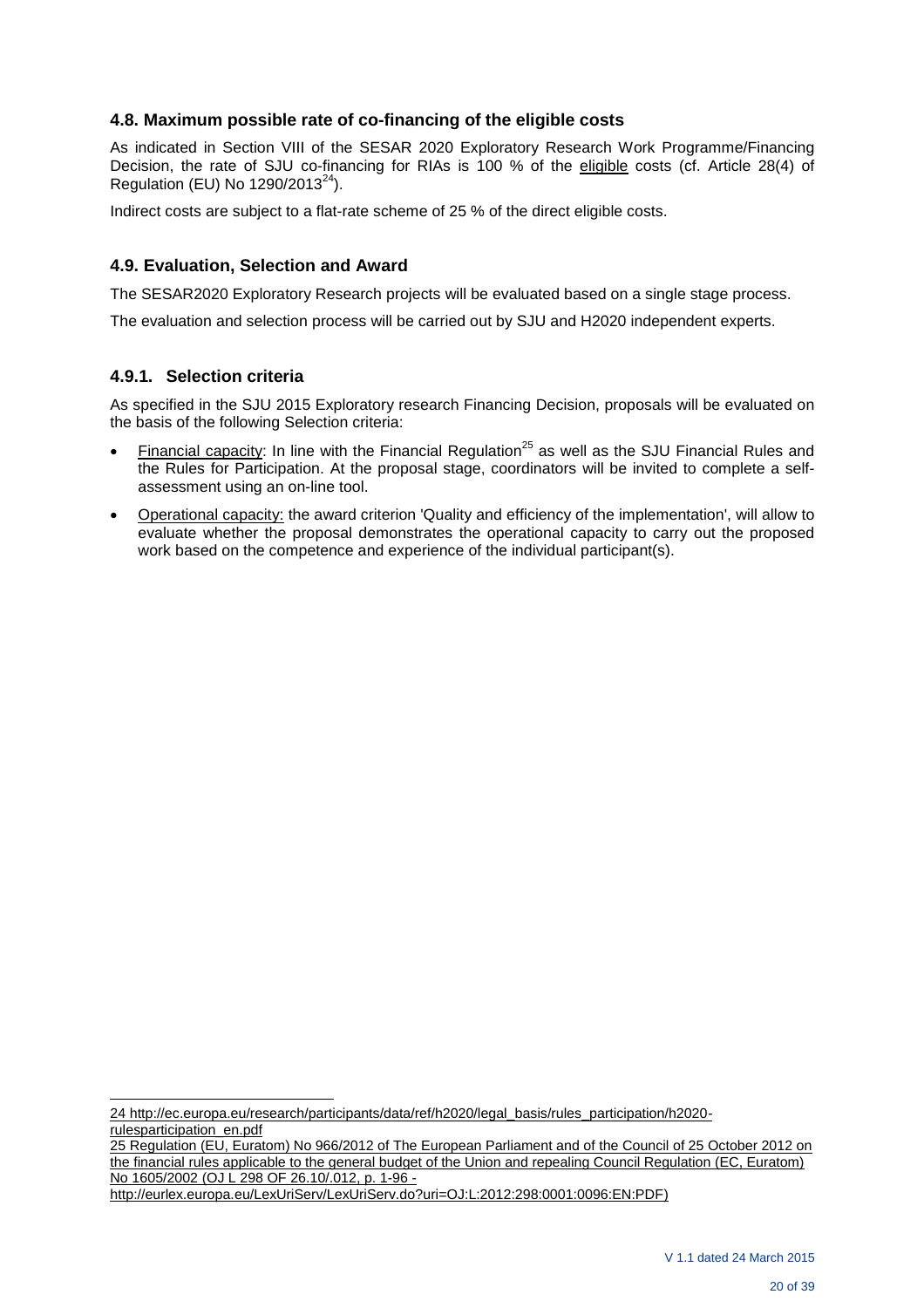# **4.9.2. Award Criteria**

During the proposals evaluation, the Evaluation Experts will evaluate the received proposals on the basis of the criteria 'Excellence', 'Impact' and 'Quality and Efficiency of the implementation', which are addressed respectively in Chapter 1, 2 and 3 of the Technical Proposal Template.

These award criteria are further detailed in the following Table, in accordance with Article 15(4) of the Rules for Participation:

|                                             |                                                                                                                                                                                                                                                                                                                                                                                                                                                                                                                                                                                                                                                                                                                                                                                                                                                                                                                                                                                                                                                                                                                                                                                                                                                                                                      | Impact                                                                                                                                                                                                                                                                                                                                                                                                                                                                                                                                                                                                                                                      |                                                                                                                                                                                                                                                                                                         |  |
|---------------------------------------------|------------------------------------------------------------------------------------------------------------------------------------------------------------------------------------------------------------------------------------------------------------------------------------------------------------------------------------------------------------------------------------------------------------------------------------------------------------------------------------------------------------------------------------------------------------------------------------------------------------------------------------------------------------------------------------------------------------------------------------------------------------------------------------------------------------------------------------------------------------------------------------------------------------------------------------------------------------------------------------------------------------------------------------------------------------------------------------------------------------------------------------------------------------------------------------------------------------------------------------------------------------------------------------------------------|-------------------------------------------------------------------------------------------------------------------------------------------------------------------------------------------------------------------------------------------------------------------------------------------------------------------------------------------------------------------------------------------------------------------------------------------------------------------------------------------------------------------------------------------------------------------------------------------------------------------------------------------------------------|---------------------------------------------------------------------------------------------------------------------------------------------------------------------------------------------------------------------------------------------------------------------------------------------------------|--|
| <b>Type</b><br>of Actions                   | <b>Excellence</b><br>The following aspects will be taken<br>into account, to the extent that the<br>proposed work corresponds to the<br>topic description                                                                                                                                                                                                                                                                                                                                                                                                                                                                                                                                                                                                                                                                                                                                                                                                                                                                                                                                                                                                                                                                                                                                            | The extent to which the<br>outputs of the project<br>should contribute at the<br>European and/or<br>International level to the<br>expected impacts listed<br>under the relevant topic                                                                                                                                                                                                                                                                                                                                                                                                                                                                       | Quality<br>&<br>efficiency of the<br>implementation<br>The following aspects will<br>be taken into account:                                                                                                                                                                                             |  |
| Research<br>Innovation<br>Actions<br>(RIAs) | 1.<br>Clarity of targeted breakthrough<br>and its specific science and<br>technology contributions towards<br>a long-term vision for the future<br>evolution of the European ATM<br>system.<br>2.<br>Scientific interest, including a<br>clear and complete description of<br>the research questions to be<br>addressed together with any<br>relevant assumptions and the<br>potential benefits to be derived<br>from the Project.<br>3.<br>Scientific quality and<br>appropriateness of the proposed<br>methodology.<br>4.<br>Degree of innovation. Previous<br>and current research is fully<br>taken into account. Projects may<br>propose research that follows on<br>from existing projects, in this<br>case bidders must carefully<br>explain their assumptions, how<br>they will access previous results<br>etc.<br>5.<br>Data, tools, equipment and<br>additional expertise have been<br>identified and plausible ways and<br>means to obtain these are<br>explained.<br>Clear explanation of possible<br>6.<br>outcomes and next steps<br>towards implementation,<br>especially with regard to industry<br>links and the relationship to the<br>SESAR Work Programme. In<br>particular scientific excellence<br>(key personnel, publications,.)<br>and link with educational<br>programmes. | 1.<br>Alignment with the<br>work areas under this<br>call.<br>2.<br>The potential for the<br>Project to contribute<br>the SESAR state-of-<br>the-art and bring<br><b>SESAR benefits</b><br>(safety, capacity,<br>environment, cost-<br>effectiveness).<br>3.<br>Importance of the<br>new ideas/concepts<br>and technologies<br>outcome with regards<br>to its transformational<br>impact on technology<br>and/or society.<br>4.<br>Quality of measures<br>for achieving impact<br>on science,<br>technology on the<br>future evolution of the<br>European ATM<br>system, including<br>quality of measures<br>for linking with<br>educational<br>programmes. | 1.<br>The work breakdown<br>is clear and<br>consistent with the<br>needs of the project<br>and clarity of<br>intermediate targets.<br>2.<br>Relevant expertise in<br>the consortium.<br>3.<br>Appropriate<br>allocation and<br>justification of<br>resources (person-<br>months, equipment,<br>budget). |  |
|                                             | Weight: 60%                                                                                                                                                                                                                                                                                                                                                                                                                                                                                                                                                                                                                                                                                                                                                                                                                                                                                                                                                                                                                                                                                                                                                                                                                                                                                          | Weight: 20%                                                                                                                                                                                                                                                                                                                                                                                                                                                                                                                                                                                                                                                 | Weight: 20%                                                                                                                                                                                                                                                                                             |  |
|                                             | Maximum Scoring: 60/100                                                                                                                                                                                                                                                                                                                                                                                                                                                                                                                                                                                                                                                                                                                                                                                                                                                                                                                                                                                                                                                                                                                                                                                                                                                                              | <b>Maximum Scoring: 20/100</b>                                                                                                                                                                                                                                                                                                                                                                                                                                                                                                                                                                                                                              | Maximum Scoring: 20/100                                                                                                                                                                                                                                                                                 |  |
|                                             | Threshold: 30/60                                                                                                                                                                                                                                                                                                                                                                                                                                                                                                                                                                                                                                                                                                                                                                                                                                                                                                                                                                                                                                                                                                                                                                                                                                                                                     | Threshold: 10/20                                                                                                                                                                                                                                                                                                                                                                                                                                                                                                                                                                                                                                            | Threshold: 10/20                                                                                                                                                                                                                                                                                        |  |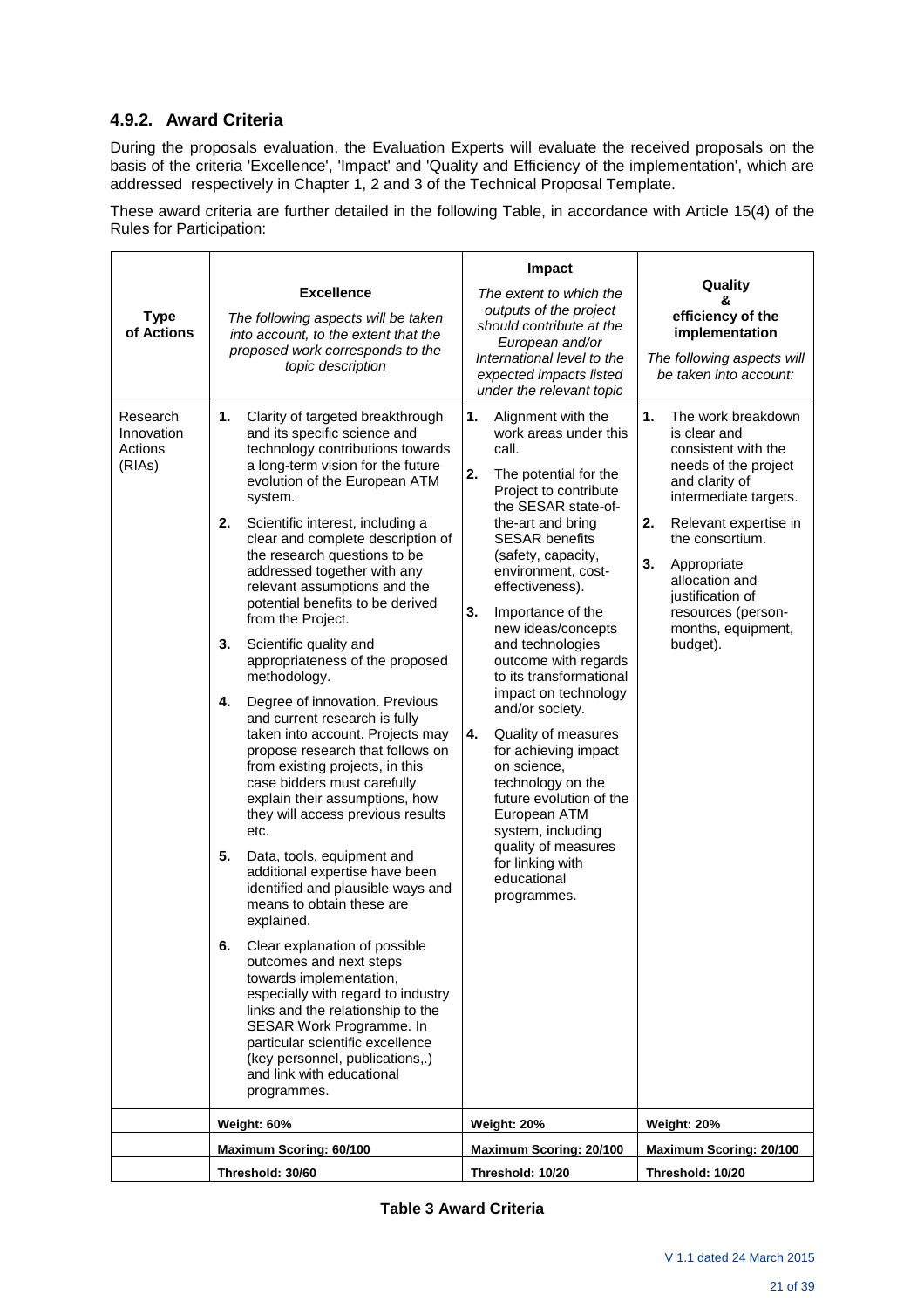Evaluation scores will be awarded for each criteria, and not for the different aspects listed in Table 3. For full proposals, taking into account the weighting assigned to each of the three criteria (i.e. 60%, 20%, 20%):

- 1. The 'Excellence' criteria will be scored out of 60/100 with a minimum threshold of 30/60;
- 2. The 'Impact' criteria will be scored out of 20/100 with a minimum threshold of 10/20;
- 3. The 'Quality and Efficiency of the implementation' criteria will be scored out of 20/100 with a minimum threshold of 10/20.

#### **Priority order for proposals with the same score**

The following method will be applied for proposals with the same score.

As part of the evaluation, a panel review will recommend one or more ranked lists for the proposals under evaluation, following the scoring systems indicated above. One or more ranked lists will be drawn-up.

If necessary, the panel will determine a priority order for proposals which have been awarded the same score within a ranked list. Whether or not such a prioritisation is carried-out will depend on the available budget.

The following approach will be applied successively for every group of *ex aequo* proposals requiring prioritisation, starting with the highest scored group, and continuing in descending order:

- (i) Proposals that address topics not otherwise covered by more highly-ranked proposals, will be considered to have the highest priority.
- (ii) These proposals will themselves be prioritised according to the scores they have been awarded for the criterion 'Excellence'. When these scores are equal, priority will be based on scores for the criterion 'Impact'. When these scores are equal, priority will be based on scores for the criterion 'Quality and Efficiency of the Implementation'.
	- a. If necessary, the panel may decide to further prioritise by considering how to enhance the quality of the project portfolio through synergies between projects, or other factors related to the objectives of the Call for Proposals or to Horizon 2020 in general. These factors will be documented in the report of the Panel.
	- b. If a distinction still cannot be made, any further prioritisation will be based on the following factors, in order: size of the budget allocated to SMEs; gender balance among the personnel named in the proposal who will be primarily responsible for carrying-out the research.
- (iii) The method described in point (ii) will then be applied to the remaining *ex aequos* in the group.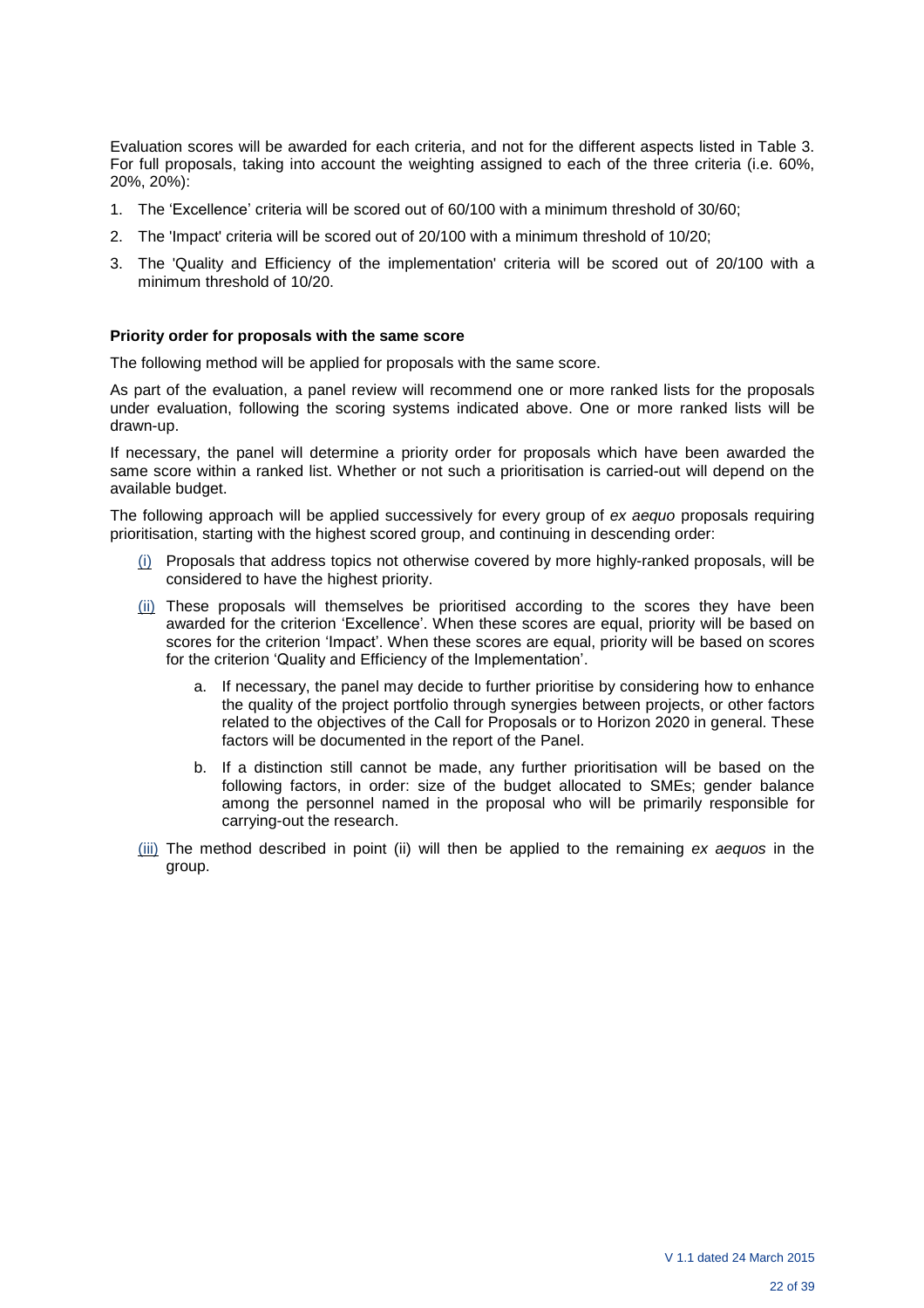# **5. DESCRIPTION OF RESEARCH ACTIVITIES**

# **5.1. Work Area 1: ATM Excellent Science & Outreach (Science to TRL 1)**

The research performed under ATM Excellent Science & Outreach is typically curiosity-driven and explores unknown research areas. Referred to also as 'fundamental research', that not only brings new knowledge, but also encourages scientists to develop innovative ideas and concepts for the future ATM evolution. The proposed research areas are following-up and expanding the research continuity of the earlier WP-E calls for proposals under FP7/TEN-T Programmes. The proposed research topics are based on research gaps identified in SESAR 1 WP-E projects and research networks (e.g. HALA, Complex World) and ones identified by the main SESAR industrial research program.

# **5.1.1. Automation, Robotics & Autonomy**

# **5.1.1.1. ER-01-2015 – Automation in ATM**

Specific challenge: **Automation in ATM** hold the key to significant performance improvements across many aspects of ATM, which today relies on high levels of human intervention. Uptake of automation has been slow partly because the benefits of human cognitive abilities, especially in safety-critical situations, have provided strong arguments against change. The current spur of innovation in robotics and autonomy, within advanced industrial and service sectors, may extend more traditional notions of automation to potentially open up new fields of research. Since there is expected to be a significant increase in the numbers and types of aerial vehicles in operation, including remotely piloted vehicles, the scope for a new generation of autonomous automation solutions is significant.

The challenge is therefore to develop automation solutions that have the capability to provide substantial and verifiable performance benefits whilst fully addressing safety and security concerns. Research should fully take into account expected future technical and institutional developments together with forecast. In addition, the SESAR-sponsored HALA! Network<sup>26</sup> has been considering key issues of higher-levels of automation for ATM and its output should be considered as useful reference material

Scope: Proposals for research in this area should take an ambitious view of automation. Projects may look to build upon the existing legacy, or they could take a clean-sheet approach to design an ATM system that requires human intervention in a supervisory or control mode rather than in a direct operating mode. The latter 'unconstrained' line of attack should allow a bolder vision and open the door for new conceptual possibilities. Under this topic, there is substantial scope for learning from other transportation modes and other industries, particularly where robotics and autonomy are concerned.

Research may address any part of the ATM system from strategic planning through airport operations (including small and medium airports) to tactical air traffic control and collision avoidance. Research is also needed to support the integration of new and diverse aircraft types, including remotely piloted vehicles. The integration of RPAS or highly autonomous aerial vehicles provides a number of automation challenges requiring new supervision and control paradigms which could extend to such developments as multiple simultaneous control and swarm dynamics.

Other related aspects that can also be considered within the scope of this topic include notably:

- non-physical autonomous systems such as software designed to monitor the safety, integrity and performance of complex socio-technical systems, and
- new approaches to optimization applied to different aspects of ATM operations.

Increased dependence on automation makes it important to consider automation failure scenarios, system resilience and the challenge of maintaining a skilled and competent workforce. There will be a need to address some of the human performance issues for ATC similar to those that are known to

#### l 26 HALA! SESAR Research Network. Retrieved December 3, 2014, from http://www.hala-sesar.net/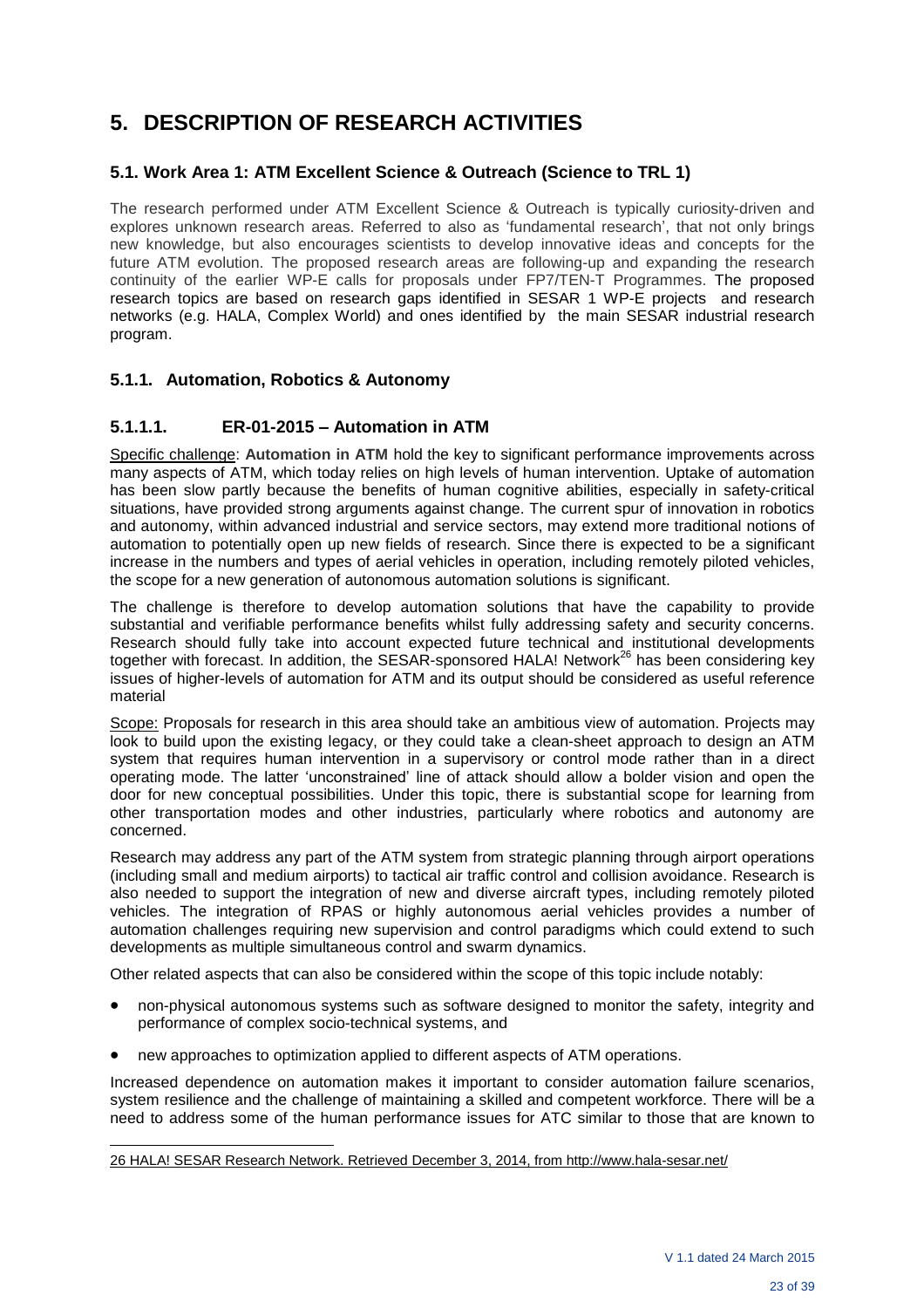affect flight-crew performance in the glass cockpit. These include the need to prevent the risks associated to moving the human operator into a monitoring role: stress, lack of attention, loss of situational awareness and de-skilling. Research may look into potential strategies to mitigate these risks, like the use of adaptable or adaptive automation schemes in order to both prevent controller deskilling and maintain minimum workload levels that will ensure controllers' attention stays engaged at all times.

An improved understanding of complex failure modes due to automation degradation, and its consequences on ATM performance, in SESAR's system of systems could lead to new methodologies and architectural guidance for future design of fail-safe complex environments in the presence of high automation.

Expected impact: This research will be expected to demonstrate and quantify the potential for higher levels of automation and integration with operations at lower automation levels to provide benefits in safety, capacity, efficiency and security of ATM operations. Potential for improved cost-effectiveness or contributions to decision-support techniques notably during emergency situations may also be important outcomes.

Type of action: Research and Innovation Action (RIA).

# **5.1.2. Data Science & Information Management**

**Data Science in ATM** will study the potential application of the rapidly maturing techniques in complexity science and data science for the ATM domain. Complexity science deals with the application of complexity theory in the ATM.

**Information Management in ATM** will study the management and distribution of all types of information in ATM systems, including flight deck and cabin, with particular attention to scalability, stability and error promulgation that relate to the inherent conflict between consistency, availability and partition tolerance in a distributed computer based global ATM system.

# **5.1.2.1. ER-02-2015 - Data Science in ATM**

Specific challenge: The ambition of this topic is to explore the potential of the rapidly maturing techniques in complexity science and data science for the ATM domain. Slow adoption of new procedures and automation tools in ATM is an indication that system complexity is no longer mastered; a better understanding of interdependence and feedback mechanisms between components and of parameters that control the overall performance of the socio-technical ATM system of systems is urgently needed.

In addition, massively collaborative environments for information sharing as envisaged for the future ATM system entail many risks. Generic solutions are being researched in computer science which now need to be demonstrated for specific ATM applications.

Scope: The range of research that could be covered in this topic is broad and topics mentioned here are indicative. Research proposals may target SESAR concepts and systems currently being implemented or could address timeframes up to those of the Flightpath 2050 vision document.

Over the last four years, the SESAR-sponsored ComplexWorld network $2^7$  has brought together scientists from complexity science with ATM researchers. Collaboratively they identified **four promising areas for complexity research:**

- (1) characterisation of uncertainty in ATM;
- (2) detection of emergent behaviour;
- (3) resilient design; and

l

(4) development of non-classical performance metrics.

<sup>&</sup>lt;sup>27</sup> ComplexWorld. (2014). Complex World . http://www.complexworld.eu/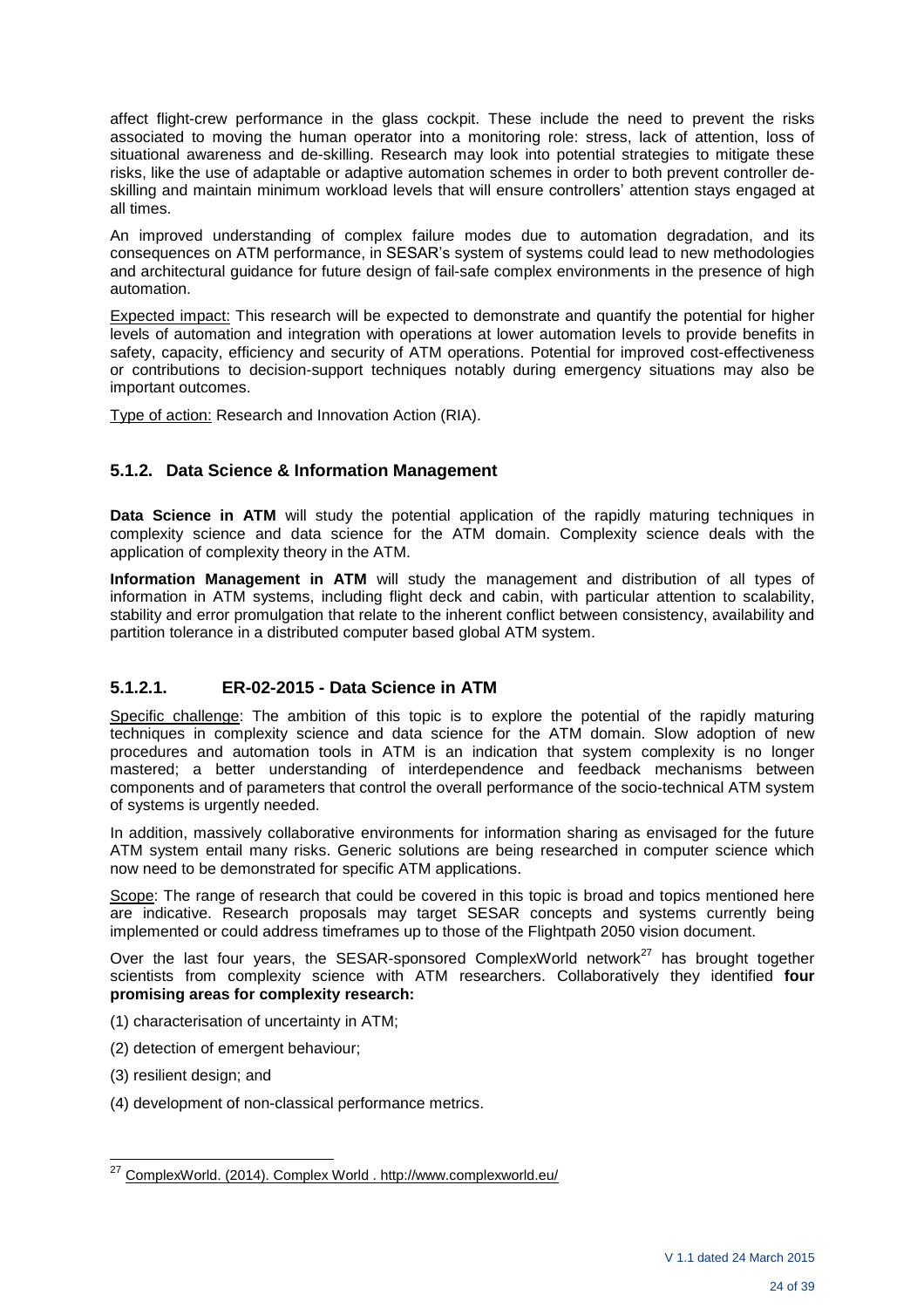In addressing these and building upon the relevant WP-E results, the focus should be on exploiting complexity science's modelling and analysis techniques such as network theory or agent-based modelling, at the appropriate scales (in time and space).

The availability of 'big data' offers a range of research opportunities for data science in ATM. Focusing on automating the extraction of knowledge from raw, heterogeneous and incomplete sources, techniques such as data mining, visualisation, stream processing, learning or scalable analytics may dramatically improve decision support and performance monitoring. A multi-disciplinary approach involving both data and complexity scientist is encouraged.

The advent of concepts such as collaborative decision-making, trajectory exchange and, more generally, system-wide information sharing raise issues not present in the peer-to-peer architectures that prevail in the current ATM systems. Essential operational aspects of SWIM are covered in the mainstream SESAR Work Programme, but further research is needed to address, inter alia, collaboration in the presence of competition, 'value' or 'optimal amount' of information, availability and security of cloud architectures in the context of SWIM and the future evolution of the European ATM system.

Expected impact: Successful research in this topic will improve the quality and availability of knowledge for decision making (both strategically and in real-time), will lead to more agile ATM system designs, to a more secure and widely usable SWIM infrastructure and offer benefits for exchanging passengers/freight information seamlessly between different transport modes. These developments will enable a range of performance benefits across the entire ATM system.

Type of action: Research and Innovation Action (RIA).

# **5.1.2.2. ER-03-2015 - Information Management in ATM**

Specific Challenge: The development and introduction of operational concepts that require close collaboration between diverse actors and therefore require a more intense system wide information sharing, e.g. trajectory based operations, raise a number of new challenges when compared to traditional peer-to-peer architectures. There is strong commitment to system-wide information management (SWIM) in SESAR and a number of important developments are near implementation, but it is a dynamic field which provides regular opportunities for innovative approaches.

Scope: Research shall at a minimum address the management and distribution of all types of information in ATM between all stakeholders, with particular attention to the challenges of scalability, stability and error promulgation that relate to the inherent conflict between consistency, availability and partition tolerance in a distributed computer system like global ATM (CAP Theorem). It may also include new paradigms for the analysis of unstructured data, data streaming and non-concurrent data integration. This research will be expected to address the challenges of the distribution and management of all types of information in ATM between stakeholders.

Cyber-security is a major concern with such large quantities of information circulating in an aviation environment that, by using the internet, is connected to the external world. Innovative strategies may be explored to cope with security breaches designed to destroy, interrupt or corrupt information.

The quantity of data and information in ATM (weather conditions, aeronautical, flight, and trajectory) is increasing by orders of magnitude and studies are needed to see how elements of the system should cope with this continually increasing stream of information and, indeed, whether it is desirable in some areas. In this respect data science is emerging as a multi-disciplinary field, blending skills from scientific domains such as statistical physics, network theory or complexity theory, with techniques from computer science such as data mining, data indexing and visualization. This may be applied to data using new techniques and processes to extract and filter knowledge from raw, heterogeneous and incomplete data sources and hence dramatically improve accessibility and relevance to the end user.

The potential of using Ontology engineering models in a networked environment, and this in relation to the ATM Information Reference Model (AIRM) with various semantic resources (e.g. models) coexisting to form a semantic web, is one of those possible new developments. In the context of ATM, a better understanding is required of the benefits and disadvantages of using more modular, well separated and smaller models, as opposed to large monolithic models. Governance of these models and their corresponding information exchange services (evolution in a multi-stakeholder environment) is an important aspect of that.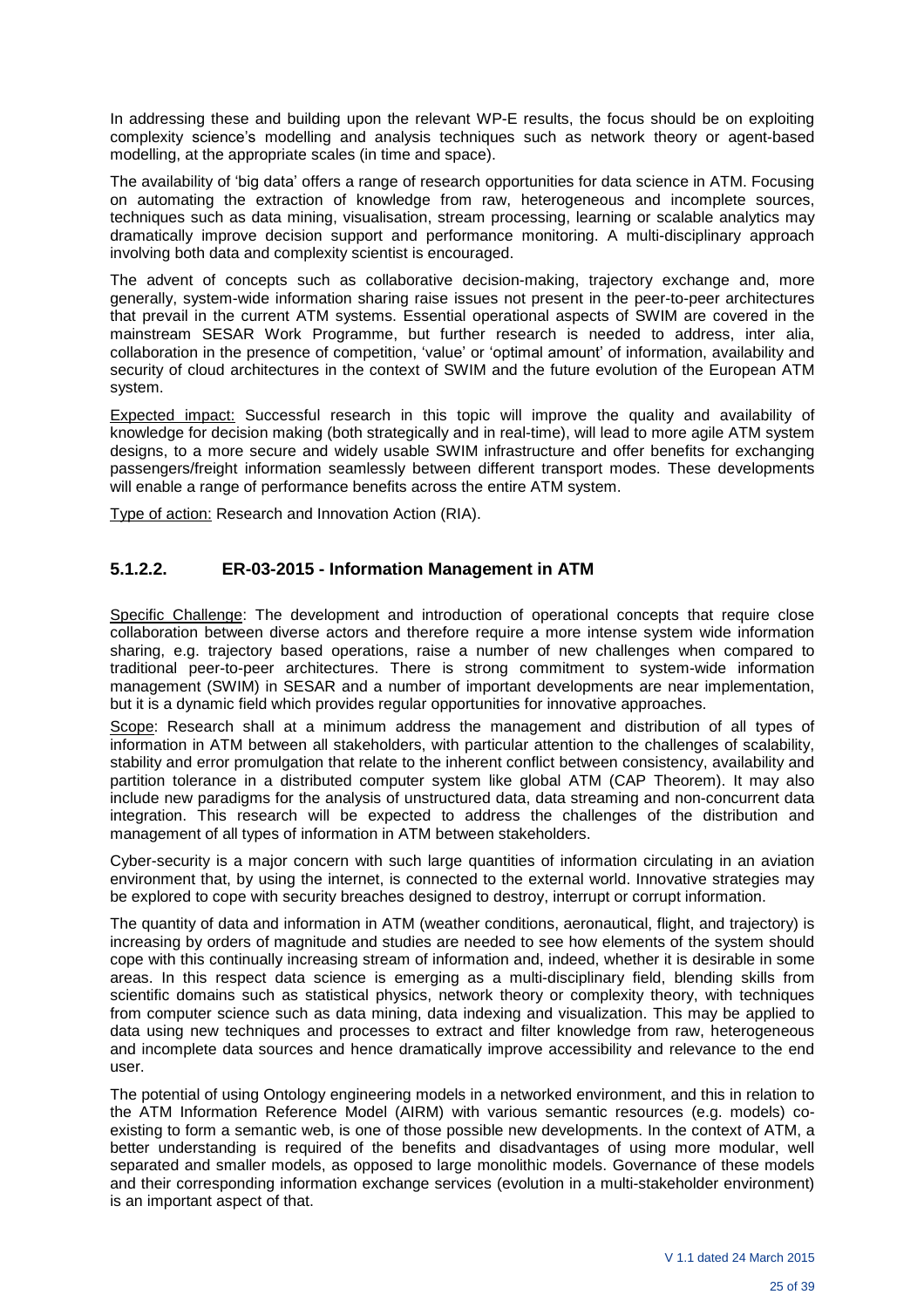There is also work to be done on understanding and presenting the impact of uncertainty of integrated information into the ATM decision-making process. For example meteorological forecasts will improve over time with better models and increased computer power but will always have a degree of uncertainty. Improving management of the potential impact of uncertainty in a multi-stakeholder environment would allow for better integration.

Expected impact: Improved data and information management is an important foundation for emerging SESAR concepts. High quality information that is correctly managed and presented to its clients in the ATM system will result in improvements in safety and efficiency of operations. These are key objectives in SESAR, which is seeking to substantially improve efficiency, with consequent positive impacts on environment, and higher levels of safety.

Type of action: Research and Innovation Action (RIA)

# **5.1.3. ER-04-2015 - Environment & Meteorology for ATM**

**Environment & Meteorology in ATM** research activities will aim to better understand the impact of aviation on the environment and the ways in which ATM can reduce these effects. Research activities may address research aimed at developing 4D trajectories that are optimised to take account of all environmental considerations. Research activities under meteorology for ATM will also study enhanced meteorological capabilities and their integration into ATM planning processes for improving ATM efficiency.

# **Environmental Research**

Specific challenge: Air traffic management has an important role to play in reducing the environmental impact of aviation, in addition to the improvements to be derived from new aircraft and engine technologies. Research is needed to better understand the impact of aviation on the environment and ways in which ATM can reduce these effects.

The maturity of models available to describe these is at the moment variable for ATM. It is a challenge to develop 4D trajectories that are optimised to take account of all environmental considerations and to understand the overall environmental perspective, given the dynamic and complex nature of the ATM system.

RPAS will most likely be operated in non-segregated airspace in the near future and operating characteristics and mission design mean that their environmental impact may be quite different from that of other traffic. For example noise annoyance close to populated areas or increased contrail formation due to long endurance operations at very high altitudes.

Scope: Some tools to model the environmental impact of aviation in different phases of flight have reached a certain maturity (e.g. local noise models) whilst other impacts are not yet well described (e.g. contrail formation). Building on existing work, modelling capabilities should be improved where needed to allow a multi-dimensional environmental impact assessment. It may be that new metrics are necessary to describe environmental impacts in some dimensions, with the European citizen the ultimate focus of attention (including social and long-term health).

The Advisory Council for Aeronautics Research in Europe (ACARE)<sup>28</sup> has set out a number of specific environmental targets. These new targets need to be studied to assess how they will affect ATM operations and performance.

Expected impact: This environmental research has the potential to enhance our understanding of the environmental impacts of ATM operations and how they can be minimized during different phases of flight. More specifically, projects will contribute to the environmental objectives defined by ACARE Working Group 3.

Type of action: Research and Innovation Action (RIA).

 $28$ http://www.acare4europe.com/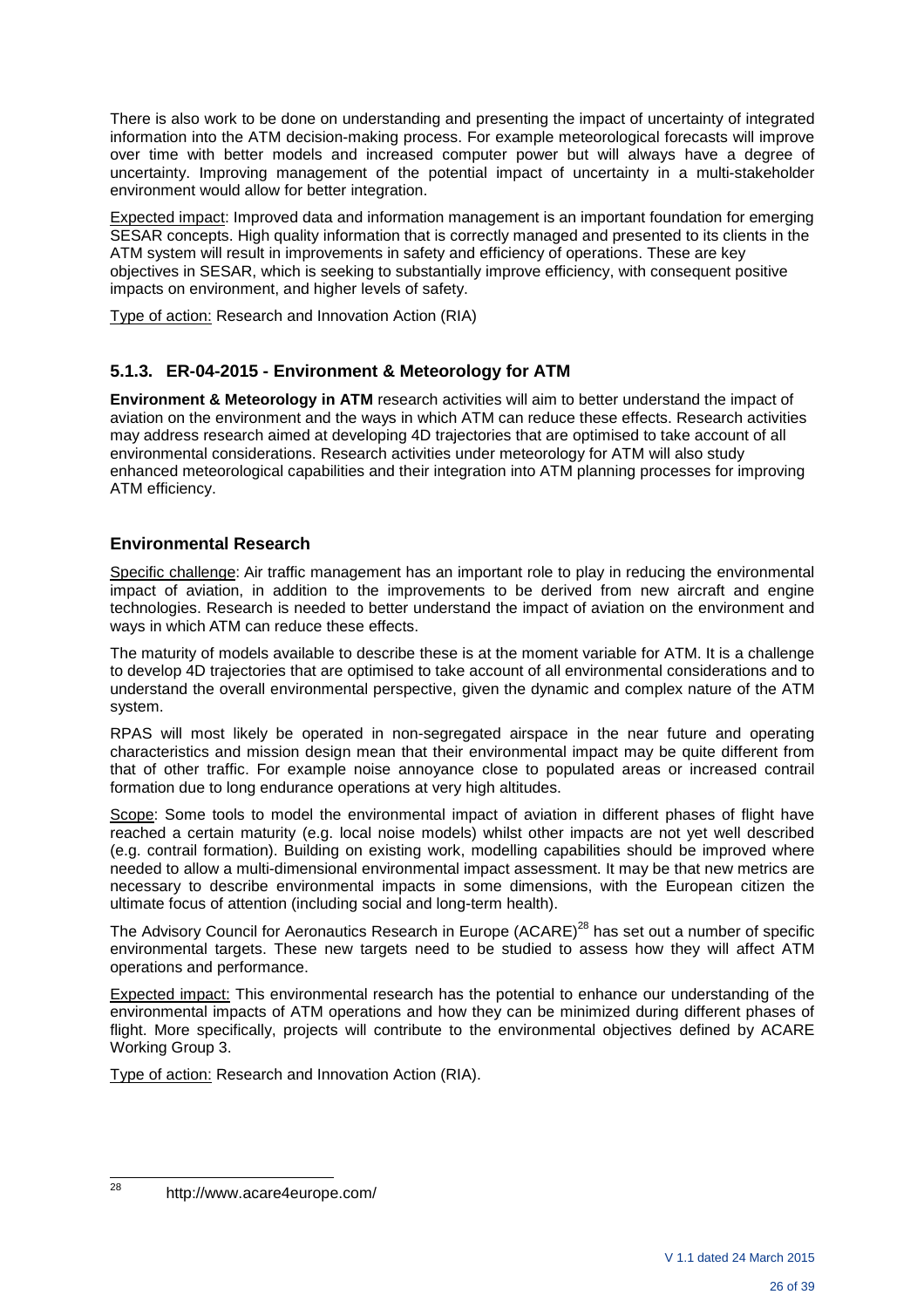#### **Meteorology**

Aviation is fundamentally affected by weather, and advances in the understanding and prediction of local and global meteorological effects will increase the efficiency and safety in the system. Enhanced meteorological information and capabilities made available system-wide have great potential as long as ATM is able to integrate the information fully into its decision making process.

Specific challenge: Research into enhanced meteorological capabilities and their integration into the ATM planning processes has great potential for improving ATM efficiency, e.g. through robust planning less vulnerable to unforeseen changes in weather; or through improved air-ground trajectory synchronisation. This requires understanding of the potential of different types of weather-related information that could be used in ATM operations taking into account the inherent uncertainty of meteorological information.

Scope: Research may investigate the vulnerability of the ATM system to local weather phenomena, with existing knowledge taken into account. Research may also investigate the levels of which weather uncertainty impacts 4D (or more) trajectories. Research to understand the impact of global and/or long-term phenomena such as climate change, global warming, changes in the frequency and severity of extreme weather or ash-cloud formation on ATM operations may also be considered.

Expected impact: This research will contribute significantly to enhancing ATM efficiency by integrating meteorological information. It will also lead to a better understanding of the resilience of the ATM system to local and global weather phenomena.

Type of action: Research and Innovation Action.

#### **5.1.4. ER-05-2015 - Economics and Legal Change in ATM**

**Economics & Legal Change in ATM** will study the economics and legal changes in ATM. These may originate from evolving market pressures, the emergence of new market entrants, innovation in business models or they may be a consequence of regulation. Research activities may study the relative efficacy of changes and the possibility to shorten the R&I lifecycle, driven by regulation compared with those derived from natural or forced economic incentives. A better understanding of costs, benefits and impacts of changes, actual and planned, is desirable.

Specific challenge: Large parts of the European aviation and air traffic management industry are undergoing significant changes in their institutional and economic structures originating from evolving market pressures, the emergence of new market entrants and innovation in business models. A better understanding of the drivers, costs, benefits and impacts of changes throughout the ATM industry's value-chain is desirable.

This holistic perspective should particularly take account of passenger, societal and environmental perspectives to ensure a complete impact assessment. A particular challenge is to better understand the relative efficacy of changes driven by regulation compared with those that derived from natural or forced economic incentive. The balance between these is not fully understood and justifies fresh research initiatives.

An understanding of the aviation market challenges and dynamics should be used as the foundation for devising well-reasoned change scenarios for the ATM sector, exploring innovative opportunities for growth, driving value, shaping new businesses and designing operating models for the future, all with the purpose of delivering sustainable, resilient and high-performance ATM services at affordable costs.

Scope: The range of research that could be covered in this topic is broad and topics mentioned here are only indicative. Research proposals may target existing SES economic, regulatory and legal frameworks within the timeframes set-out in the Flightpath 2050 vision document.

Current methods used to analyse costs and benefits of proposed changes to ATM have a number of limitations as many impacts linked to business, societal or environmental points of view are not yet systematically factored in or monetised in a coherent manner. Also, interactions between interrelated changes are not fully considered. Multi-stakeholder and multi-criteria decision analyses may inform, in a more meaningful way, on suitable economic incentives or regulatory instruments balanced across different stakeholder groups.

Demand on the ATM system peaks at certain times of the day and in certain regions; a more homogeneous demand distribution better exploits existing capacity across the ATM system. Research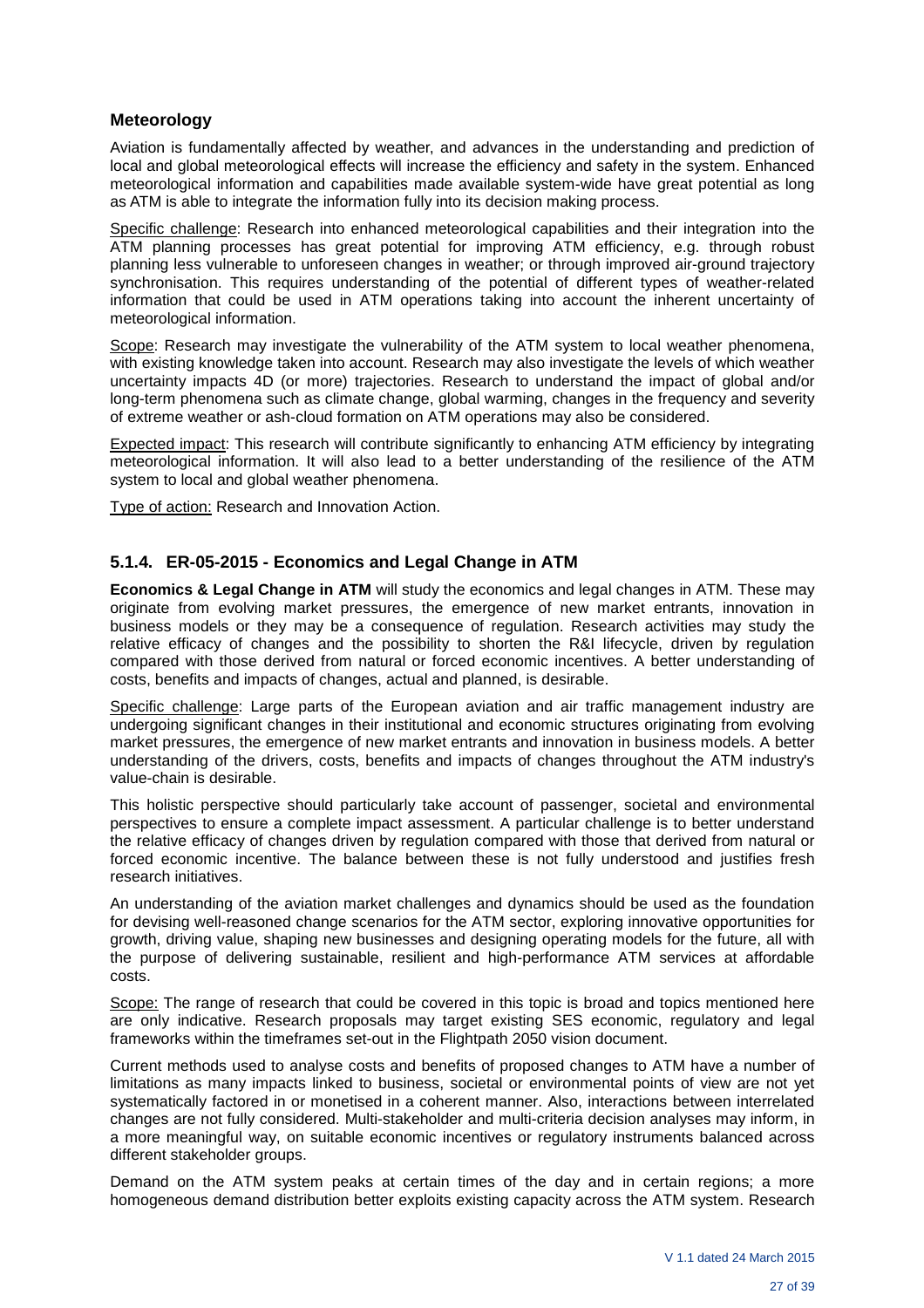could assess the degree to which economic incentives and variable pricing mechanisms can be used to support demand-capacity balancing. These instruments could also address environmental challenges in aviation, for example as part of future environmental schemes.

Technology is a significant driver for innovation towards maximising business value. This can include innovative ways for aligning technology investment and business needs, notably by promoting economies of scale through the utilisation of state-of-art technology developed in other industrial sectors or adoption of open rather than proprietary standards, to speed-up the diffusion and adoption of novel technologies, reduce R&I cycles or accelerate and lighten certification processes.

Lessons learned from other industries regarding liberalisation, privatization, unbundling in monopolistic and defragmentation in supra-national markets can be applied to the ATM sector. Potential areas of application could include analyses of some facets of the proposed SES legislation, or the ensuing performance scheme, to ascertain potential unintended effects: for example, the introduction of passenger rights regulations, which strengthen the position of passengers, may lead to flight cancellations that are less costly for airlines relative to maintaining delayed flights. Such indirect effects of regulations could be subject to further analysis building upon already existing WP-E projects results (e.g. POEM).

Expected impact: This research should support the ATM industry to better and more reactively adapt to changes in its business, operational and policy environment, enhancing business and service value, reducing the risks and significantly heighten the implementation success of its change program. In addition research in this topic has the potential to improve cost-efficiency of the ATM system through well-targeted economic and regulatory instruments.

Type of action: Research and Innovation Action (RIA).

#### **5.2. Work Area 2: ATM Applications-oriented Research (From TRL1 to TRL2)**

ATM Application-Oriented Research encourages innovative and visionary ideas that will contribute to SESAR 2020 Research and Innovation (R&I) cycle.

The ATM application-oriented work area will help mature new concepts for ATM beyond those identified in the ATM master plan as well as help mature emerging technologies and methods to the level of maturity required to feed the applied research conducted in the Industrial Research and Validation phase of SESAR; thus connecting the ATM Exploratory Research to the ATM Applied Research in the context of the European ATM Master Plan.

After a maturity assessment of the ATM Applications-oriented research projects their results will be transferred, if applicable, into SESAR 2020 industrial research.

In this first call exploratory research projects will be needed in areas of high performing airport operations, optimised ATM network management, Advances Air Traffic Services (ATS), enabling aviation infrastructure and ATM operations, architecture and performance.

#### **5.2.1. High Performing Airport Operations**

**High Performing Airport Operations** will study the improved visualisation and awareness for airport operations. As the pressure increases on airports, new technologies are emerging that may offer significant potential for improved situational awareness for tower controllers. Research activities will address new ways of displaying and presenting data on aircraft, vehicles and infrastructure in a manned airport visual control room (local or remote). The main impact of this research will be increased safety on the surface and in the air in the vicinity of the airport as well as cost savings.

#### **5.2.1.1. ER-06-2015 - High Performing Airport Operations - Improved Visualisation and Awareness**

Specific challenge: Airports are a key part of the ATM network and airport capacity is identified as one of the major bottlenecks to aviation growth in Europe. As the pressure increases on airports, new technologies are emerging that may offer significant potential for improved situational awareness for tower controllers. In particular, an extension of applications and technologies developed for remote tower operations, already well advanced in the SESAR Programme, may offer solutions for use in conventional environments with significant potential for safety improvements.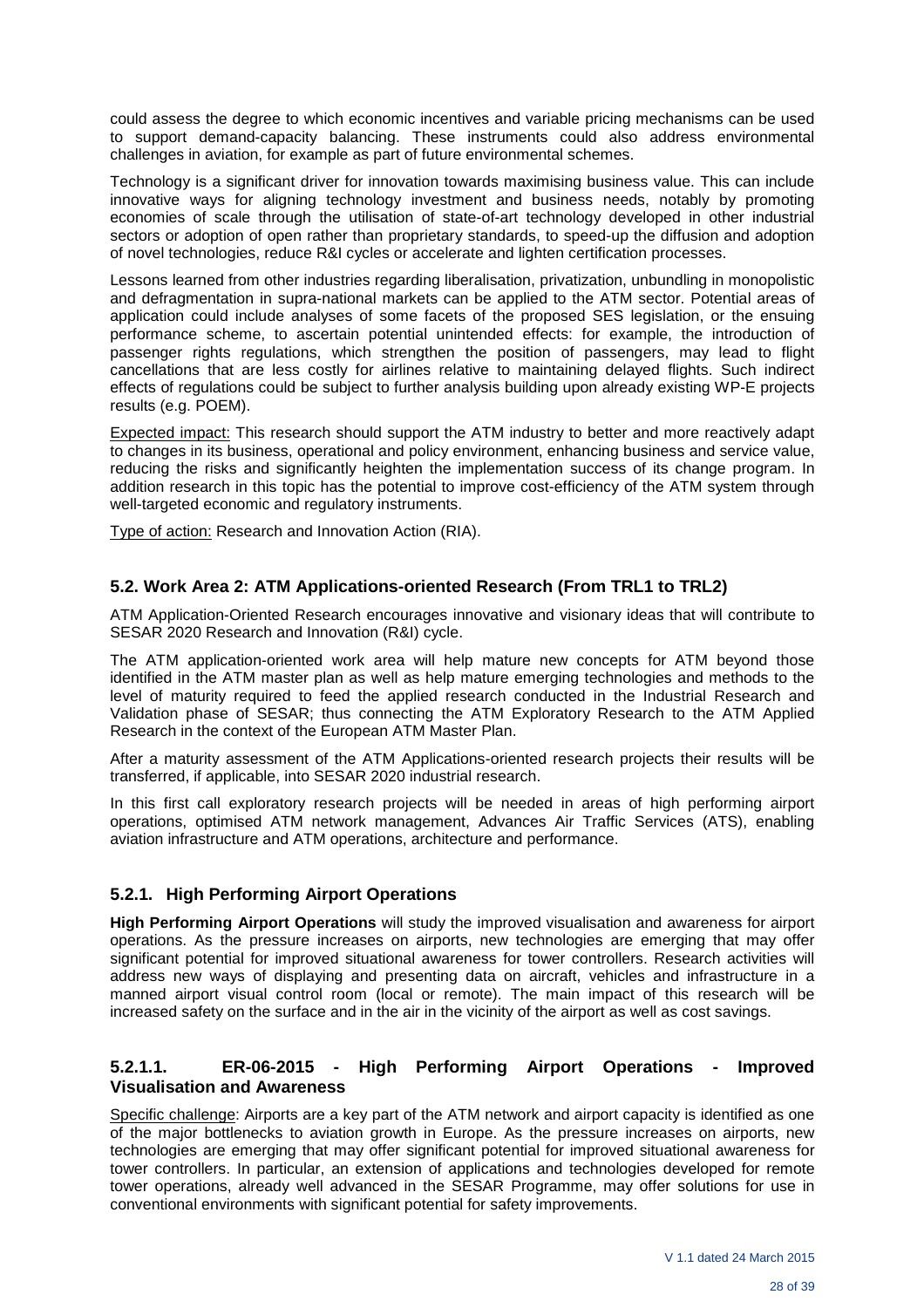Scope: This research concerns new ways of displaying and presenting data on aircraft, vehicles and infrastructure in a manned airport visual control room. It may build on technologies being developed for remote tower operations or state-of the art from other domains (e.g. security) to present additional or augmented information on existing or new types of display including, for example, head-up displays.

Integration of sensor inputs with a 3D airport model has already been explored and the technique shows potential for use in ATM. For ground movements, existing 2D remote tower solutions may provide sufficient coverage and image quality to support advanced 3D tracking. This capability could potentially be used as a supplementary non-cooperative surveillance system for input to A-SMGCS on larger airports. In small airports, where surface movement radar is deemed too expensive, 3D modelling could provide a cost effective alternative. In all cases such techniques could be used to cover blind spots and be decision support tools during shortfall conditions.

Projects may investigate methods to increase the robustness of algorithms for computing object position, speed, direction and size. Projects may explore the combination of 2D object recognition algorithms and 3D information with behaviour models for better prediction of potential incursions. Such an implementation should provide for robust and trustworthy input to alarm systems that can reliably distinguish false-positives and be integrated with existing safety nets.

With appropriate distribution of 2D cameras and other basic sensors at small airports, a 3D model can be developed to provide precise positioning for objects – a potential quick-win for both remote and non-remote tower systems. The technique could be extended to provide aerial surveillance and tracking enhancements for larger and more complex airports. Projects may study optimal camera and positioning to achieve these outcomes, together with their integration across other sensors that may already be available.

New and precise 3D airport computer models can lead to further developments of operational interest. For example, when linked to recent developments in meteorological models, wake vortex information could somehow be presented directly in the video stream to support optimal separation on approach.

#### *Expected Impacts*

The main impact of this research will be increased safety on the surface and in the air in the vicinity of the airport as well as cost savings. Other potential benefits for airport operations may be increased resilience and maintenance of capacity in poor conditions. It could be useful to larger airports that may currently implement A-SMGCS, but since the sensors will be relatively low-cost and independent it could be most useful for smaller airports that cannot afford expensive and complex systems.

Type of action: Research and Innovation Action (RIA)

# **5.2.2. Advanced Air Traffic Services (ATS)**

Research activities in ATS include research activities into approaches to enhance and integrate departure and arrival processes, develop tools to support separation management, improve air & ground safety nets and systems to support flight planning with no reference to pre-defined waypoints. All improvements need to be considered from cost-benefit and performance perspectives, in order to make sure that SESAR proposals are economically viable. In this first research projects linked to separation management TMA and en-route, enhanced air & ground safety nets and trajectory & performance based free routing will be needed.

#### **5.2.2.1. ER-07–2015 - Separation Management and Separation Standards**

**Separation Management and Separation Standards** will study the aspects of separation management and separation standards, given the emerging SESAR environment, in order to make best use of available airspace resources.

Specific Challenge: Keeping aircraft separated from each other is one of the core functions of ATM. In the SESAR concept, ground automation supports air traffic controllers in their task to provide separation management. Separation management starts by strategically limiting the density of potential separation conflicts (i.e. limiting complexity), but is ultimately ensured tactically by keeping aircraft separated at or above defined separation minima. The use of accurate and timely trajectory information in support of automation tools allows more effective strategic separation management; however the separation standards themselves, which ultimately limit capacity, remain unchanged.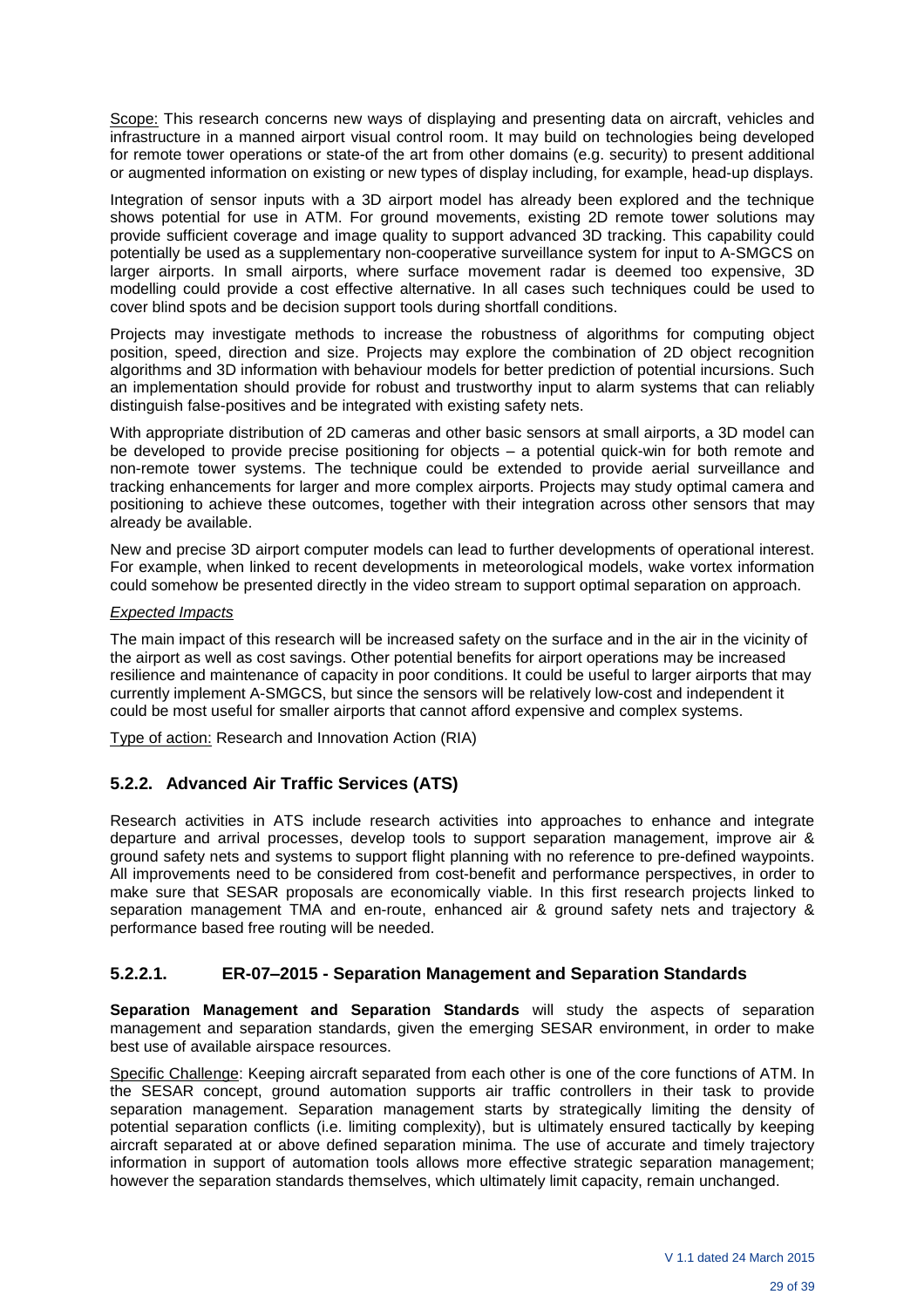The exploratory research challenge is to define potential new separation standards and separation management techniques that will allow aircraft to be more closely spaced. Any newly proposed separation scheme needs to be assessed against the risk of collisions and the probability of disruptive wake vortex encounters.

Scope: Exploratory Research projects should investigate the overall principle of separation management in ATM and propose innovative and adapted separation schemes, both in terms of the definition of separation minima and the mechanism for assuring separation<sup>29</sup>. Collision and wakeencounter risk assessments should be done in support of any proposed changes to the minima, though it should be noted this subject is not addressing collision avoidance itself. Assessments should also be made investigating the risk of infringement of any revised minima where aircraft are now spaced more closely together. Specific areas for investigation could include the following:

The use of Time-Based Separation (TBS) on final approach has already been validated in SESAR. In headwind conditions TBS are lower than Distance Based Separation (DBS) thus maintaining capacity that would otherwise be reduced. At higher altitudes, winds are usually stronger, which may result in a bigger difference between TBS and DBS than in final approach. Exploratory research projects may analyse the potential use and benefits of TBS in environments other than final approach<sup>30</sup> ..

The speed at which aircraft fly in the TMA is usually slower than en-route. Minimum Radar Separation (MRS) is usually 3NM in the TMA and 5NM in en-route environments, however, this difference is not directly related to the speed at which aircraft fly (i.e. the 5NM minimum is applied in en-route regardless of aircraft speed). The principle of discriminating between aircraft flying at different speeds, in order to investigate if new speed-based separation minima would be safe for aircraft that fly slower could be assessed. Unlike TBS, these newly-defined speed-based minima would be applicable under all wind conditions.

Separation minima currently in use are defined either as a lateral or as a vertical minimum. Exploratory research projects may investigate the possibility of defining separation minima that combine lateral and vertical minima. Combined separation minima would specify lateral and vertical separation minima that are individually below the existing vertical and lateral minima, but when attained simultaneously still achieve safe separation between aircraft (e.g. 1 NM and 500 feet).

Historically, radar surveillance performance was the basis for the definition of separation minima. New surveillance technologies may enable a revision of such minima based on surveillance performance. Exploratory research projects may look into the possibility to define lower separation minima based on the actual surveillance performance which could be achieved through any combination of radar, ADS-B and Wide-Area Multilateration<sup>31</sup>

The concept of Performance Based Navigation (PBN) brings with it the capability of clearly defined and predictable navigation performance. Projects may investigate the contribution that PBN and the associated navigation applications, specifications and technologies could make to the revision of separation minima.

#### Expected impact:

l

Reduced separation minima will allow for an increase of airspace capacity, which is one of the key objectives of SESAR.

Type of action: Research and Innovation Action (RIA)

<sup>29</sup> CM - 0604 - Separation Management using RBTs and 3D RNP specifications

<sup>30</sup> AUO 0506 - Improved air safety using onboard detection via e.g. LIDAR of wake turbulence detection

<sup>31</sup> AUO0505 - Improved Air Safety using data exchange via e.g. ADS-B for Wake turbulence prediction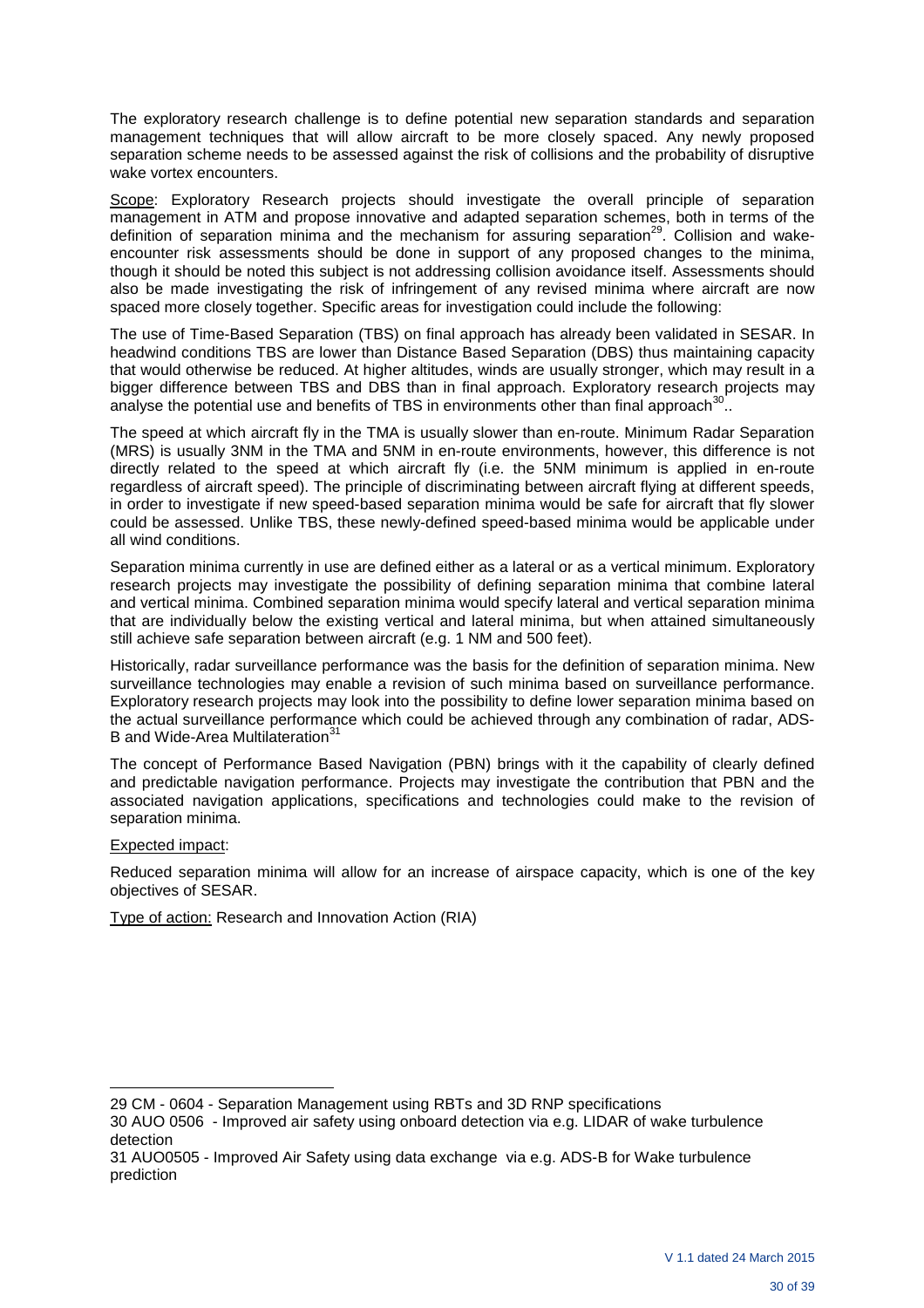# **5.2.3. Enabling Aviation Infrastructure**

#### **5.2.3.1. ER-08–2015 Communication, Navigation and Surveillance**

**Communication, Navigation and Surveillance** will study the use, or adaptation, of new technologies being developed outside ATM to support ATM CNS needs including analysis of the safety, performance and security implications for the ATM system.

Research projects are expected to perform assessment of the benefits and risks resulting from an integrated CNS infrastructure in particular with regard to redundancy and performance needs.

Specific challenge: Communication, navigation and surveillance (CNS) systems are the building blocks on which air traffic management operates. Despite many activities in the CNS domain there remain a number of areas where more fundamental research is needed.

The use, or adaptation, of new technologies being developed outside ATM to support ATM CNS needs should be considered including analysis of the safety, performance and security implications for the ATM system. Technology lead times in ATM along with certification requirements should be taken into account. More flexible system architectures for ground and airborne systems should be considered in this context (e.g. building on integrated modular avionics and an open interface approach to ground system development) to help unlock us from legacy technologies. Research projects are expected to perform an assessment of the benefits and risks from an integrated CNS infrastructure in particular with regard to redundancy and performance needs.

Scope: The full range of research that could be covered in this topic is broad and topics mentioned here are indicative. Projects may target implementation in the mid-term or could address timeframes up to those of the Flightpath 2050 vision document.

Many aspects of CNS are currently characterised by lack of integration: multiple technologies are used where it could be possible to merge into one, both within and across domains. This has the potential to generate substantial cost savings and efficiencies and, crucially, improvements in security. Studies could address the integration, interoperability and openness of such an approach for the long term, exploiting synergies, reducing costs and optimising spectrum usage. Furthermore, spectrum is a limited natural resource and increasing demands are putting aviation under pressure. Research could show how the industry can move towards a more spectrum-efficient approach to CNS with a holistic view of the full life-cycle.

In the communications domain future innovative data-link technologies (e.g. high-bandwidth) for ATM going well beyond current ATM developments and taking into account research and development outside ATM should be studied. This should include technology options suitable for the airport domain, continental airspace and oceanic and remote areas (including high latitudes and polar region). Research proposals are expected to address the research issues related to resistance/prevention to jamming and spoofing.

In the navigation domain innovative research ideas, concepts and technologies for small aircraft are need, as a suitable back-up/continuity system for GNSS (e.g. affordable inertial systems and use of 'other' signals (signals of opportunity) for navigation integrity. The options for advanced alternative PNT systems should also be considered. Furthermore the transition from barometric to geometric (GPS) altitude for collision avoidance issues can be studied. In addition the re-examination of both vertical and horizontal separation practices are needed in the light of improved navigation accuracy (better than declared RNP performance).

In surveillance domain research projects can address the Surveillance Performance analysis and Quality of Services (QoS) leading to a "performance based surveillance" approach that facilitates adoption of new technologies. Furthermore, research ideas are needed in the assessment of future role of non-cooperative technologies with global coverage (e.g. satellite-based, etc.) for ATM.

Expected impact: This research will demonstrate and quantify the potential for CNS developments to improve the efficiency and performance of the ATM system at many levels.

Successful research in this topic will have the potential to generate high positive benefits for ATM in terms of resource efficient and fit-for-purpose CNS capabilities as well as improvements in security.

Type of action: Research and Innovation Action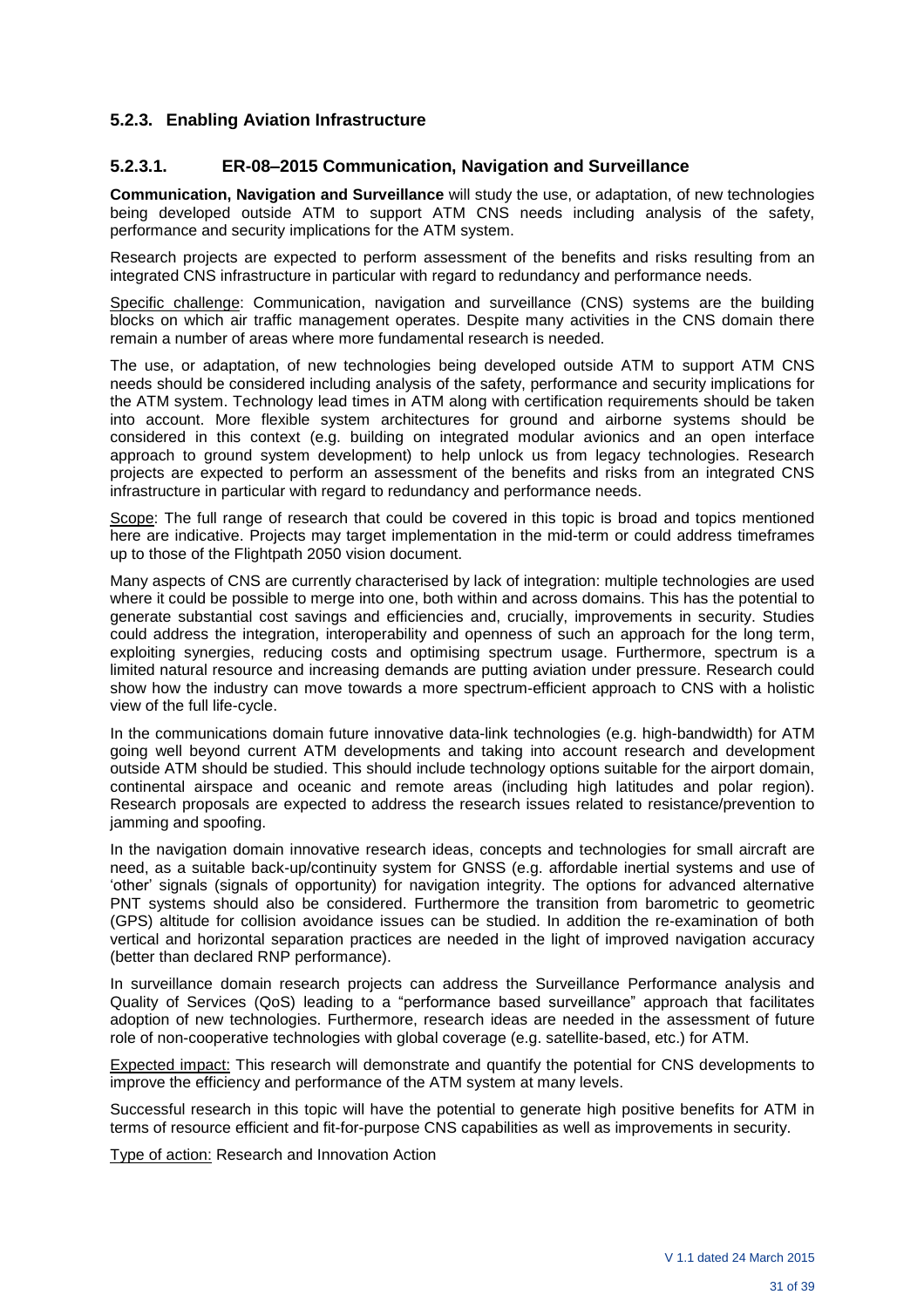# **5.2.4. ATM Operations, Architecture, Performance & Validation**

The results from the research activities under this topic will directly contribute to the SESAR 2020 transversal activities of ATM Design & Integration, Performance Management, Validation, Verification & Demo infrastructure and Master Plan contribution.

#### **5.2.4.1. ER-09-2015 - Trajectory Based Operations**

**Trajectory Based Operations (TBO**) is a key element of future ATM operating concepts. It is expected to provide the flexibility needed by airspace users to optimize their operations while simultaneously ensuring the predictability needed at ATM network level for maximum overall performance. It is therefore essential to fully understand the benefits and limitations of the TBO approach.

Specific challenge: Trajectory Based Operations (TBO) is a key element of future ATM operating concepts. It is expected to provide the flexibility needed by airspace users to optimise their operations while simultaneously ensuring the predictability needed at ATM network level for maximum overall performance. TBO starts with pre-departure planning and continues through to real-time air traffic control. One of its foundations is improved trajectory information sharing so it defines an approach for coordinating trajectory changes and constraints. It also sets forth the extent to which trajectory adherence is required to support the specific functions of the layered planning approach upon which the ATM network is built.

Scope: Research is needed to explore a number of fundamental questions related to TBO. A framework is required that can model a system combining trajectories emanating from multiple and diverse airline users and feeding into the different ATM functions at different layers in the network. In this way it should be possible to establish a theoretical optimum and to determine the sensitivity of the system to variations and perturbations. While it may be relatively straightforward to identify an optimum for a single airline (prioritisation based on inter-flight constraints, airframe dependencies, crew and so on) the combined system-wide view is far less obvious and highly complex, especially taking into account different degrees of collaboration or, in the real world, competition between airlines.

In developing the theoretical framework, the challenge of defining an approach that can lead to the best outcome in practice should also be kept in mind. To what extent can a solution be constructed from pre-agreed criteria, when and to what extent does it require active coordination between the various stakeholders? How much should the system be automated taking into account requirements for resilience, what kind of algorithms should be implemented? How much predictability is needed to make the system work and what are the expected benefits from it?

Projects will find solutions that balance flexibility and the requirement for trajectory conformance. They must consider convergence and stability, analysis of non-linear phenomena in multi-user real-time communications, emergent behavior and non-determinism, as well as error propagation. The chosen approach must allow convergence to a stable and robust set of trajectories, taking into account inherent uncertainties in all parts of the ATM system. Projects may further investigate the extent to which flexibility is desirable by comparing system-wide and airline-specific performance that can be achieved relative to a system that requires rigid conformance with pre-planned trajectories.

It is anticipated that research in this topic will emphasise modelling approaches rather than real-time human-in-the-loop simulation.

Expected impact: TBO is a key part of future concepts (SESAR, NextGen, ICAO). It is therefore essential to fully understand the benefits and limitations of the approach. This is particularly true since the technology needed to support TBO could be extremely costly. A clear understanding of the real benefits and operational application of TBO techniques can help direct further research in this area.

Type of action: Research and Innovation Action (RIA)

# **5.2.4.2. ER-10–2015 - ATM Architecture**

**ATM Architecture** will study innovative approaches to analysing ATM architecture. Research activities are expected to help better understanding and modeling how architectural and design choices influence the ATM system and its various behaviours. This may be done using existing or novel approaches from systems analysis, architecture or complexity science.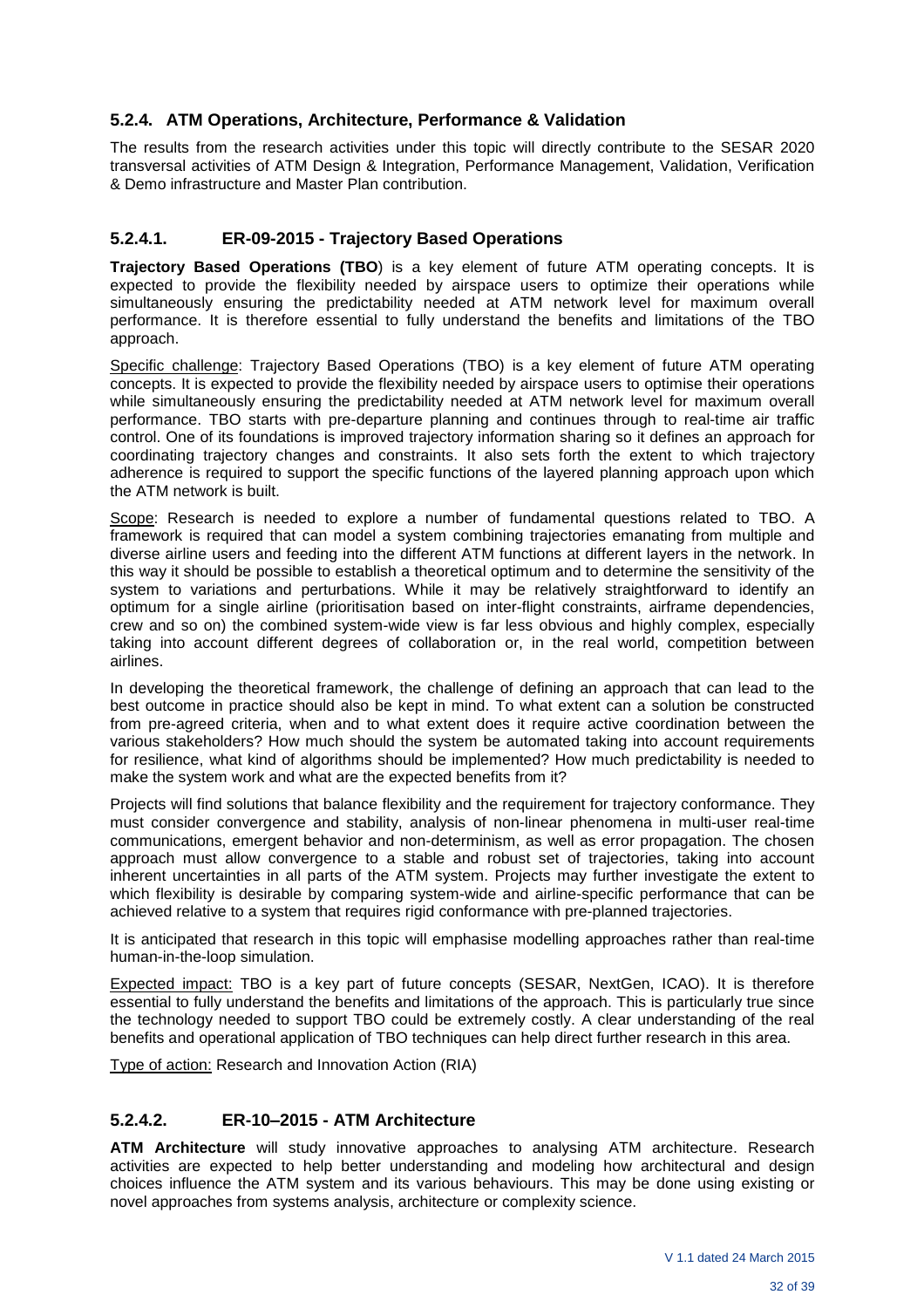Specific challenge: The architecture of the overall ATM system is vast and complex; it has evolved piecemeal over many decades with no single 'design authority'. Introducing change into this system is often difficult since it needs to take into account the many tight interdependencies that exist across the technical subsystems together with incumbent operational and institutional frameworks. A consequence of this situation is the difficulty to know the full implications of introducing change in any part of the system or on the system as a whole. Failure to properly understand this could mean that changes are introduced that result in uncontrolled system-wide degradation. This could be a particular concern with the increasing dependence on automation.

The challenge is therefore to better understand and model how architectural and design choices influence the ATM system and its various behaviours. This may be done using existing or novel approaches from systems analysis, architecture or complexity science.

Scope: Proposals for research activities on ATM system design and architecture may start by capturing the characteristics of today's system, using an existing or novel method, or may take a 'clean sheet' approach, exploiting the benefits of an unconstrained perspective. In either case it may be possible to learn lessons from other industries that have used new devices such as, for example, participatory design.

Research projects may propose innovative ideas for ATM system design incorporating flexibility, agility and resilience applying formal mathematical approaches at early phases of system design, or for modelling change. Furthermore, research projects may seek to provide a better understanding of the degree of coupling (loose/tight) among the different ATM subsystems, the nature of these interdependencies and their impact on the overall ATM system. New approaches should normally build on Service Oriented Architecture (SOA) principles, with multiple service levels and tailored service provision. Agility should allow the ATM system to scale and adapt to meet different requirements for different times and places. Projects may also investigate the potential use of opensource and commercial off the shelf solutions. Finally, new designs should take into account security threats.

Research is needed to study the possibilities for developing a harmonised technical infrastructure for ANS, including operational and economic impacts. Harmonized infrastructure is a prerequisite for developments such as virtual centers and for the possible opening of the ANS market. Research projects may assess the potential benefits, analyse how the harmonization could be introduced through regulation, incentives and EC grants. It should address transition and standardization aspects as well as the restructuring of ANS and associated cost.

Projects should be careful not to spend time re-doing previous work on architecture that has been done in SESAR or elsewhere.

Expected Impact: This research will support the ATM industry into better understanding of the need to study the possibilities for developing a harmonised technical infrastructure for ANS, including operational and economic impacts. Or the research projects may seek to provide a better understanding of the degree of coupling (loose/tight) among the different ATM subsystems, the nature of these interdependencies and their impact on the overall ATM system. Type of action: Research and Innovation Action (RIA)

# **5.2.4.3. ER-11–2015 - ATM Performance**

**ATM Performance** will study new effective methodologies and tools for micro and macro modelling of performance in ATM, capable of capturing the interdependencies between different Key Performance Areas (KPAs). Research activities may also cover the modelling and analysis of the current performance drivers underpinning each and every stakeholder's business model as well as their interactions. Projects may also propose innovative metrics and indicators capable of easily and comprehensively capturing the performance impact of ATM operations on the different stakeholders, as well as the tools, methods and procedures to collect and process the relevant data.

Specific Challenge: The European Air Traffic Management Network (EATMN) is part of the EU critical infrastructure and up to 2004 evolved in an uncoordinated process of deployment. The Single European Sky (SES) initiative was launched with the aim of incrementally restructuring this network to improve its performance in terms of safety, cost efficiency, capacity and flight efficiency, improving the quality of services to airspace users through operational and technical interventions.

To achieve this EATMN a significant change in the way Air Navigation Services (ANS) are regulated, operated, consumed and financed is now undergoing. This evolution is driven by EU-wide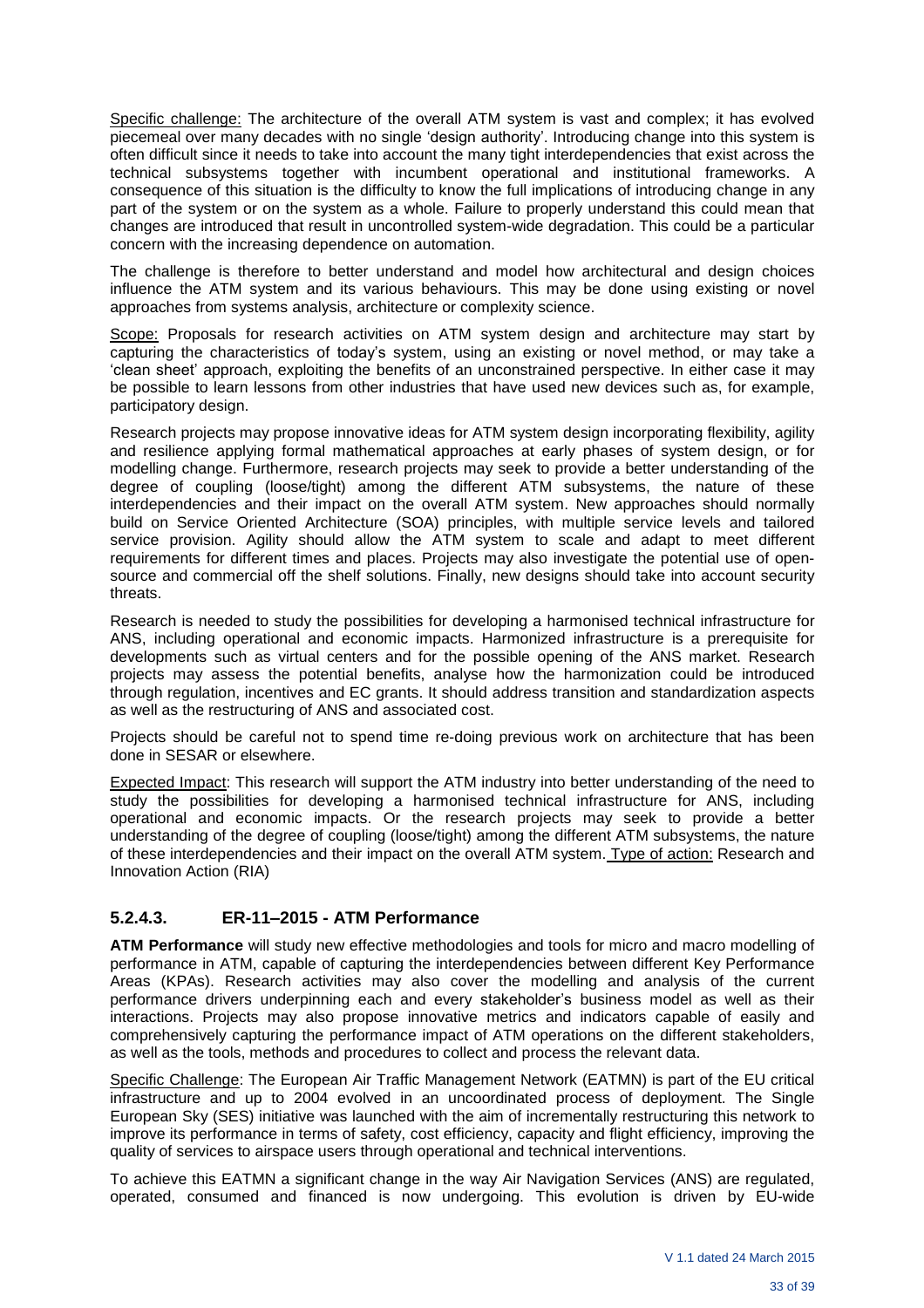performance targets, proposed and monitored through the performance scheme (Commission Implementing Regulation (EU) No 390/2013) within an agreed methodological framework for performance targeting, measuring, base-lining and benchmarking in ATM.

In the face of the evolving approach in the provision of ANS either under monopolistic, competitive or cooperative conditions, the performance scheme should also develop in terms of effectiveness and proportionality and adapt to existing and new business models.

Scope: Projects in this topic could investigate new effective methodologies and tools for micro and macro modelling of performance in ATM, capable of capturing the interdependencies between different Key Performance Areas (KPAs).

The solutions proposed will be independently reviewed by the Performance Review Body (PRB) and will be tested against current data and analysis and compared with current methods, in order to prove their effectiveness in performance planning or monitoring. Also, innovative methods and techniques for effective target setting and benchmarking of ANSP performance, capable of accurately capturing the impact of endogenous and exogenous factors, will be of interest.

Projects can also cover the modelling and analysis of the current performance drivers underpinning each and every stakeholder's business model as well as their interactions. In addition, the performance impact of new business models and, conversely, the way performance needs could stimulate changes in business models could be studied, e.g. implied by the evolution of the provision of ANS from a monopoly towards an open market, capitalising on the lesson learned from other comparable industries (e.g. electricity industry, postal services, etc.).

Projects may propose new metrics and indicators capable of easily and comprehensively capturing and steering the performance of ATM operations. These metrics and indicators should be integrated with the current performance indicators applying to the different stakeholders. They should propose as well the tools, methods and procedures to collect and process the relevant data supporting the needs of national supervisory authorities and other stakeholders.

In particular, projects may explore promising new performance indicators for operational efficiency, based on aircraft operators' needs. They should benchmark a fuel-efficient, on-time, predictable flight operation. The objective of such indicator would be to measure the actual situation versus an optimal goal, i.e. the deviation (the "delta") between actual trajectories and the optimal trajectories. The optimal trajectory is the one defined by the airspace user and reflecting its business needs, taking into account a number of parameters: time constraints of the network, capabilities of the aircraft, weather and other parameters (ANS charges, etc.), and aiming at conducting the flight as cost-efficiently as possible. The deviation may be characterised with two indicators: Delta Fuel Burn of actual vs. optimum and Delta of block time actual vs. planned.

Also of interest would be research projects investigating the application to ATM of methods and best practices borrowed from other fields for the collection and aggregation of mixed qualitative and quantitative validation results.

Expected Impacts: Research in this area should contribute to the improvement of the performance approach for RP3 onwards (2020) and show details of benefit delivery. It should also shed new insights in the performance mechanisms underpinning ATM, airports, and the improved interaction with the user community to improve prediction of need and use of scarce resources. The expected impact of the exploratory research projects is improved collaborative contributions to the European ATM Performance Programme.

Type of action: Research and Innovation Action (RIA).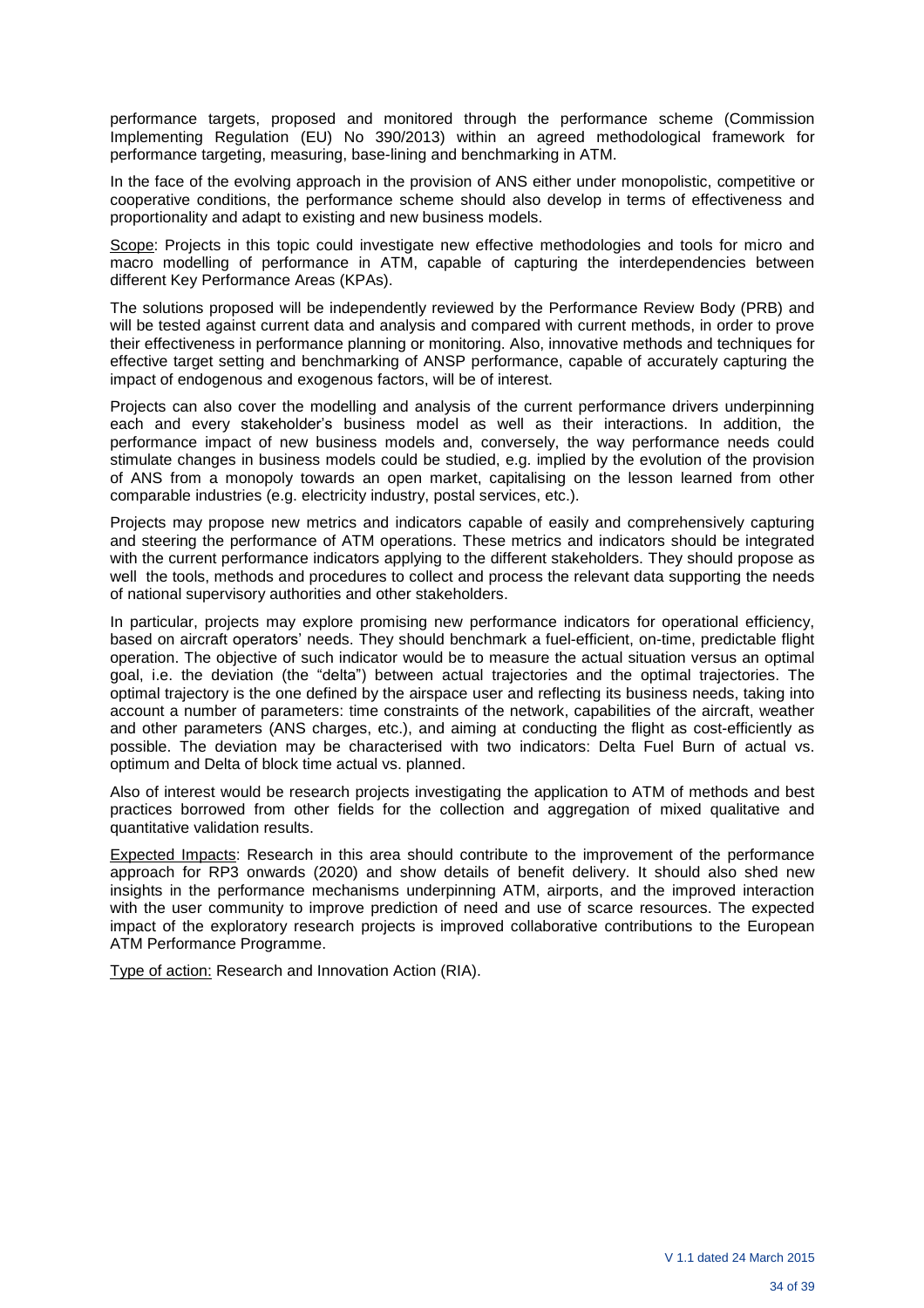# **6. COMPLIANCE TO SJU PROGRAMME/PROJECT MANAGEMENT**

The selected ER projects will have to comply in a tailored manner to the defined interfaces and institutionalised approach applicable to the SESAR 2020 Programme.

This is required to allow the SJU to run the Programme and monitor and control the projects across SESAR 2020 Pillars (Exploratory Research, Industrial Research and Large Scale Demonstration projects). This will allow transiting results from Exploratory Research to subsequent phase, establishing a Research and Innovation pipeline for ATM.

#### **6.1. Project Execution Guidance for Exploratory Research projects**

The SJU Project Execution Guidance for SESAR 2020 has been tailored for the Exploratory Research projects. A draft "Project Execution Guidance for SESAR 2020 Exploratory Research" document can be found on the Participants Portal.

The selected ER projects will be expected to apply the guidelines Project Execution Guidance and in particular:

- As a first project deliverable, deliver a Project Management Plan for SJU approval. This plan will include a schedule compliant to the schedule guidelines;
- Use standard SJU templates and guidelines for producing the project deliverables;
- Formally hand over the final deliverables to the SJU for a quality assessment prior to their approval;
- Deliver a Bi-annual Progress Report providing a qualitative summary of the work performed according to H2020 guidelines;
- Deliver a publishable report of the research activities that can be used for transition to subsequent development stages and when applicable a self-assessment of the TRL (Technology Readiness Level) achieved at the end of the project according to the guidance provided by the SJU in the "Project Execution Guidance for SESAR 2020 Exploratory Research" document. The SJU will verify the maturity achieved in order to establish the appropriate transition of the results to subsequent phases.
- Contribute to the project closure.

# **6.2. Meetings**

The following Meetings are foreseen, in particular:

- the 'Project Kick-off meeting which will take place shortly after contract signature. This will be organised at the SJU or Coordinator's premises or through web conferencing;
- the Project Intermediate Review meeting, which will be planned approximately half-way through the Project. This meeting will held at the SJU or Coordinator's premises and will aim at steering the project in order to achieve the expected quality and maturity at the project Close-out meeting;
- the Project Close-out meeting, following the submission of all contractual deliverables, normally at the SJU;
- for Application-Oriented projects, an ER/IR Gate will be held if the Close-out meeting concludes that the results are ready to be transferred to Industrial Research (a joint Close-Out/Gate meeting will be possible as long as the publishable report demonstrates the project readiness to the Gate).

In addition, the project is expected to contribute and present (initially on its objectives and finally on the achieved results) at the SESAR Innovation Days.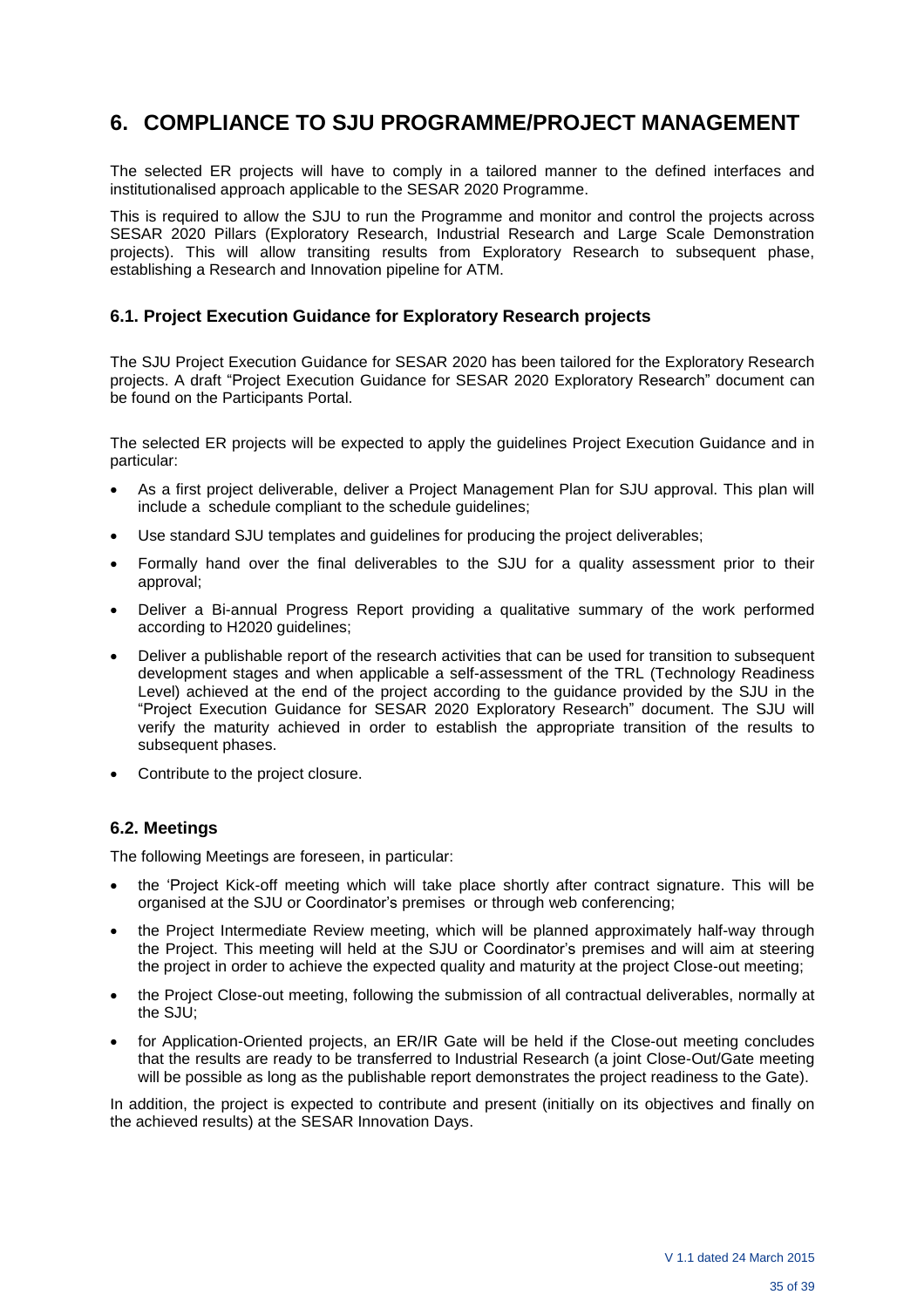# **7. LIST OF ACRONYMS**

| AAT          | <b>Aeronautics and Air Transport</b>                        |
|--------------|-------------------------------------------------------------|
| <b>ACARE</b> | Advisory Council for Aeronautics Research in Europe         |
| <b>ADS</b>   | <b>Automatic Dependent Surveillance</b>                     |
| <b>AIRM</b>  | <b>ATM Information Reference Model</b>                      |
| <b>ATM</b>   | Air Traffic Management                                      |
| A-SMGCS      | Advanced Surface Movement, Guidance and Control Systems     |
| <b>ANS</b>   | <b>Air Navigation Services</b>                              |
| <b>ATS</b>   | <b>Advanced Air Traffic Services</b>                        |
| <b>CNS</b>   | Communications, Navigation & Surveillance                   |
| <b>CSA</b>   | <b>Coordination and Support Actions</b>                     |
| <b>DBS</b>   | <b>Distance Based Separation</b>                            |
| ER.          | <b>Exploratory Research</b>                                 |
| EC           | <b>European Commission</b>                                  |
| <b>ECAC</b>  | The European Civil Aviation Conference (www.ecac-cearc.org) |
| <b>EATMN</b> | European Air Traffic Management Network                     |
| <b>FRAM</b>  | <b>Functional Resonance Analysis Method</b>                 |
| FP7          | Framework Programme 7                                       |
| <b>GNSS</b>  | <b>Global Navigation Satellite System</b>                   |
| <b>ICAO</b>  | International Civil Aviation Organization                   |
| <b>KPA</b>   | Key Performance Areas                                       |
| <b>MRS</b>   | Minimum Radar Separation                                    |
| MP           | <b>Master Plan</b>                                          |
| QoS          | <b>Quality of Services</b>                                  |
| <b>PBO</b>   | Performance-based Operations                                |
| PBN          | Performance Based Navigation                                |
| <b>PATS</b>  | Personal Air Transport System                               |
| <b>POEM</b>  | Passenger-Oriented Enhanced Metrics                         |
| <b>RIA</b>   | Research and Innovation Action                              |
| <b>RNP</b>   | <b>Required Navigation Performance</b>                      |
| <b>RPAS</b>  | <b>Remotely Piloted Aircraft Systems</b>                    |
| <b>SES</b>   | Single European Sky                                         |
| <b>SESAR</b> | Single European Sky ATM Research                            |
| <b>SC</b>    | <b>Scientific Committee</b>                                 |
| <b>SME</b>   | Small and Medium sized Enterprises                          |
| <b>SOA</b>   | <b>Service Oriented Architecture</b>                        |
| <b>SJU</b>   | <b>SESAR Joint Undertaking</b>                              |
| <b>SWIM</b>  | <b>System Wide Information Management</b>                   |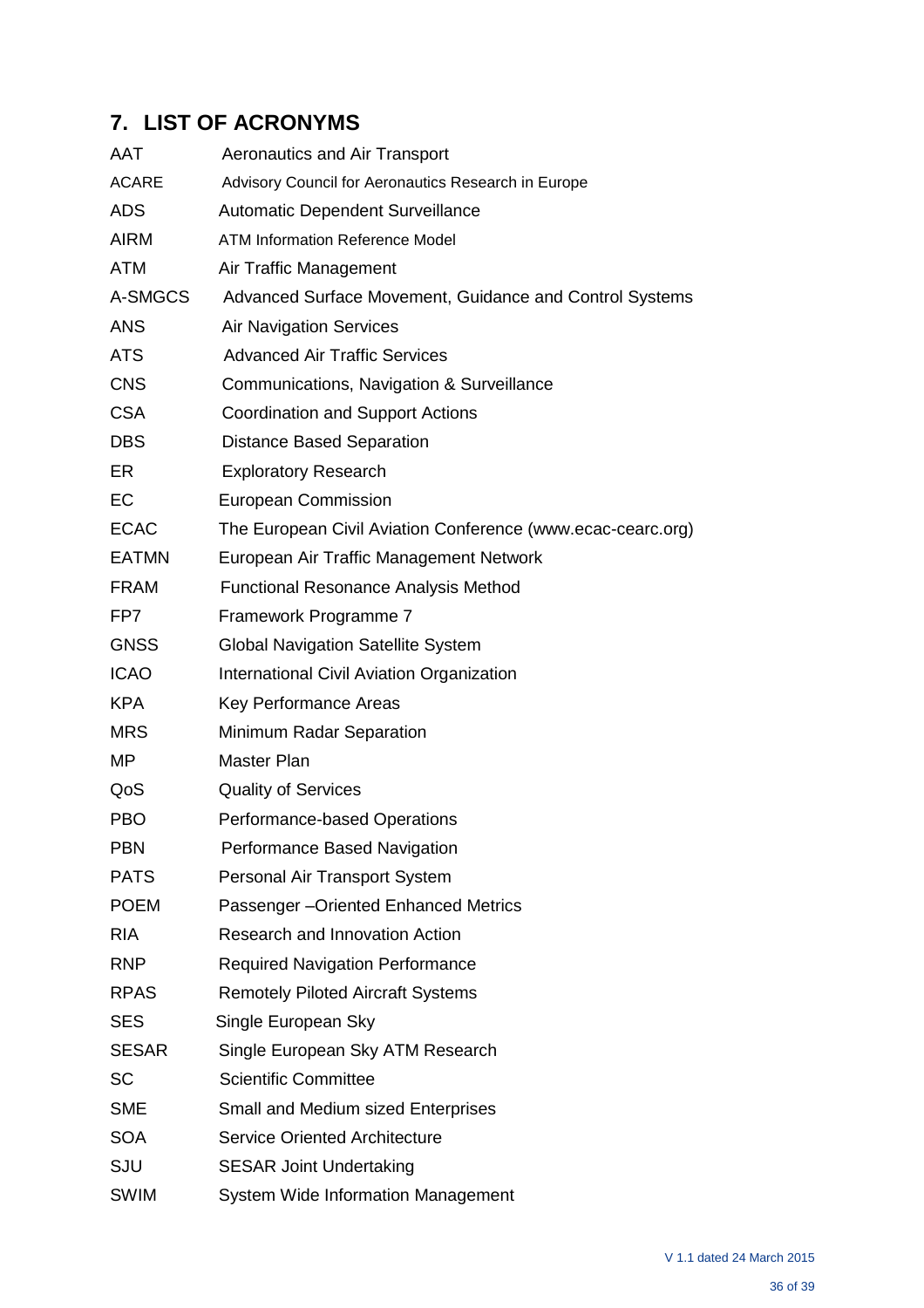- TBO **Trajectory Based Operations**
- TBS Time-Based Separation
- TMA Terminal Manoeuvring Area
- TRL Technology Readiness Levels
- UDPP User Driven Prioritisation Process
- VTOL Vertical Take-off and Landing
- WP-E Work Package E
- WBS Work Breakdown Structure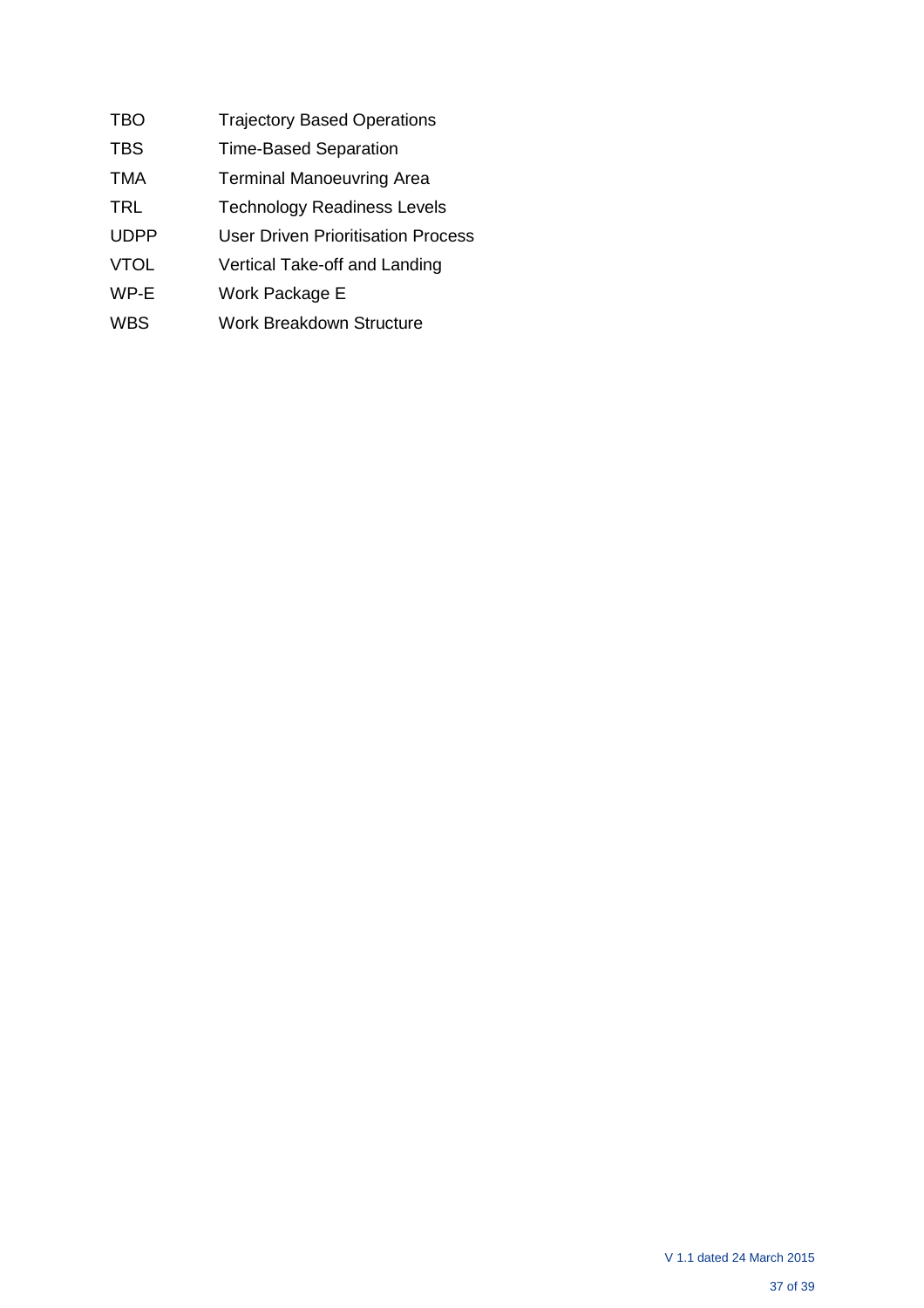# **8. REFERENCES**

#### **Documents available on Participants Portal webpage dedicated to this Call for Proposals**

- 1. Second draft of the SESAR 2020 R&I Programme ed. 0.21 dated 07 July 2014
- 2. SJU 2015 'Exploratory Research 2020' Financing Decision
- 3. Project Execution Guidance for SESAR 2020 Exploratory Research
- 4. Financial Proposal Template for this Call
- 5. Technical Proposal Template for this Call
- 6. SJU Self-evaluation Form
- 7. SJU 2020 Model Grant Agreement

#### **Other SJU relevant documentation:**

- 8. SESAR Joint Undertaking website: <http://www.sesarju.eu/>
- 9. SJU 2015 Annual Work Programme: [http://www.sesarju.eu/sites/default/files/documents/reports/AWP2015\\_adb\\_adopted.pdf?issuusl=i](http://www.sesarju.eu/sites/default/files/documents/reports/AWP2015_adb_adopted.pdf?issuusl=ignore) [gnore](http://www.sesarju.eu/sites/default/files/documents/reports/AWP2015_adb_adopted.pdf?issuusl=ignore)
- 10. Consolidated SJU Regulation: [http://eur-lex.europa.eu/legal-content/EN/TXT/PDF/?uri=CELEX:02007R0219-](http://eur-lex.europa.eu/legal-content/EN/TXT/PDF/?uri=CELEX:02007R0219-20140101&from=EN) [20140101&from=EN](http://eur-lex.europa.eu/legal-content/EN/TXT/PDF/?uri=CELEX:02007R0219-20140101&from=EN)

#### **HORIZON 2020 documentation**

- 11. Horizon 2020 Specific [Programme:](http://ec.europa.eu/research/participants/data/ref/h2020/legal_basis/sp/h2020-sp_en.pdf) [http://ec.europa.eu/research/participants/data/ref/h2020/legal\\_basis/sp/h2020-sp\\_en.pdf](http://ec.europa.eu/research/participants/data/ref/h2020/legal_basis/sp/h2020-sp_en.pdf)
- 12. H2020 Annotated Model Grant Agreement (this is the main H2020 guidance document): [http://ec.europa.eu/research/participants/data/ref/h2020/grants\\_manual/amga/h2020-amga\\_en.pdf](http://ec.europa.eu/research/participants/data/ref/h2020/grants_manual/amga/h2020-amga_en.pdf)
- 13. Regulation establishing Horizon 2020: [http://eur-lex.europa.eu/legal](http://eur-lex.europa.eu/legal-content/EN/TXT/PDF/?uri=CELEX:32013R1291&qid=1425649916992&from=EN)[content/EN/TXT/PDF/?uri=CELEX:32013R1291&qid=1425649916992&from=EN](http://eur-lex.europa.eu/legal-content/EN/TXT/PDF/?uri=CELEX:32013R1291&qid=1425649916992&from=EN)
- 14. H2020 Rules for Participation: [http://ec.europa.eu/research/participants/data/ref/h2020/legal\\_basis/rules\\_participation/h2020](http://ec.europa.eu/research/participants/data/ref/h2020/legal_basis/rules_participation/h2020-rules-participation_en.pdf) [rules-participation\\_en.pdf](http://ec.europa.eu/research/participants/data/ref/h2020/legal_basis/rules_participation/h2020-rules-participation_en.pdf)
- 15. Commission's H2020 work programme Introduction: [http://ec.europa.eu/research/participants/portal/doc/call/h2020/common/1617601](http://ec.europa.eu/research/participants/portal/doc/call/h2020/common/1617601-part_1_introduction_v2.0_en.pdf) [part\\_1\\_introduction\\_v2.0\\_en.pdf](http://ec.europa.eu/research/participants/portal/doc/call/h2020/common/1617601-part_1_introduction_v2.0_en.pdf)
- 16. Commission's H2020 work programme 11. Smart, green and integrated [transport\\_v.2.0:](http://ec.europa.eu/research/participants/data/ref/h2020/wp/2014_2015/main/h2020-wp1415-transport_en.pdf) [http://ec.europa.eu/research/participants/data/ref/h2020/wp/2014\\_2015/main/h2020-wp1415](http://ec.europa.eu/research/participants/data/ref/h2020/wp/2014_2015/main/h2020-wp1415-transport_en.pdf) [transport\\_en.pdf](http://ec.europa.eu/research/participants/data/ref/h2020/wp/2014_2015/main/h2020-wp1415-transport_en.pdf)
- 17. Commission's H2020 work programme general annexes: [http://ec.europa.eu/research/participants/data/ref/h2020/wp/2014\\_2015/annexes/h2020-wp1415](http://ec.europa.eu/research/participants/data/ref/h2020/wp/2014_2015/annexes/h2020-wp1415-annex-ga_en.pdf) [annex-ga\\_en.pdf](http://ec.europa.eu/research/participants/data/ref/h2020/wp/2014_2015/annexes/h2020-wp1415-annex-ga_en.pdf)